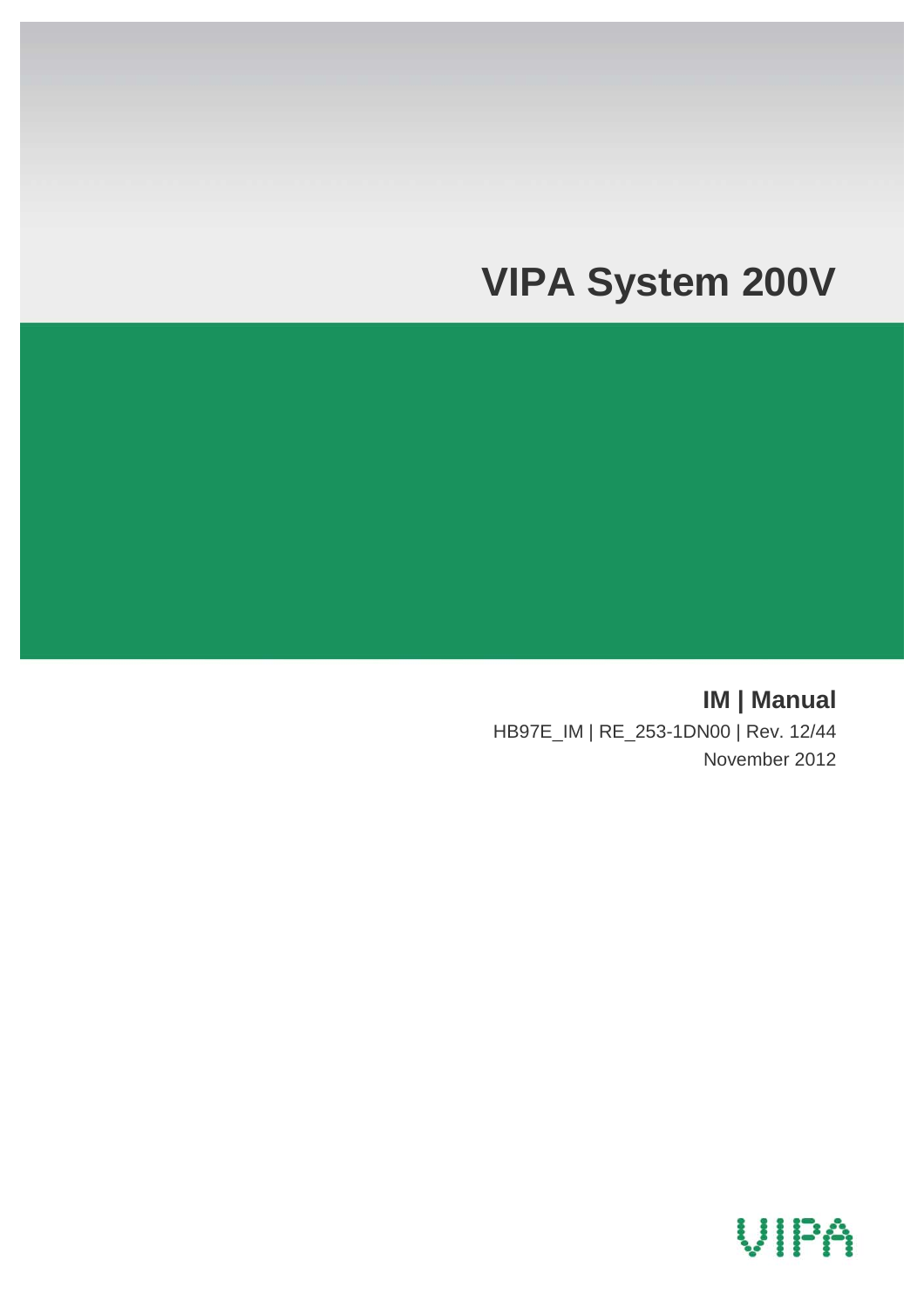#### **Copyright © VIPA GmbH. All Rights Reserved.**

This document contains proprietary information of VIPA and is not to be disclosed or used except in accordance with applicable agreements.

This material is protected by the copyright laws. It may not be reproduced, distributed, or altered in any fashion by any entity (either internal or external to VIPA), except in accordance with applicable agreements, contracts or licensing, without the express written consent of VIPA and the business management owner of the material.

For permission to reproduce or distribute, please contact: VIPA, Gesellschaft für Visualisierung und Prozessautomatisierung mbH Ohmstraße 4, D-91074 Herzogenaurach, Germany Tel.: +49 (91 32) 744 -0 Fax.: +49 9132 744 1864 EMail: info@vipa.de http://www.vipa.com

#### **Note**

Every effort has been made to ensure that the information contained in this document was complete and accurate at the time of publishing. Nevertheless, the authors retain the right to modify the information. This customer document describes all the hardware units and functions known at the present time. Descriptions may be included for units which are not present at the customer site. The exact scope of delivery is described in the respective purchase contract.

#### **CE Conformity Declaration**

Hereby, VIPA GmbH declares that the products and systems are in compliance with the essential requirements and other relevant provisions.

Conformity is indicated by the CE marking affixed to the product.

#### **Conformity Information**

For more information regarding CE marking and Declaration of Conformity (DoC), please contact your local VIPA customer service organization.

#### **Trademarks**

VIPA, SLIO, System 100V, System 200V, System 300V, System 300S, System 400V, System 500S and Commander Compact are registered trademarks of VIPA Gesellschaft für Visualisierung und Prozessautomatisierung mbH.

SPEED7 is a registered trademark of profichip GmbH.

SIMATIC, STEP, SINEC, TIA Portal, S7-300 and S7-400 are registered trademarks of Siemens AG.

Microsoft und Windows are registered trademarks of Microsoft Inc., USA.

Portable Document Format (PDF) and Postscript are registered trademarks of Adobe Systems, Inc.

All other trademarks, logos and service or product marks specified herein are owned by their respective companies.

#### **Information product support**

Contact your local VIPA Customer Service Organization representative if you wish to report errors or questions regarding the contents of this document. If you are unable to locate a customer service center, contact VIPA as follows:

VIPA GmbH, Ohmstraße 4, 91074 Herzogenaurach, Germany

Telefax:+49 9132 744 1204 EMail: documentation@vipa.de

#### **Technical support**

Contact your local VIPA Customer Service Organization representative if you encounter problems with the product or have questions regarding the product. If you are unable to locate a customer service center, contact VIPA as follows:

VIPA GmbH, Ohmstraße 4, 91074 Herzogenaurach, Germany

Telephone: +49 9132 744 1150 (Hotline) EMail: support@vipa.de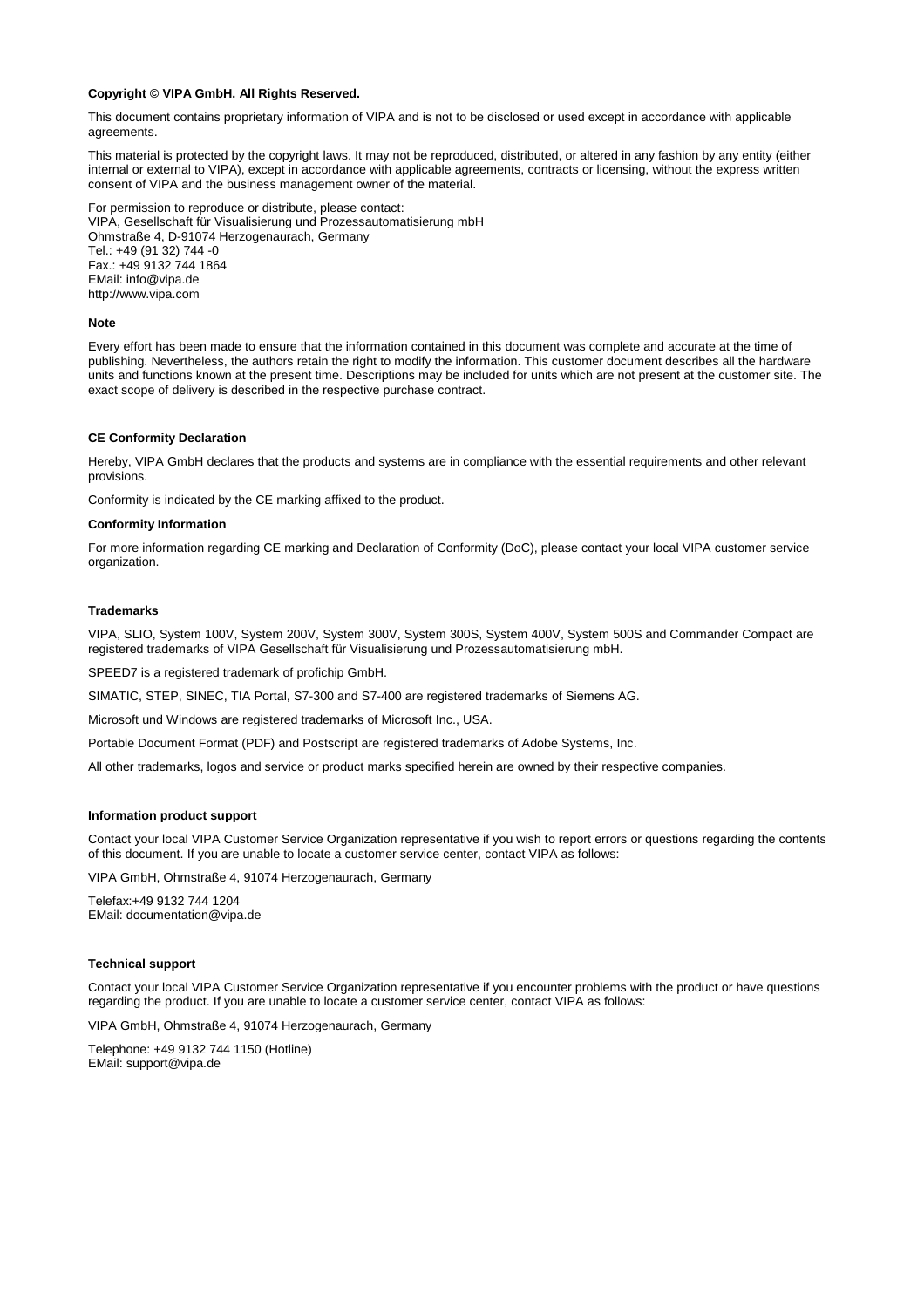### **Contents**

| <b>Chapter 3</b><br>Configuration by means of the DeviceNet-Manager3-4 |  |
|------------------------------------------------------------------------|--|
|                                                                        |  |
|                                                                        |  |
|                                                                        |  |
|                                                                        |  |
|                                                                        |  |
|                                                                        |  |
|                                                                        |  |
|                                                                        |  |
|                                                                        |  |
|                                                                        |  |
|                                                                        |  |
|                                                                        |  |
|                                                                        |  |
|                                                                        |  |
|                                                                        |  |
|                                                                        |  |
|                                                                        |  |
|                                                                        |  |
|                                                                        |  |
|                                                                        |  |
|                                                                        |  |
|                                                                        |  |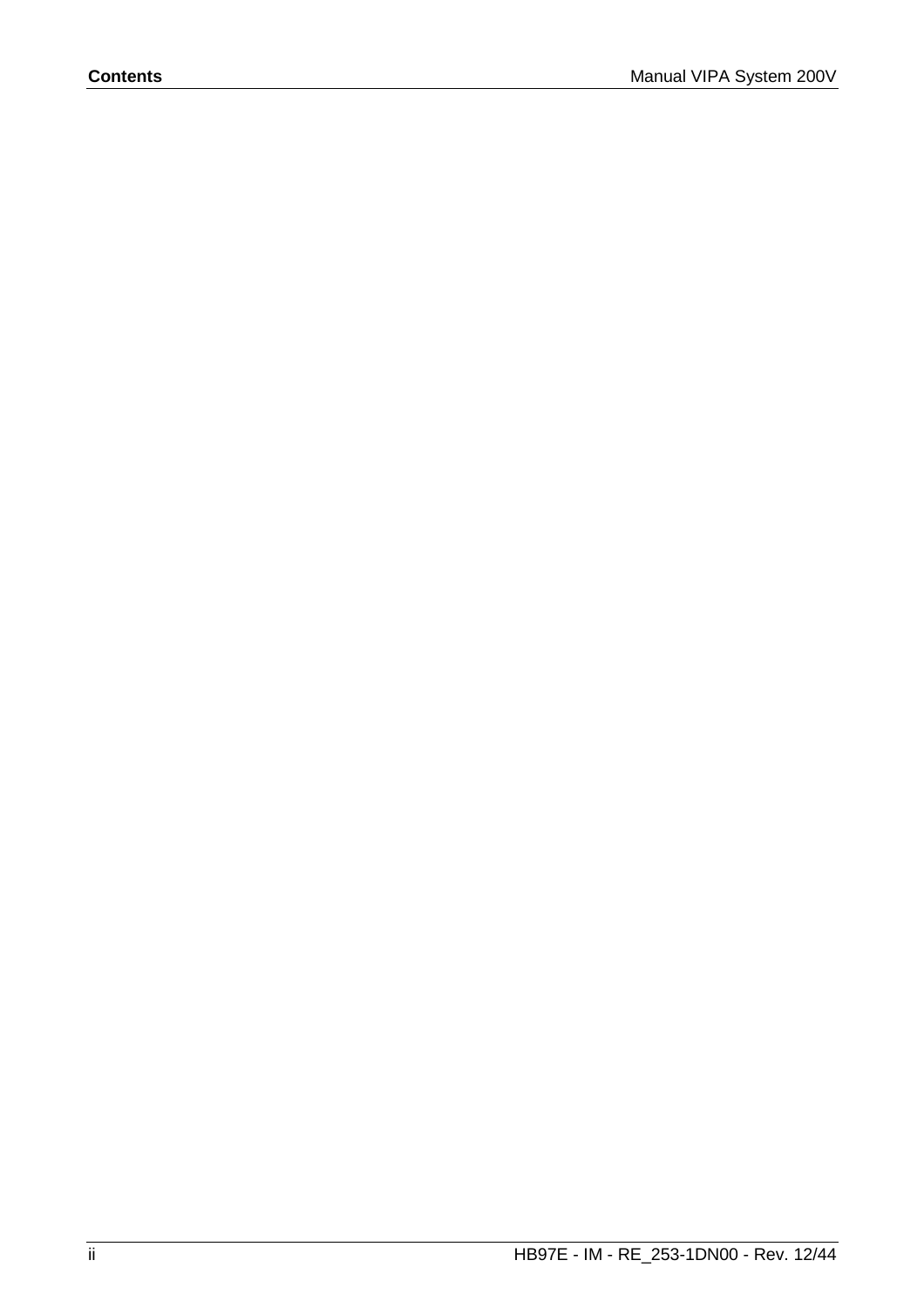### <span id="page-4-0"></span>**About this manual**

This manual describes the System 200V DeviceNet slave module IM 253- 1DN00 from VIPA. Here you may find every information for commissioning and operation.

#### **Chapter 1: Basics and Assembly Overview**

The focus of this chapter is on the introduction of the VIPA System 200V. Here you will find the information required to assemble and wire a controller system consisting of System 200V components.

Besides the dimensions the general technical data of System 200V will be found.

#### **Chapter 2: Hardware description**

Here the hardware components of the IM 253-1DN00 are described. The technical data are at the end of the chapter.

#### **Chapter 3: Deployment**

This chapter contains the description of the VIPA DeviceNet slave. Another section of this chapter concerns the configuration by means of the *DeviceNet-Manager* of Allen - Bradley. This section describes the configuration of the DeviceNet coupler and the System 200V modules. A summary of the diagnostic messages conclude the chapter.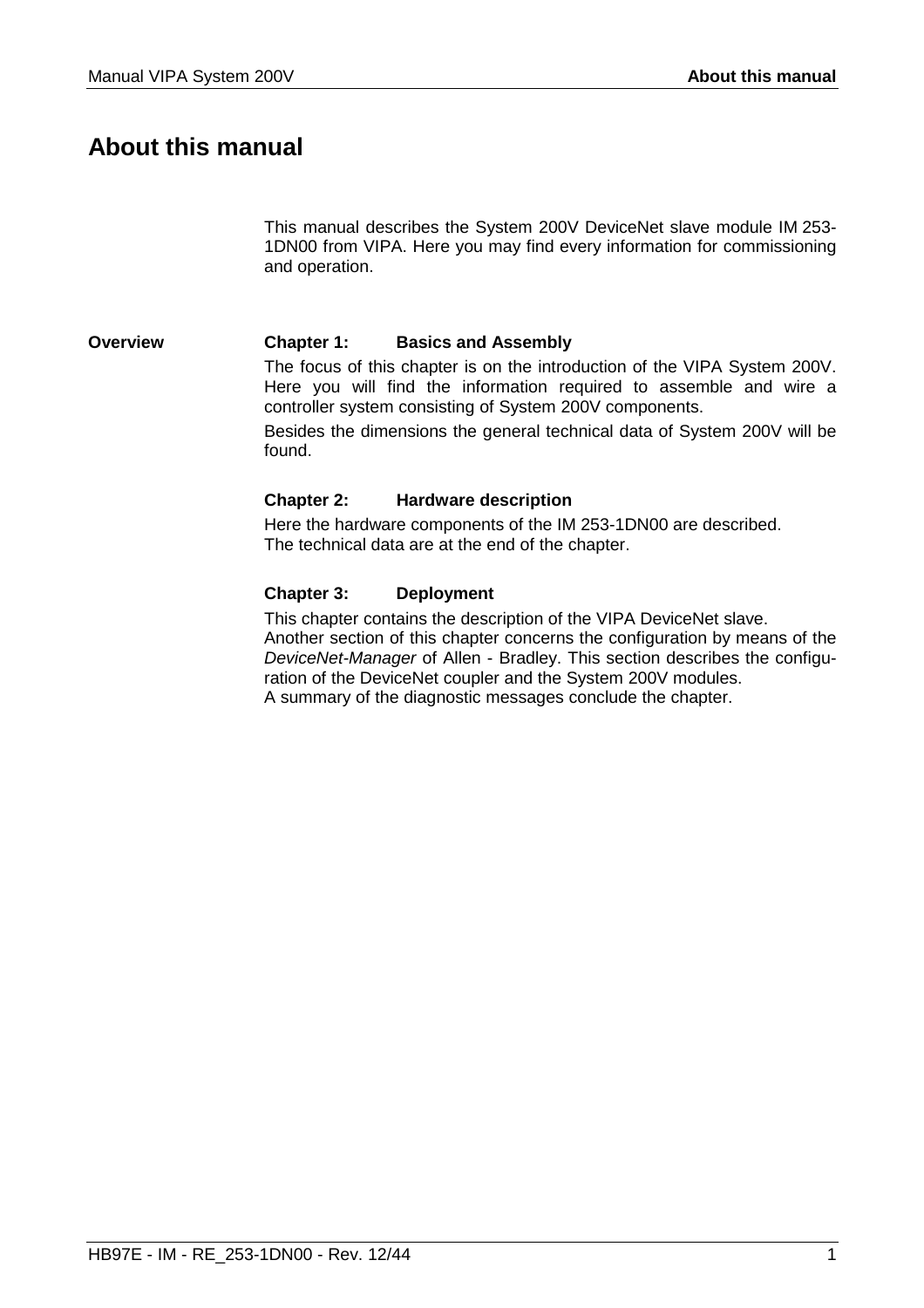This manual describes the System 200V DeviceNet slave module IM 253- 1DN00 from VIPA. It contains a description of the construction, project implementation and usage. This manual is part of the documentation package with order number HB97E IM and relevant for: Product | Order number | as of state: HW  $IM 253DN$   $VIPA 253-1DN00$   $|03$ The manual is targeted at users who have a background in automation technology. The manual consists of chapters. Every chapter provides a self-contained description of a specific topic. The following guides are available in the manual: • an overall table of contents at the beginning of the manual • an overview of the topics for every chapter The manual is available in: • printed form, on paper • in electronic form as PDF-file (Adobe Acrobat Reader) Important passages in the text are highlighted by following icons and headings: **Danger!**  Immediate or likely danger. Personal injury is possible. **Attention!**  Damages to property is likely if these warnings are not heeded. **Note! Objective and contents Target audience Structure of the manual Guide to the document Availability Icons Headings** 

Supplementary information and useful tips.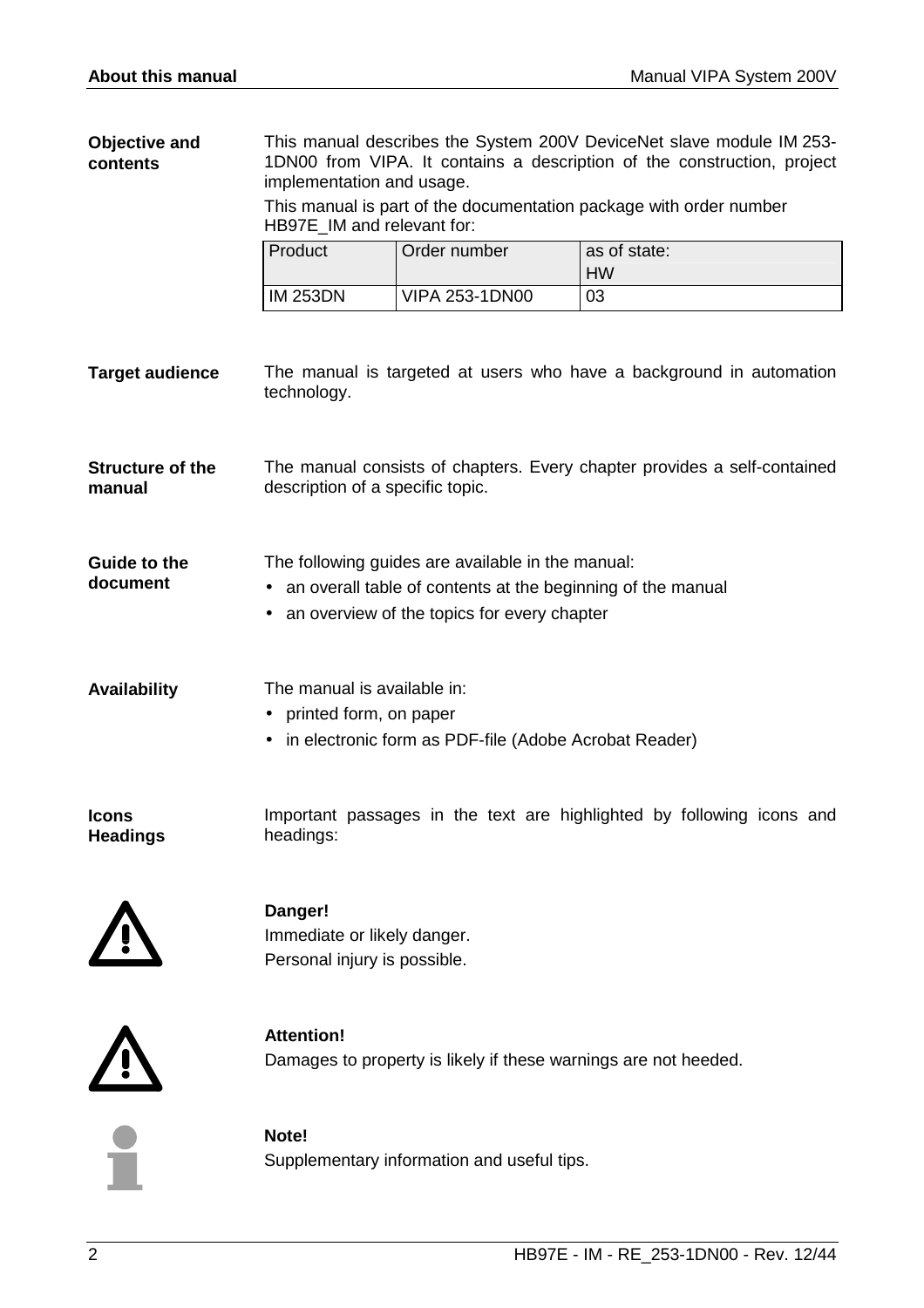## <span id="page-6-0"></span>**Safety information**

**Applications conforming with specifications** 

The IM 253DN is constructed and produced for:

- all VIPA System 200V components
- communication and process control
- general control and automation applications
- industrial applications
- operation within the environmental conditions specified in the technical data
- installation into a cubicle



### **Danger!**

This device is not certified for applications in

• in explosive environments (EX-zone)

**Documentation** 

The manual must be available to all personnel in the

- project design department
- installation department
- commissioning
- operation



### **The following conditions must be met before using or commissioning the components described in this manual:**

- Hardware modifications to the process control system should only be carried out when the system has been disconnected from power!
- Installation and hardware modification only by properly trained personnel.
- The national rules and regulations of the respective country must be satisfied (installation, safety, EMC ...)

**National rules and regulations apply to the disposal of the unit! Disposal**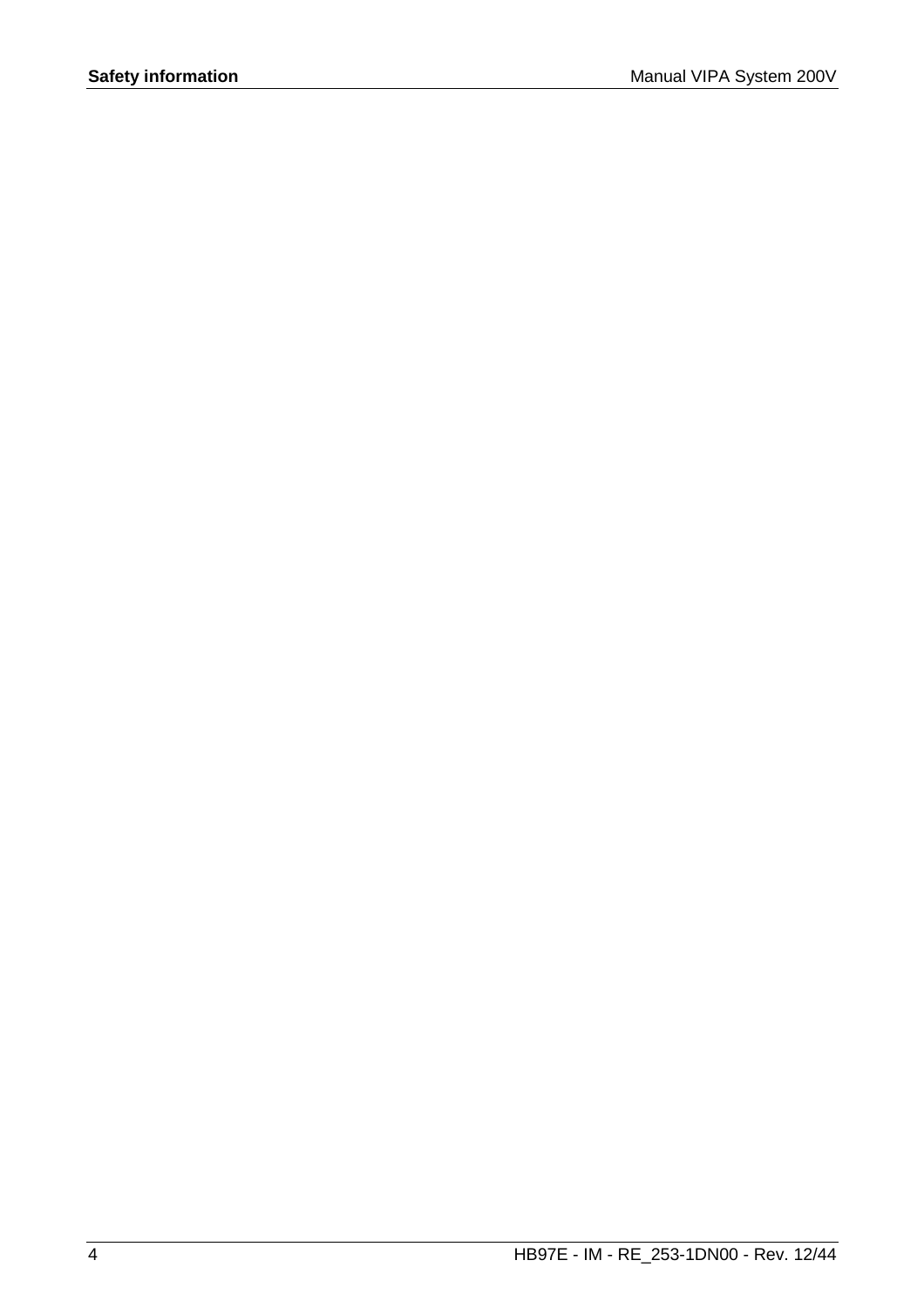### <span id="page-8-0"></span>**Chapter 1 Basics and Assembly**

The focus of this chapter is on the introduction of the VIPA System 200V. Here you will find the information required to assemble and wire a controller system consisting of System 200V components. Besides the dimensions the general technical data of System 200V will be found. **Overview** 

| <b>Contents</b> | <b>Topic</b> | Page |
|-----------------|--------------|------|
|                 |              |      |
|                 |              |      |
|                 |              |      |
|                 |              |      |
|                 |              |      |
|                 |              |      |
|                 |              |      |
|                 |              |      |
|                 |              |      |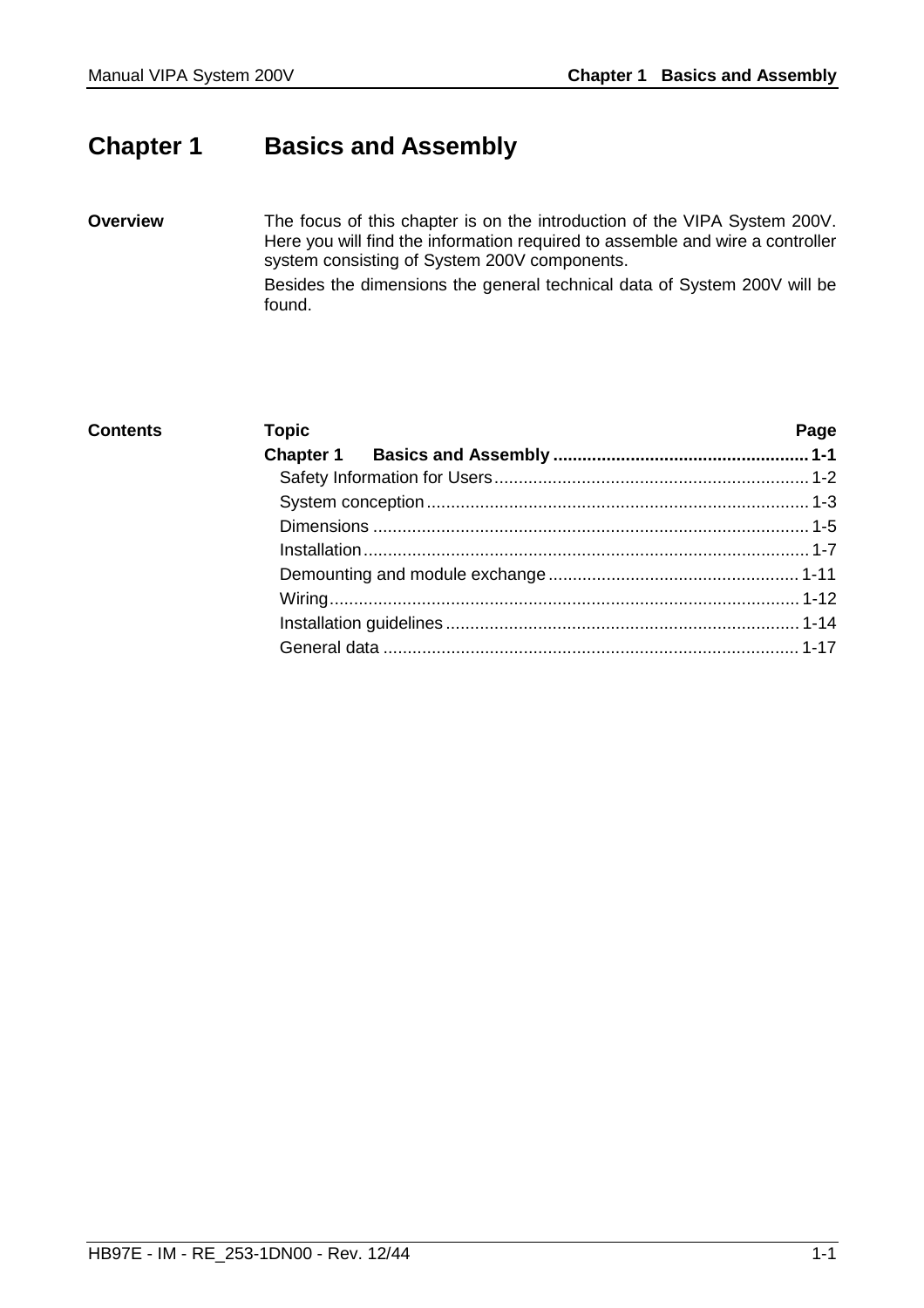### <span id="page-9-0"></span>**Safety Information for Users**

**Handling of electrostatic sensitive modules**  VIPA modules make use of highly integrated components in MOS-Technology. These components are extremely sensitive to over-voltages that can occur during electrostatic discharges.

The following symbol is attached to modules that can be destroyed by electrostatic discharges.



The Symbol is located on the module, the module rack or on packing material and it indicates the presence of electrostatic sensitive equipment.

It is possible that electrostatic sensitive equipment is destroyed by energies and voltages that are far less than the human threshold of perception. These voltages can occur where persons do not discharge themselves before handling electrostatic sensitive modules and they can damage components thereby, causing the module to become inoperable or unusable.

Modules that have been damaged by electrostatic discharges can fail after a temperature change, mechanical shock or changes in the electrical load.

Only the consequent implementation of protection devices and meticulous attention to the applicable rules and regulations for handling the respective equipment can prevent failures of electrostatic sensitive modules.

Modules must be shipped in the original packing material.

**Shipping of electrostatic sensitive modules** 

**Measurements and alterations on electrostatic sensitive modules**

When you are conducting measurements on electrostatic sensitive modules you should take the following precautions:

- Floating instruments must be discharged before use.
- Instruments must be grounded.

Modifying electrostatic sensitive modules you should only use soldering irons with grounded tips.



#### **Attention!**

Personnel and instruments should be grounded when working on electrostatic sensitive modules.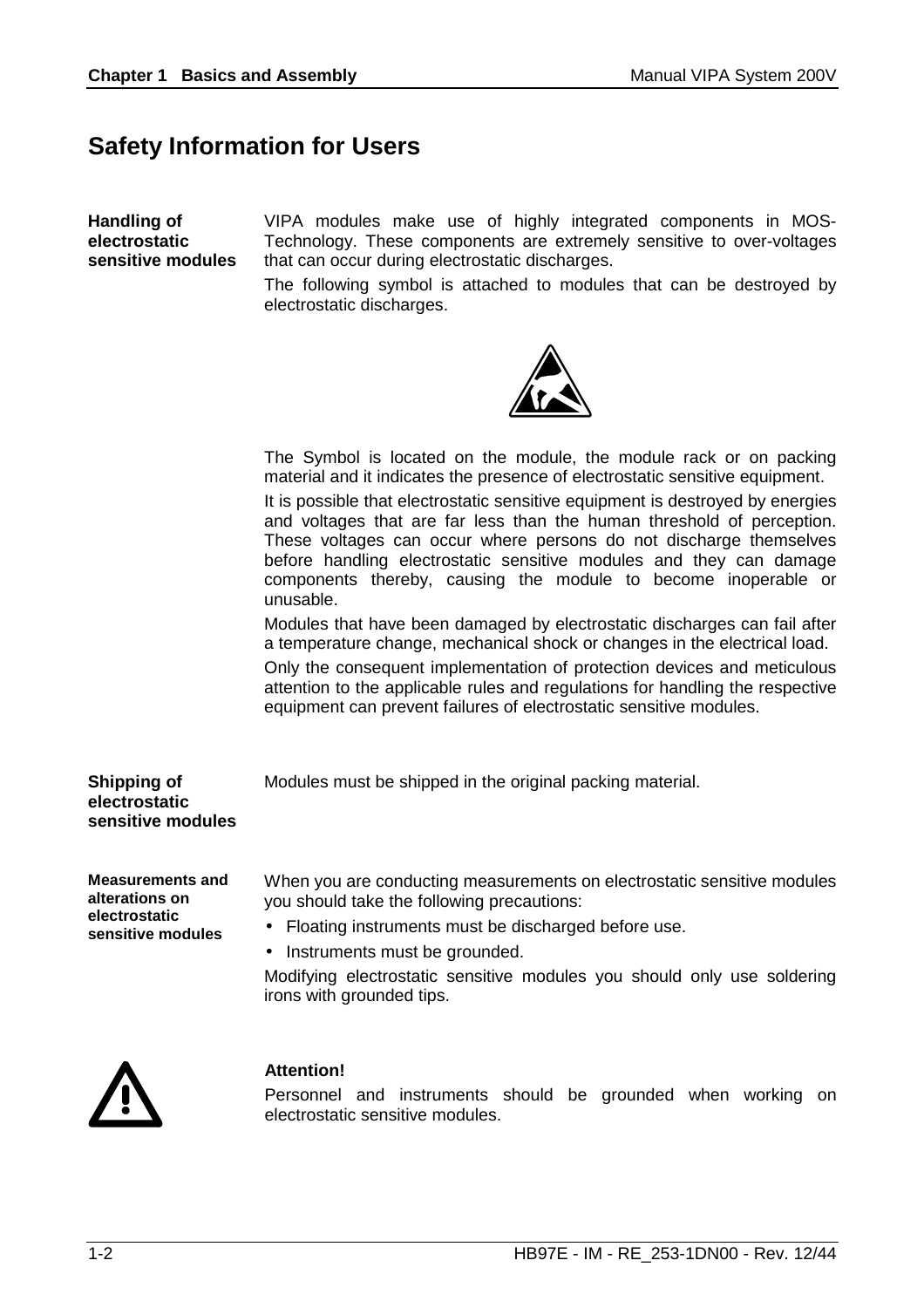### <span id="page-10-0"></span>**System conception**

#### **Overview**

The System 200V is a modular automation system for assembly on a 35mm profile rail. By means of the peripheral modules with 4, 8 and 16 channels this system may properly be adapted matching to your automation tasks.



#### **Components**

The System 200V consists of the following components:

- *Head modules* like CPU and bus coupler
- *Periphery modules* like I/O, function und communication modules
- *Power supplies*
- *Extension modules*

#### **Head modules**



**Periphery modules** 



With a head module CPU respectively bus interface and DC 24V power supply are integrated to one casing.

Via the integrated power supply the CPU respectively bus interface is power supplied as well as the electronic of the connected periphery modules.

The modules are direct installed on a 35mm profile rail and connected to the head module by a bus connector, which was mounted on the profile rail before.

Most of the periphery modules are equipped with a 10pin respectively 18pin connector. This connector provides the electrical interface for the signaling and supplies lines of the modules.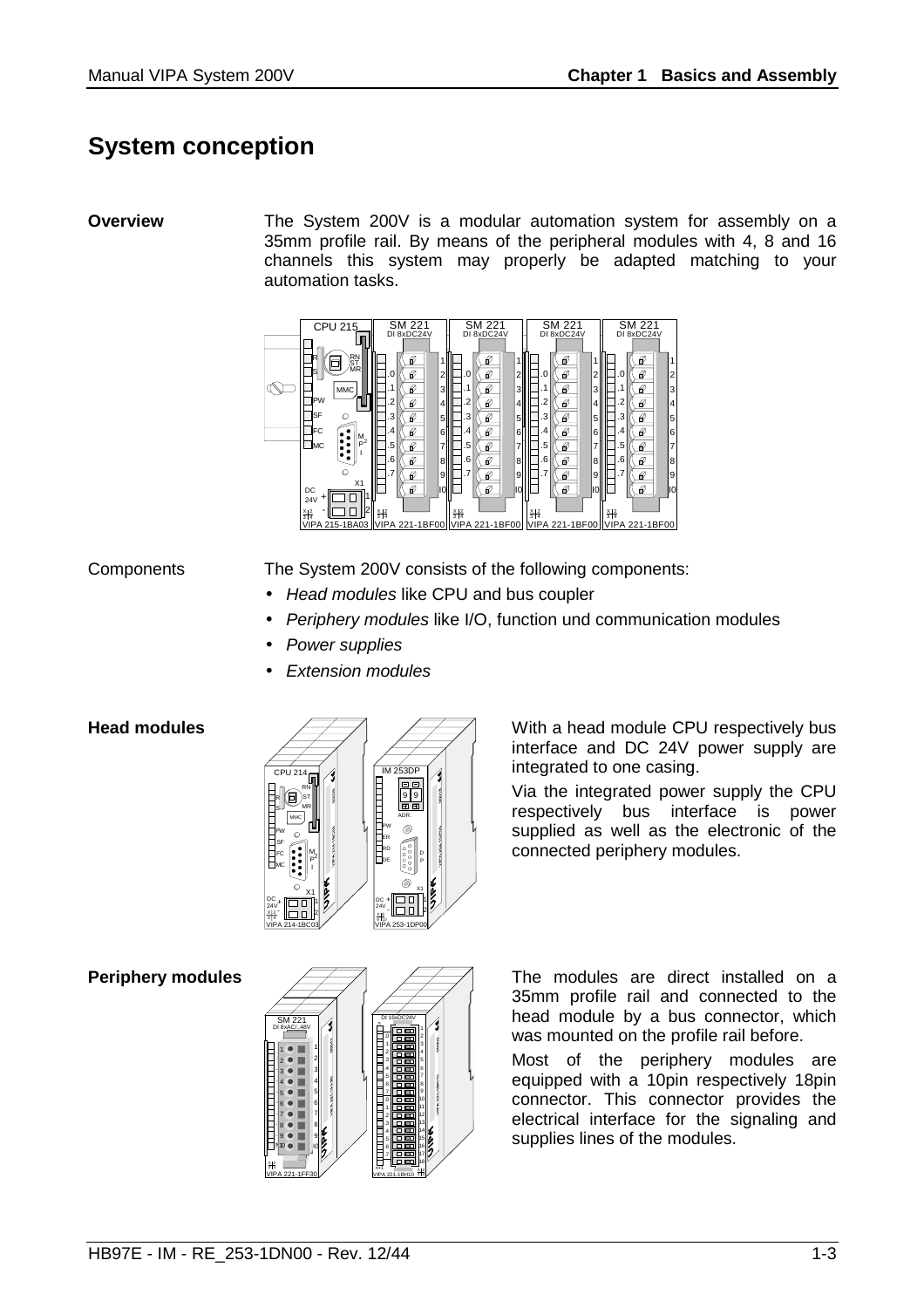#### **Power supplies**



**Expansion modules** 



**Structure/ dimensions** 

- Profile rail 35mm
	- Dimensions of the basic enclosure: 1tier width: (HxWxD) in mm: 76x25.4x74 in inches: 3x1x3 2tier width: (HxWxD) in mm: 76x50.8x74 in inches: 3x2x3

#### **Installation**

Please note that you can only install head modules, like the CPU, the PC and couplers at slot 1 or 1 and 2 (for double width modules).



| $\lceil 1 \rceil$ | Head module<br>(double width) |
|-------------------|-------------------------------|
| $\lceil 2 \rceil$ | Head module<br>(single width) |
| [3]               | Periphery module              |
|                   | Guide rails                   |

#### **Note**

Information about the max. number of pluggable modules and the max. current at the backplane bus can be found in the "Technical Data" of the according head module.

Please install modules with a high current consumption directly beside the head module.

With the System 200V the DC 24V power supply can take place either externally or via a particularly for this developed power supply.

The power supply may be mounted on the profile rail together with the System 200V modules. It has no connector to the backplane bus.

The expansion modules are complementary modules providing 2- or 3wire connection facilities.

The modules are not connected to the backplane bus.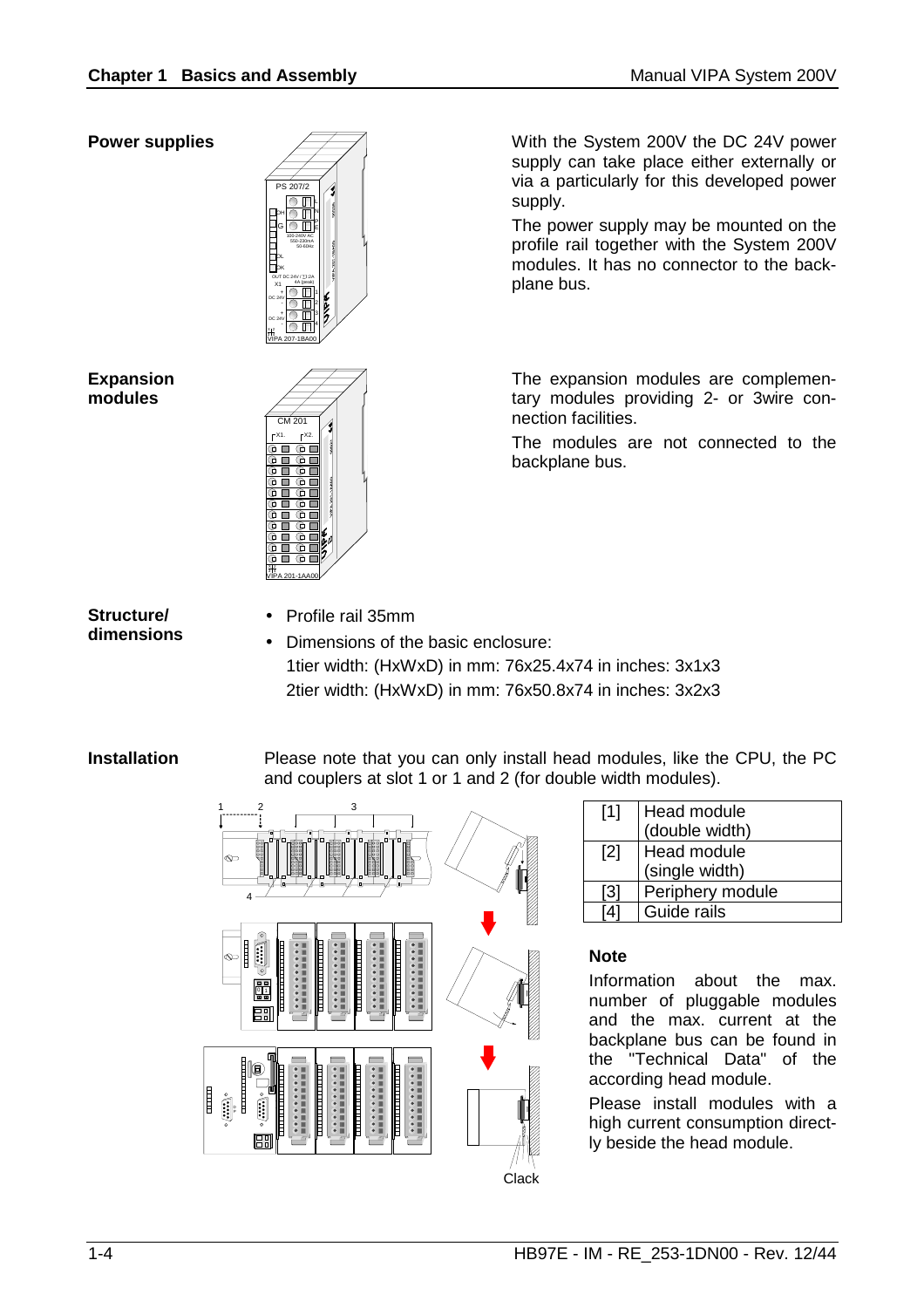## <span id="page-12-0"></span>**Dimensions**

| <b>Dimensions</b><br><b>Basic enclosure</b> | 1tier width (HxWxD) in mm: 76 x 25.4 x 74<br>2tier width (HxWxD) in mm: 76 x 50.8 x 74 |  |
|---------------------------------------------|----------------------------------------------------------------------------------------|--|
| <b>Installation</b><br>dimensions           |                                                                                        |  |



#### **Installed and wired dimensions**

In- / Output modules

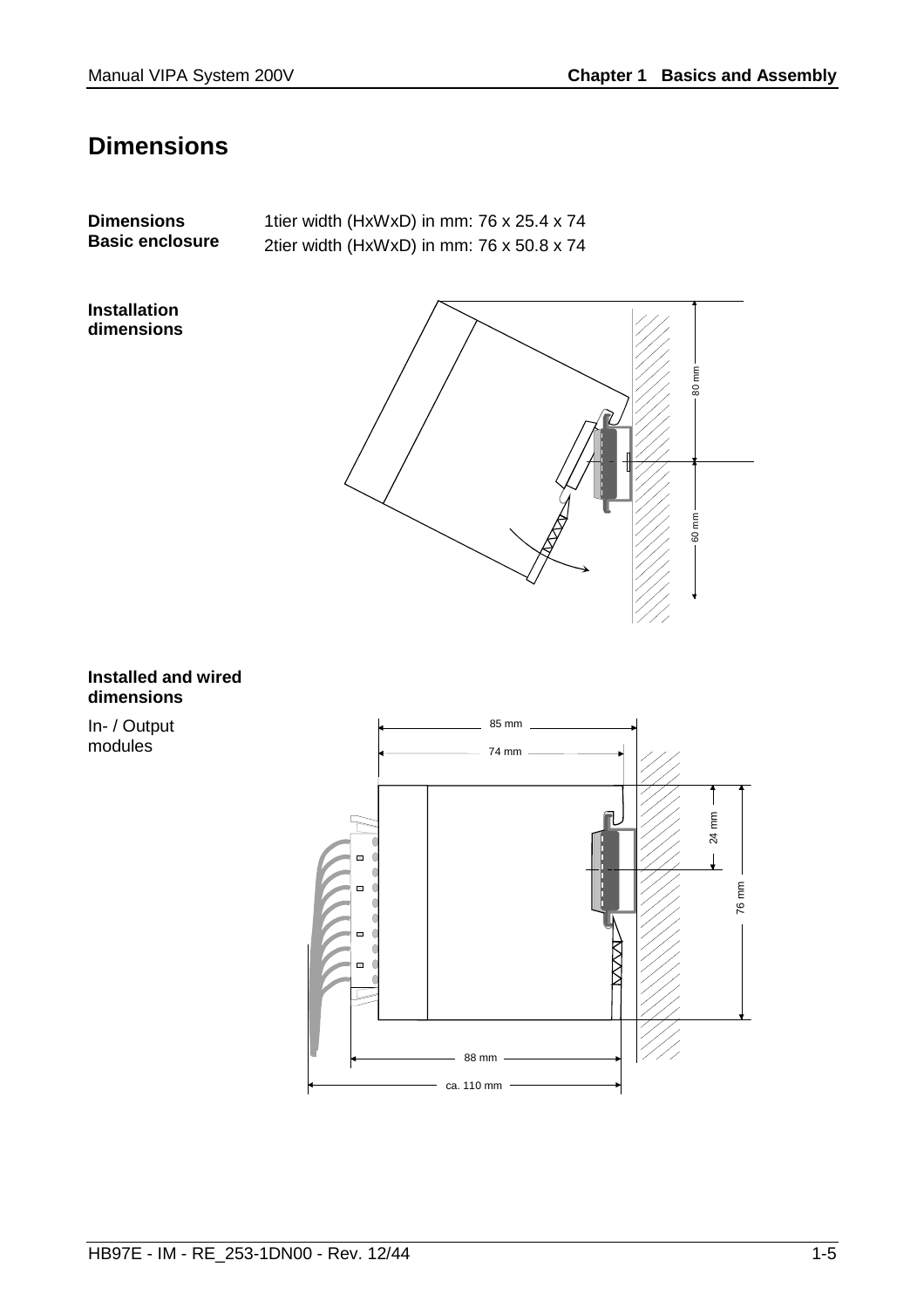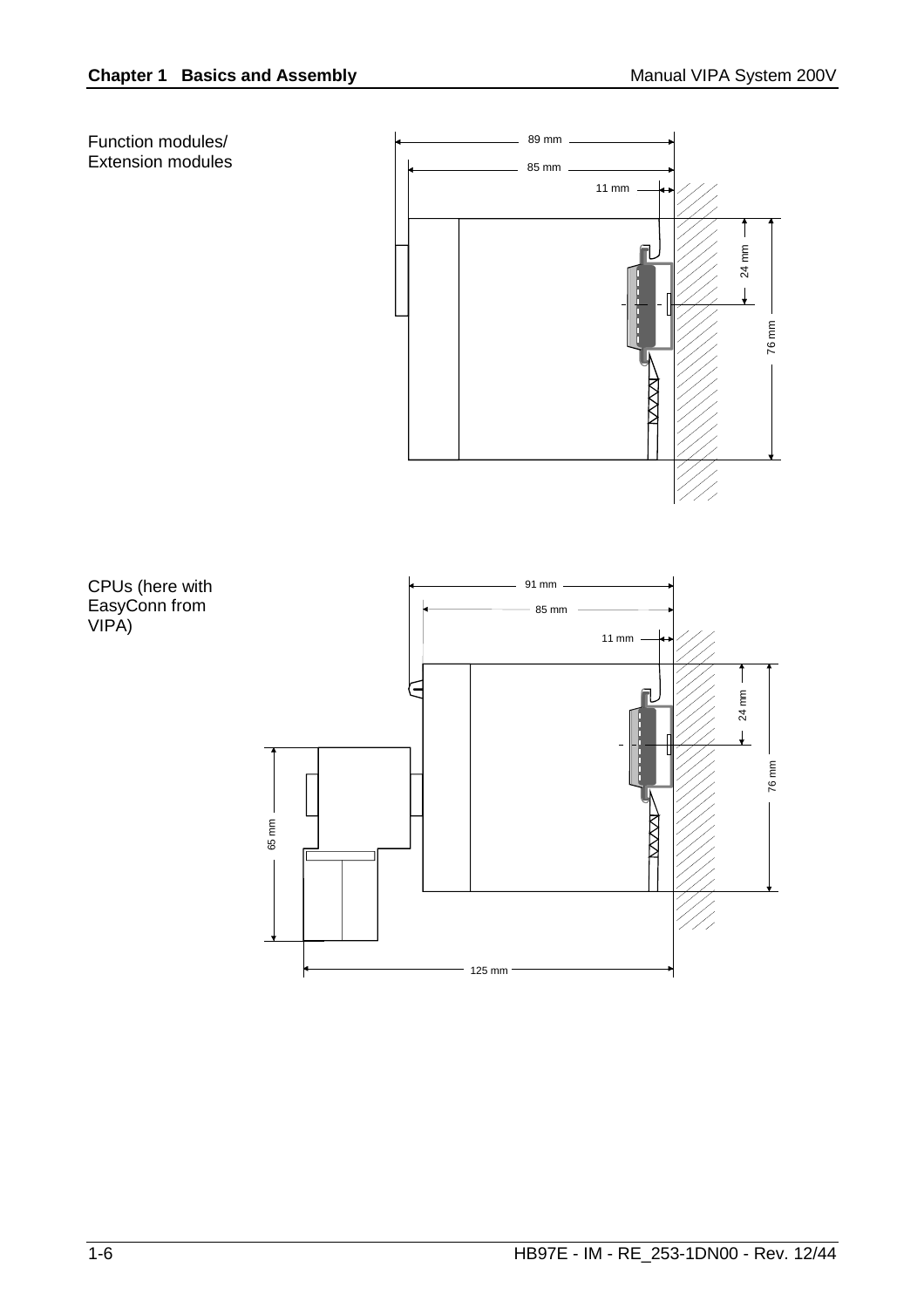### <span id="page-14-0"></span>**Installation**

The modules are each installed on a 35mm profile rail and connected via a bus connector. Before installing the module the bus connector is to be placed on the profile rail before. **General** 

**Profile rail** 

For installation the following 35mm profile rails may be used:





| Order number | Label             | Description                |
|--------------|-------------------|----------------------------|
| 290-1AF00    | 35mm profile rail | Length 2000mm, height 15mm |
| 290-1AF30    | 35mm profile rail | Length 530mm, height 15mm  |

System 200V modules communicate via a backplane bus connector. The backplane bus connector is isolated and available from VIPA in of 1-, 2-, 4 or 8tier width. **Bus connector** 

The following figure shows a 1tier connector and a 4tier connector bus:



The bus connector is to be placed on the profile rail until it clips in its place and the bus connections look out from the profile rail.

| Order number | Label                | <b>Description</b> |
|--------------|----------------------|--------------------|
| 290-0AA10    | <b>Bus connector</b> | 1tier              |
| 290-0AA20    | <b>Bus connector</b> | 2tier              |
| 290-0AA40    | Bus connector        | 4tier              |
| 290-0AA80    | <b>Bus connector</b> | 8tier              |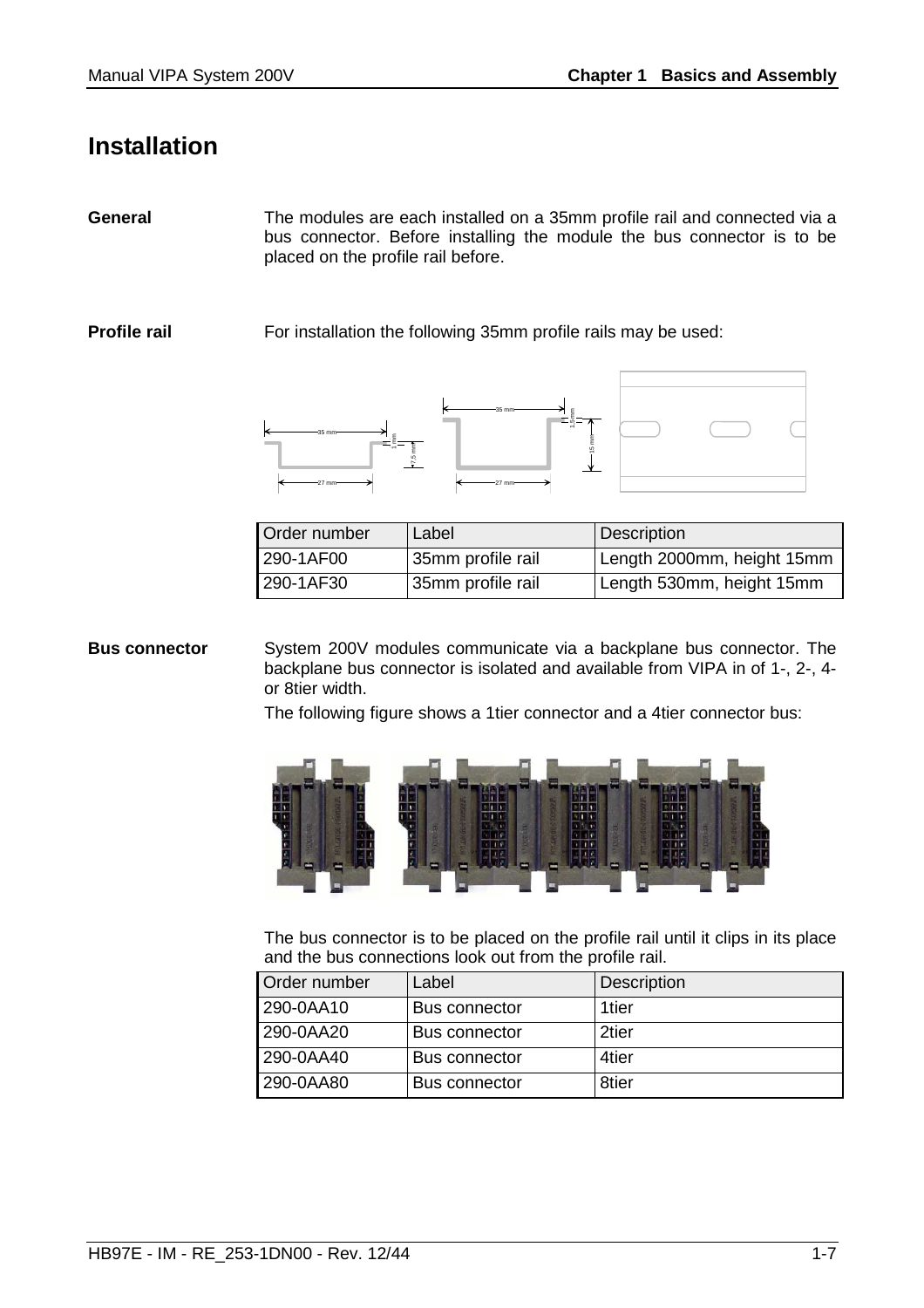#### **Installation on a profile rail**

The following figure shows the installation of a 4tier width bus connector in a profile rail and the slots for the modules.

The different slots are defined by guide rails.



- [1] Head module
	- (double width)
- [2] Head module
	- (single width)
- [3] Peripheral module
- [4] Guide rails





**Assembly regarding the current consumption**

- Use bus connectors as long as possible.
- Sort the modules with a high current consumption right beside the head module. In the service area of www.vipa.com a list of current consumption of every System 200V module can be found.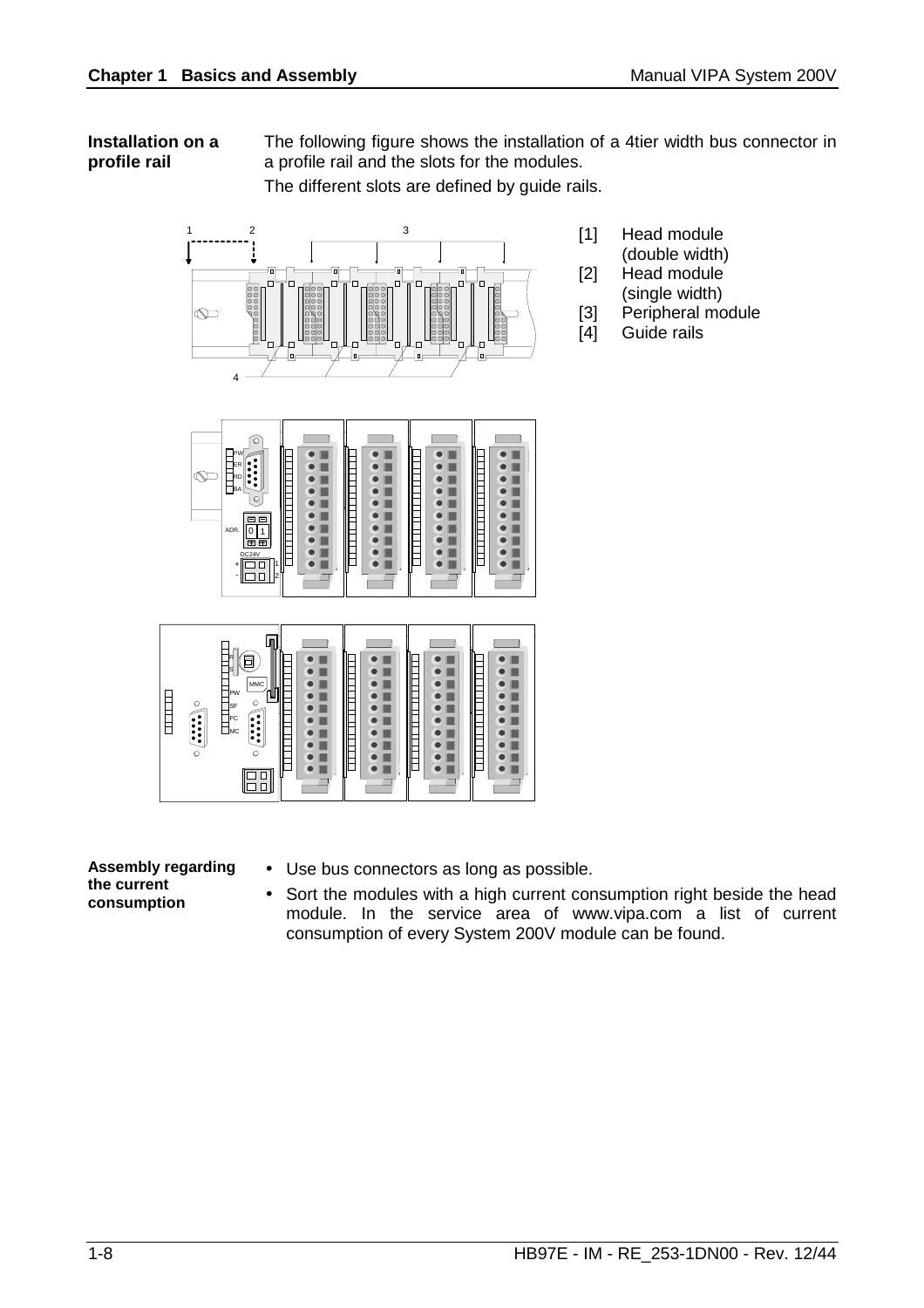#### **Assembly possibilities**

hoizontal assembly





vertical assembly

 $\frac{1}{2}$ 

80 mm

——<br>है ।

60 mm

Please regard the allowed environmental temperatures:

• horizontal assembly: from 0 to 60°C

• vertical assembly: from 0 to 40°C

• Iving assembly: from 0 to 40°C

The horizontal assembly always starts at the left side with a head module, then you install the peripheral modules beside to the right.

You may install up to 32 peripheral modules.

### **Please follow these rules during the assembly!**

- Turn off the power supply before you install or remove any modules!
- Make sure that a clearance of at least 60mm exists above and 80mm below the middle of the profile rail.



- Every row must be completed from left to right and it has to start with a head module.
	- [1] Head module (double width)
	- [2] Head module (single width)
	- [3] Peripheral modules
	- [4] Guide rails
- Modules are to be installed side by side. Gaps are not permitted between the modules since this would interrupt the backplane bus.
- A module is only installed properly and connected electrically when it has clicked into place with an audible click.
- Slots after the last module may remain unoccupied.



### **Note!**

Information about the max. number of pluggable modules and the max. current at the backplane bus can be found in the "Technical Data" of the according head module.

Please install modules with a high current consumption directly beside the head module.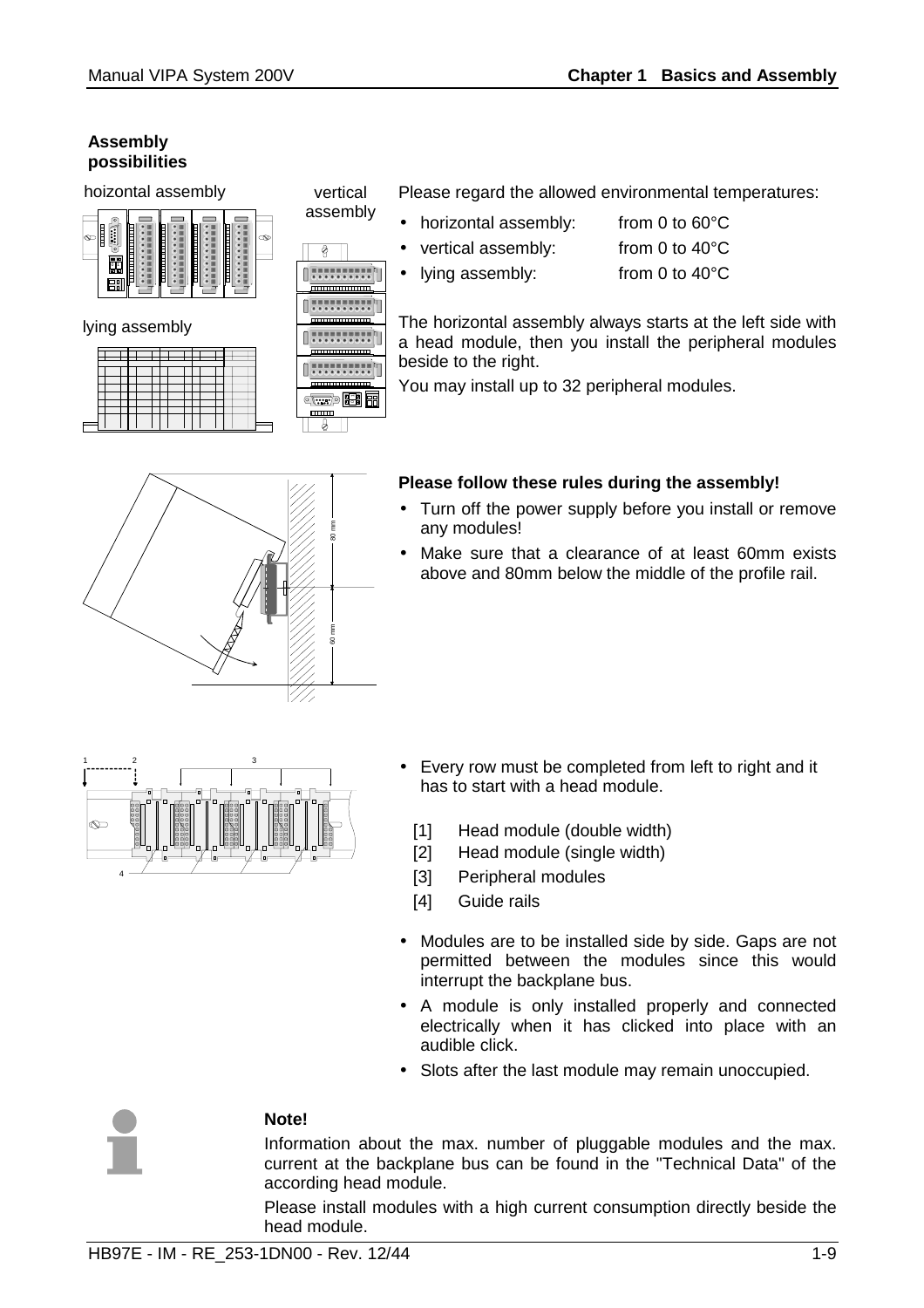#### **Assembly procedure**

- 
- - **Clack**

• Install the profile rail. Make sure that a clearance of at least 60mm exists above and 80mm below the middle of the profile rail.

- Press the bus connector into the profile rail until it clips securely into place and the bus-connectors look out from the profile rail. This provides the basis for the installation of your modules.
- Start at the outer left location with the installation of your head module and install the peripheral modules to the right of this.



- [1] Head module (double width)
- [2] Head module (single width)
- [3] Peripheral module
- [4] Guide rails
- Insert the module that you are installing into the profile rail at an angle of 45 degrees from the top and rotate the module into place until it clicks into the profile rail with an audible click. The proper connection to the backplane bus can only be guaranteed when the module has properly clicked into place.



### **Attention!**

Power must be turned off before modules are installed or removed!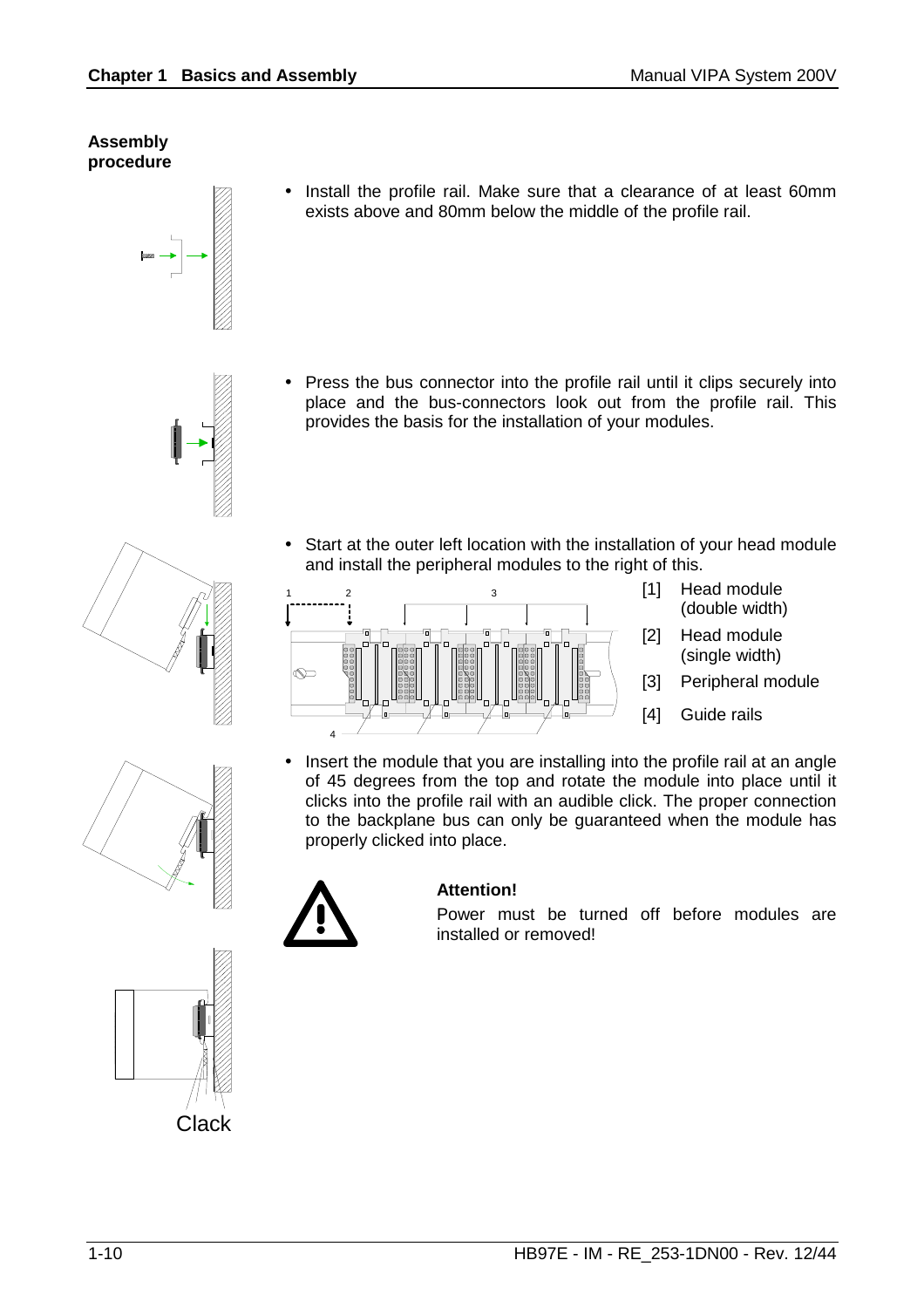### <span id="page-18-0"></span>**Demounting and module exchange**



- Remove if exists the wiring to the module, by pressing both locking lever on the connector and pulling the connector.
- The casing of the module has a spring loaded clip at the bottom by which the module can be removed.
- The clip is unlocked by pressing the screwdriver in an upward direction.
- Withdraw the module with a slight rotation to the top.



#### **Attention!**

Power must be turned off before modules are installed or removed!

Please regard that the backplane bus is interrupted at the point where the module was removed!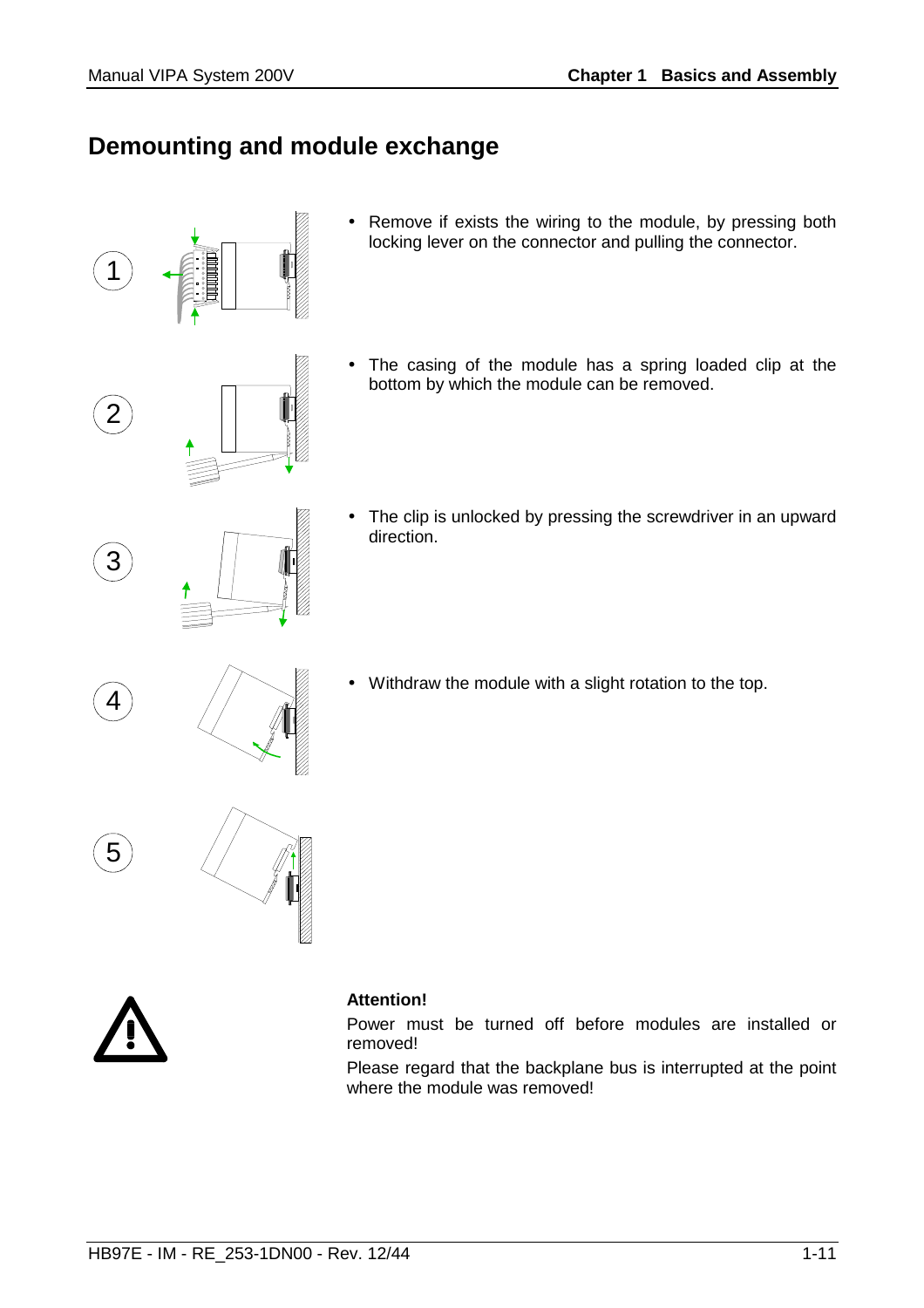### <span id="page-19-0"></span>**Wiring**

**Overview** 

Most peripheral modules are equipped with a 10pole or a 18pole connector. This connector provides the electrical interface for the signaling and supply lines of the modules.

The modules carry spring-clip connectors for interconnections and wiring.

The spring-clip connector technology simplifies the wiring requirements for signaling and power cables.

In contrast to screw terminal connections, spring-clip wiring is vibration proof. The assignment of the terminals is contained in the description of the respective modules.

You may connect conductors with a diameter from 0.08mm<sup>2</sup> up to 2.5mm<sup>2</sup> (max. 1.5mm<sup>2</sup> for 18pole connectors).

The following figure shows a module with a 10pole connector.



- [1] Locking lever
- [2] Pin no. at the module
- [3] Pin no. at the connector
- [4] Wiring port
- [5] Opening for screwdriver

### **Note!**

The spring-clip is destroyed if you push the screwdriver into the wire port! Make sure that you only insert the screwdriver into the square hole of the connector!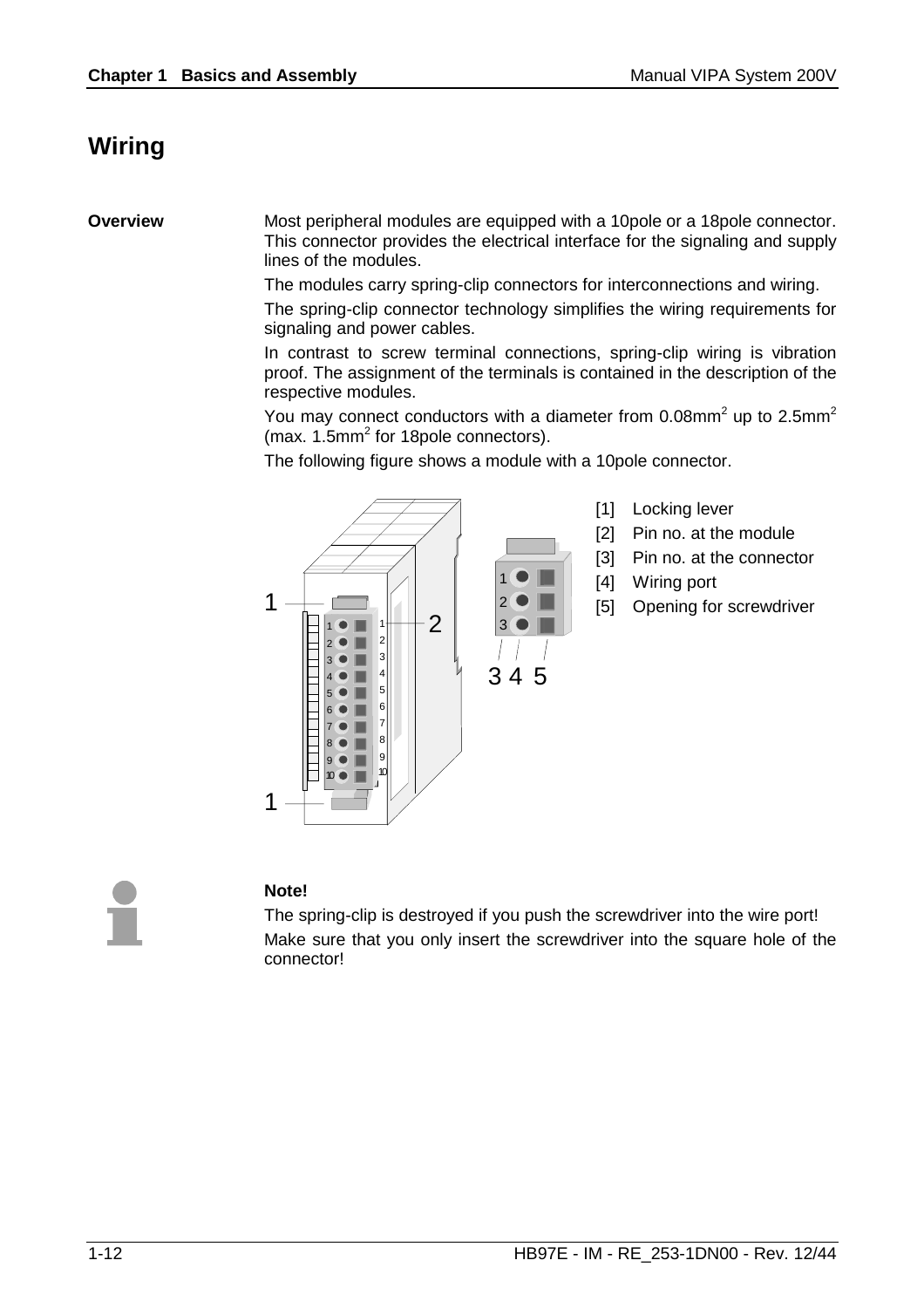### **Wiring procedure**



• Install the connector on the module until it locks with an audible click. For this purpose you press the two clips together as shown. The connector is now in a permanent position and can easily be wired.

The following section shows the wiring procedure from top view.

- Insert a screwdriver at an angel into the square opening as shown.
- Press and hold the screwdriver in the opposite direction to open the contact spring.
- Insert the stripped end of the wire into the round opening. You can use wires with a diameter of 0.08mm<sup>2</sup> to 2.5mm<sup>2</sup> (1.5mm<sup>2</sup> for 18pole connectors).

• By removing the screwdriver the wire is connected safely with the plug connector via a spring.



### **Note!**

Wire the power supply connections first followed by the signal cables (inputs and outputs).

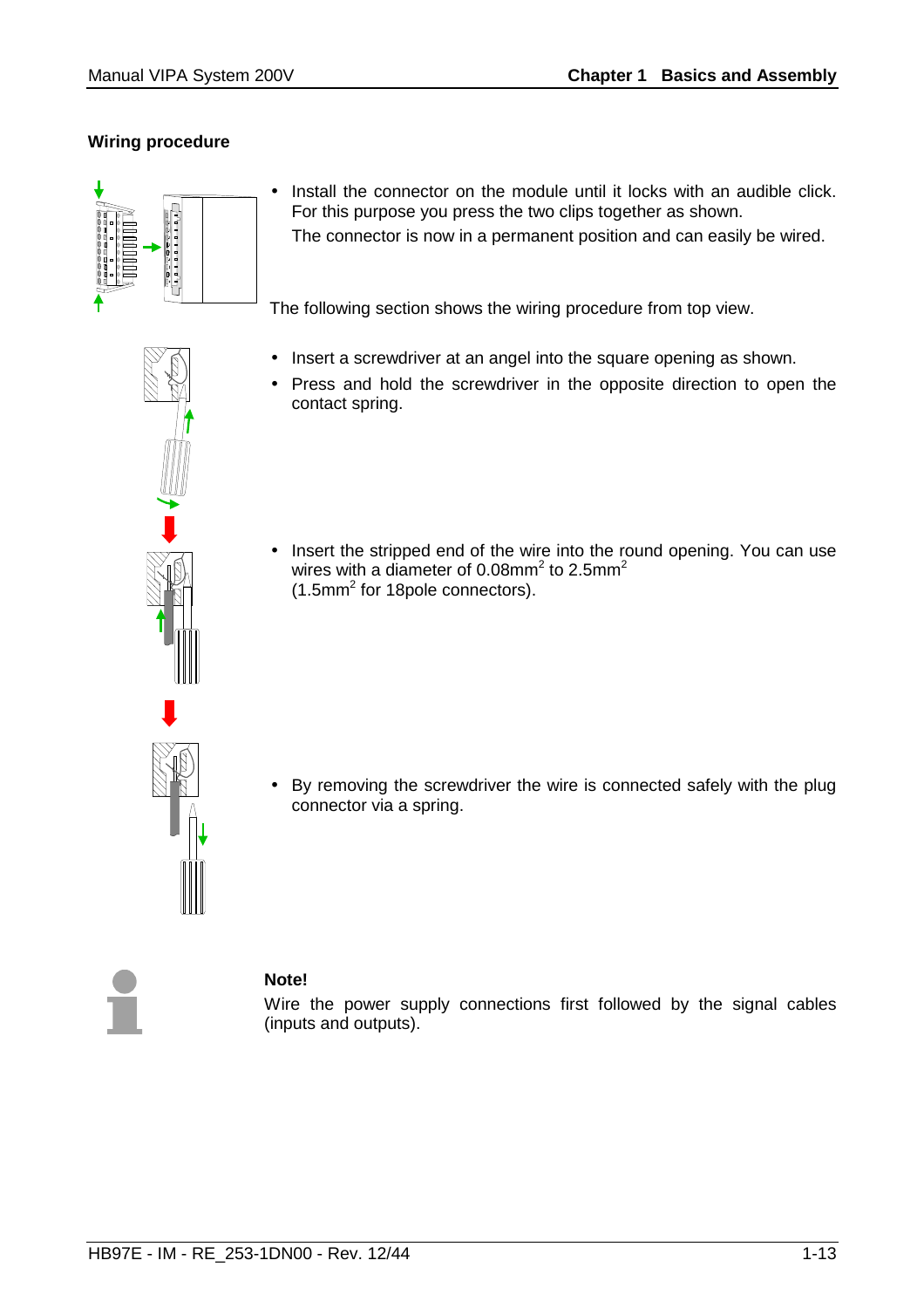## <span id="page-21-0"></span>**Installation guidelines**

| <b>General</b>                            | The installation guidelines contain information about the interference free<br>deployment of System 200V systems. There is the description of the ways,<br>interference may occur in your control, how you can make sure the<br>electromagnetic digestibility (EMC), and how you manage the isolation.                                                                                                                                                                                                      |
|-------------------------------------------|-------------------------------------------------------------------------------------------------------------------------------------------------------------------------------------------------------------------------------------------------------------------------------------------------------------------------------------------------------------------------------------------------------------------------------------------------------------------------------------------------------------|
| <b>What means EMC?</b>                    | Electromagnetic digestibility (EMC) means the ability of an electrical device,<br>to function error free in an electromagnetic environment without being<br>interferenced res. without interferencing the environment.<br>All System 200V components are developed for the deployment in hard<br>industrial environments and fulfill high demands on the EMC. Nevertheless<br>you should project an EMC planning before installing the components and<br>take conceivable interference causes into account. |
| <b>Possible</b><br>interference<br>causes | Electromagnetic interferences may interfere your control via different ways:<br>Fields<br>$\bullet$<br>I/O signal conductors<br><b>Bus system</b><br>Current supply<br>Protected earth conductor<br>Depending on the spreading medium (lead bound or lead free) and the<br>distance to the interference cause, interferences to your control occur by<br>means of different coupling mechanisms.<br>One differs:<br>• galvanic coupling<br>capacitive coupling<br>inductive coupling<br>• radiant coupling  |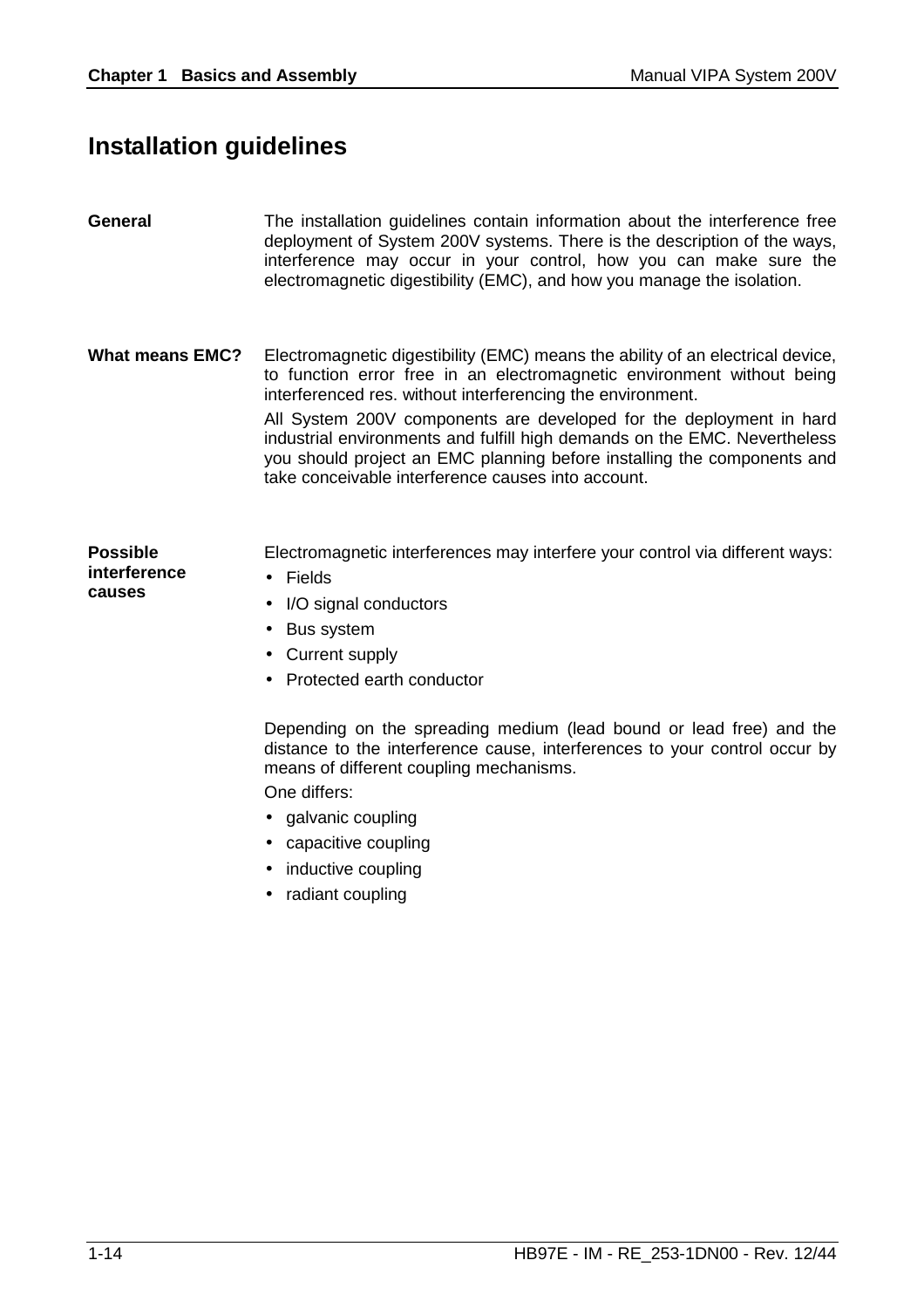In the most times it is enough to take care of some elementary rules to guarantee the EMC. Please regard the following basic rules when installing your PLC. **Basic rules for EMC** 

- Take care of a correct area-wide grounding of the inactive metal parts when installing your components.
	- Install a central connection between the ground and the protected earth conductor system.
	- Connect all inactive metal extensive and impedance-low.
	- Please try not to use aluminum parts. Aluminum is easily oxidizing and is therefore less suitable for grounding.
- When cabling, take care of the correct line routing.
	- Organize your cabling in line groups (high voltage, current supply, signal and data lines).
	- Always lay your high voltage lines and signal res. data lines in separate channels or bundles.
	- Route the signal and data lines as near as possible beside ground areas (e.g. suspension bars, metal rails, tin cabinet).
- Proof the correct fixing of the lead isolation.
	- Data lines must be laid isolated.
	- Analog lines must be laid isolated. When transmitting signals with small amplitudes the one sided laying of the isolation may be favorable.
	- Lay the line isolation extensively on an isolation/protected earth conductor rail directly after the cabinet entry and fix the isolation with cable clamps.
	- Make sure that the isolation/protected earth conductor rail is connected impedance-low with the cabinet.
	- Use metallic or metalized plug cases for isolated data lines.
- In special use cases you should appoint special EMC actions.
	- Wire all inductivities with erase links.
	- Please consider luminescent lamps can influence signal lines.
- Create a homogeneous reference potential and ground all electrical operating supplies when possible.
	- Please take care for the targeted employment of the grounding actions. The grounding of the PLC is a protection and functionality activity.
	- Connect installation parts and cabinets with the System 200V in star topology with the isolation/protected earth conductor system. So you avoid ground loops.
	- If potential differences between installation parts and cabinets occur, lay sufficiently dimensioned potential compensation lines.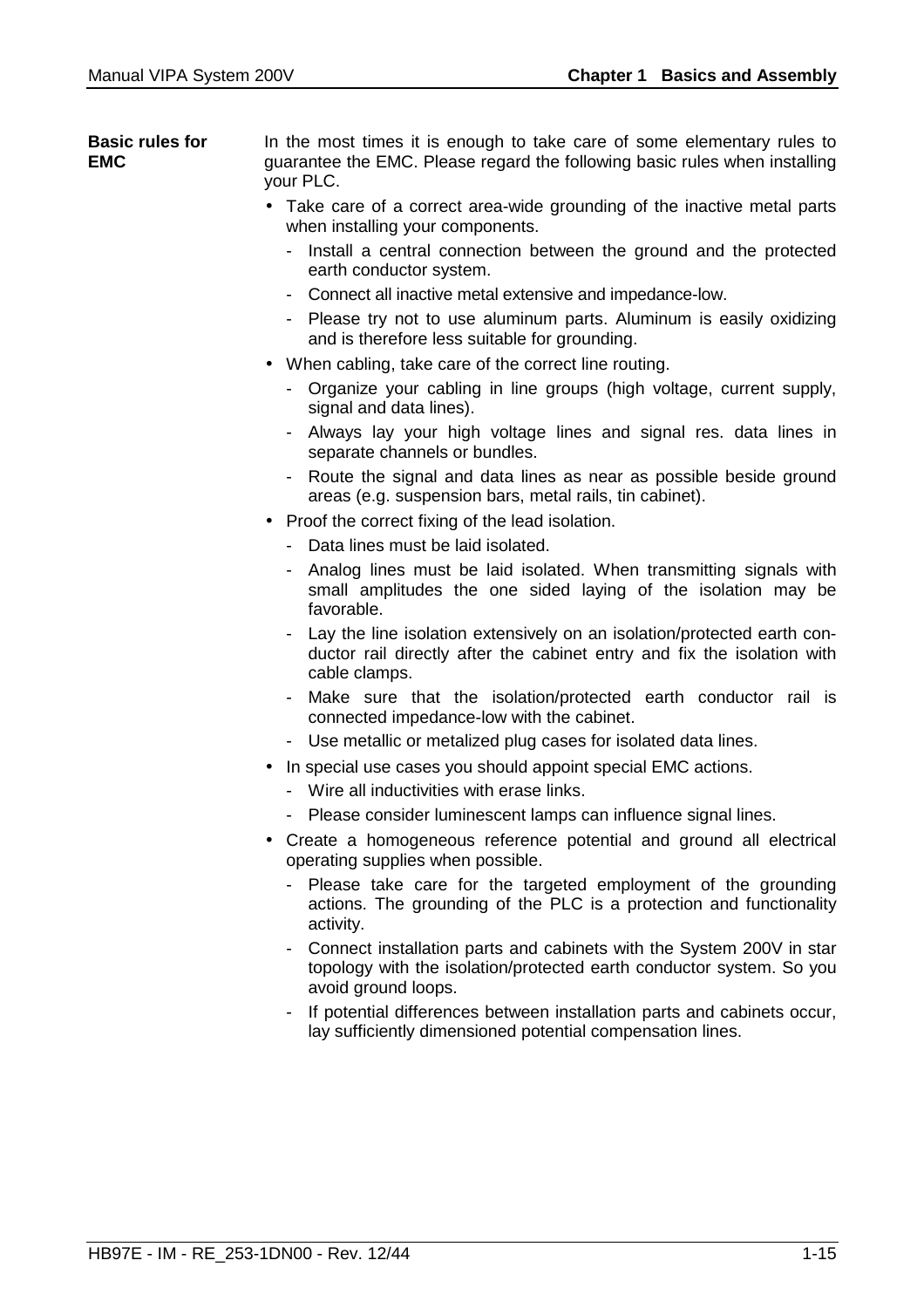Electrical, magnetically and electromagnetic interference fields are weakened by means of an isolation, one talks of absorption. **Isolation of conductors** 

Via the isolation rail, that is connected conductive with the rack, interference currents are shunt via cable isolation to the ground. Hereby you have to make sure, that the connection to the protected earth conductor is impedance-low, because otherwise the interference currents may appear as interference cause.

When isolating cables you have to regard the following:

- If possible, use only cables with isolation tangle.
- The hiding power of the isolation should be higher than 80%.
- Normally you should always lay the isolation of cables on both sides. Only by means of the both-sided connection of the isolation you achieve high quality interference suppression in the higher frequency area.

Only as exception you may also lay the isolation one-sided. Then you only achieve the absorption of the lower frequencies. A one-sided isolation connection may be convenient, if:

- the conduction of a potential compensating line is not possible
- analog signals (some mV res. µA) are transferred
- foil isolations (static isolations) are used.
- With data lines always use metallic or metalized plugs for serial couplings. Fix the isolation of the data line at the plug rack. Do not lay the isolation on the PIN 1 of the plug bar!
- At stationary operation it is convenient to strip the insulated cable interruption free and lay it on the isolation/protected earth conductor line.
- To fix the isolation tangles use cable clamps out of metal. The clamps must clasp the isolation extensively and have well contact.
- Lay the isolation on an isolation rail directly after the entry of the cable in the cabinet. Lead the isolation further on to the System 200V module and **don't** lay it on there again!



#### **Please regard at installation!**

At potential differences between the grounding points, there may be a compensation current via the isolation connected at both sides. Remedy: Potential compensation line.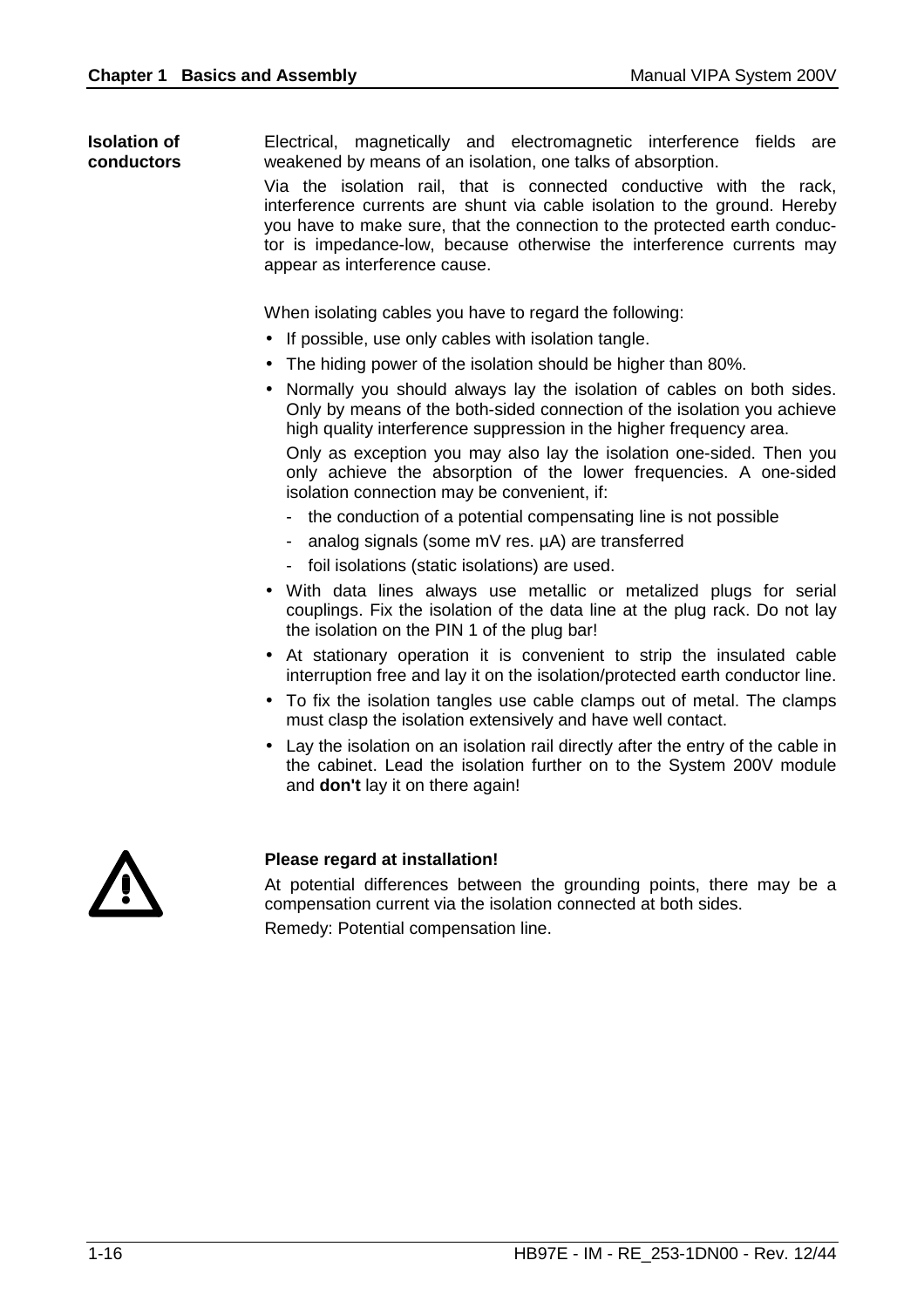## <span id="page-24-0"></span>**General data**

| Structure/<br>dimensions           | Profile rail 35mm<br>Peripheral modules with recessed labelling<br>$\bullet$<br>Dimensions of the basic enclosure:<br>1tier width: (HxWxD) in mm: 76x25.4x74 in inches: 3x1x3<br>2tier width: (HxWxD) in mm: 76x50.8x74 in inches: 3x2x3                                                                                                                                                                                                                                      |
|------------------------------------|-------------------------------------------------------------------------------------------------------------------------------------------------------------------------------------------------------------------------------------------------------------------------------------------------------------------------------------------------------------------------------------------------------------------------------------------------------------------------------|
| <b>Reliability</b>                 | Wiring by means of spring pressure connections (CageClamps) at the<br>front-facing connector, core cross-section 0.08  2.5mm <sup>2</sup> or 1.5 mm <sup>2</sup><br>(18 pole plug)<br>Complete isolation of the wiring when modules are exchanged<br>Every module is isolated from the backplane bus<br>• ESD/Burst acc. IEC 61000-4-2 / IEC 61000-4-4 (to level 3)<br>Shock resistance acc. IEC 60068-2-6 / IEC 60068-2-27 (1G/12G)<br>Class of protection IP20<br>$\bullet$ |
| <b>Environmental</b><br>conditions | Operating temperature: 0  +60°C<br>Storage temperature: -25  +70°C<br>Relative humidity: 5  95% without condensation<br>Ventilation by means of a fan is not required                                                                                                                                                                                                                                                                                                         |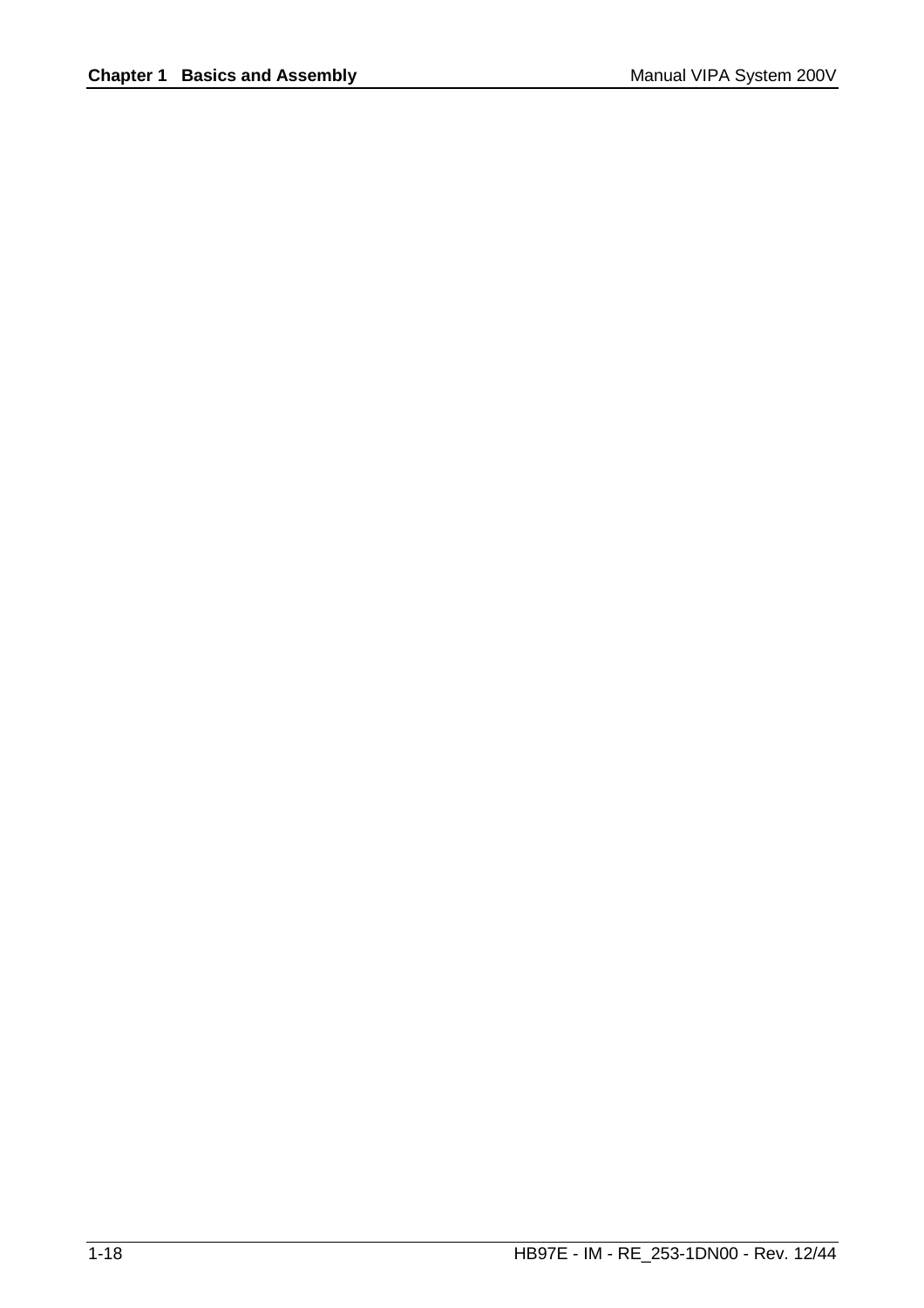## <span id="page-26-0"></span>**Chapter 2 Hardware description**

Here the hardware components of the IM 253-1DN00 are described. The technical data are at the end of the chapter. **Overview** 

| <b>Contents</b> | <b>Topic</b> | Page |
|-----------------|--------------|------|
|                 |              |      |
|                 |              |      |
|                 |              |      |
|                 |              |      |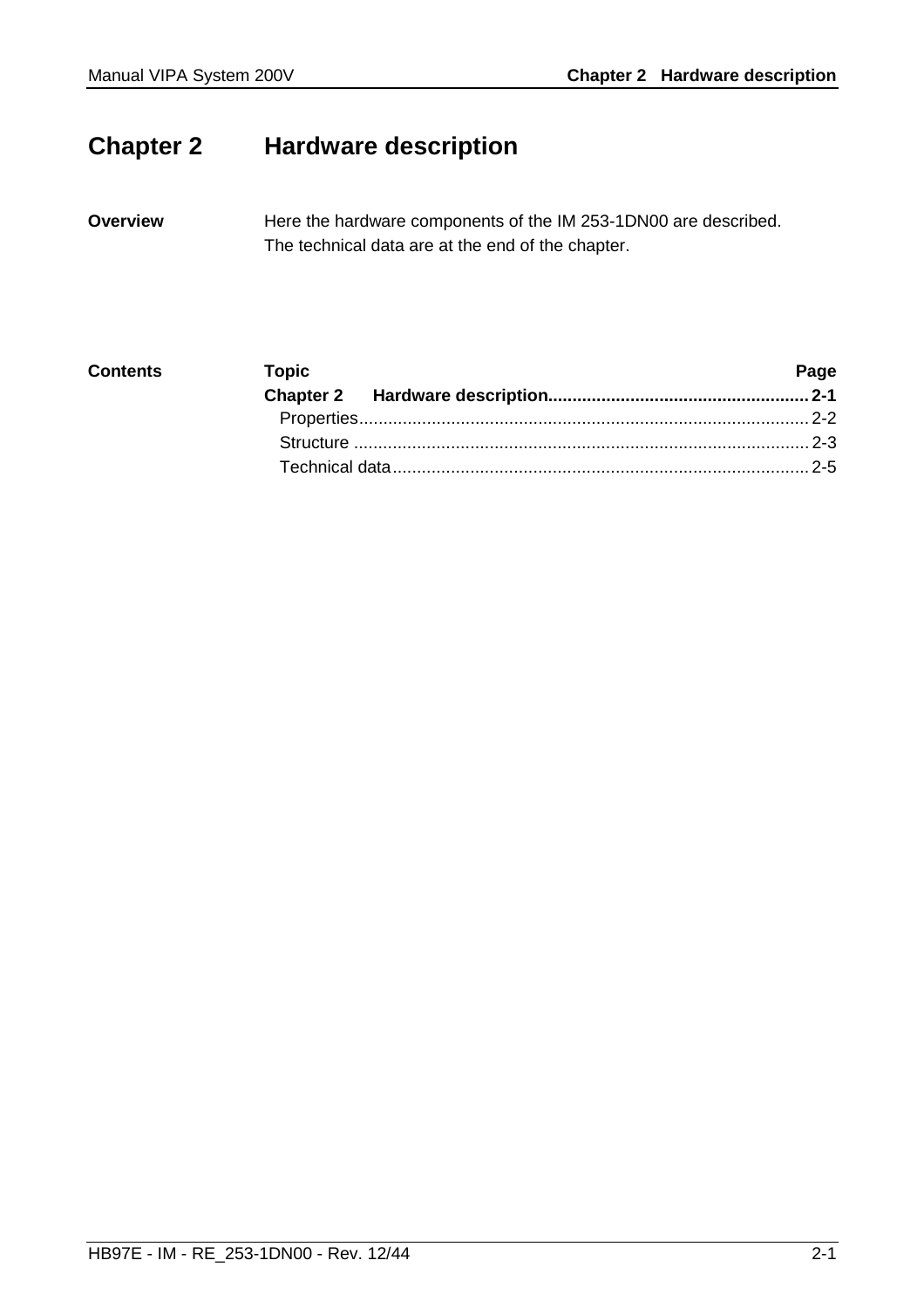### <span id="page-27-0"></span>**Properties**

| <b>IM 253DN</b><br>253-1DN00 | The DeviceNet coupler IM 253DN provides a simple method of interfacing<br>any decentral peripheral modules by means of the DeviceNet protocol. |
|------------------------------|------------------------------------------------------------------------------------------------------------------------------------------------|
|                              | • Group 2 only Device<br>- employs the predefined connection set                                                                               |
|                              | • Poll only Device<br>- no BIT STROBE mode support<br>- no CHANGE OF STATE support                                                             |
|                              | • supports all baudrates: 125, 250 and 500kBaud                                                                                                |
|                              | • address selection by means of switches                                                                                                       |

- definition of the data rate by means of a special PowerON procedure (start from address 90 ... 92)
- LED status indicators
- a max. of 32 peripheral modules can be installed
- of these a max. of 8 may be configurable modules
- module configuration by means of the *DeviceNet-Manager*



| Order data | <b>Tvpe</b>     | Order number          | <b>Description</b> |  |
|------------|-----------------|-----------------------|--------------------|--|
|            | <b>IM 253DN</b> | <b>VIPA 253-1DN00</b> | DeviceNet coupler  |  |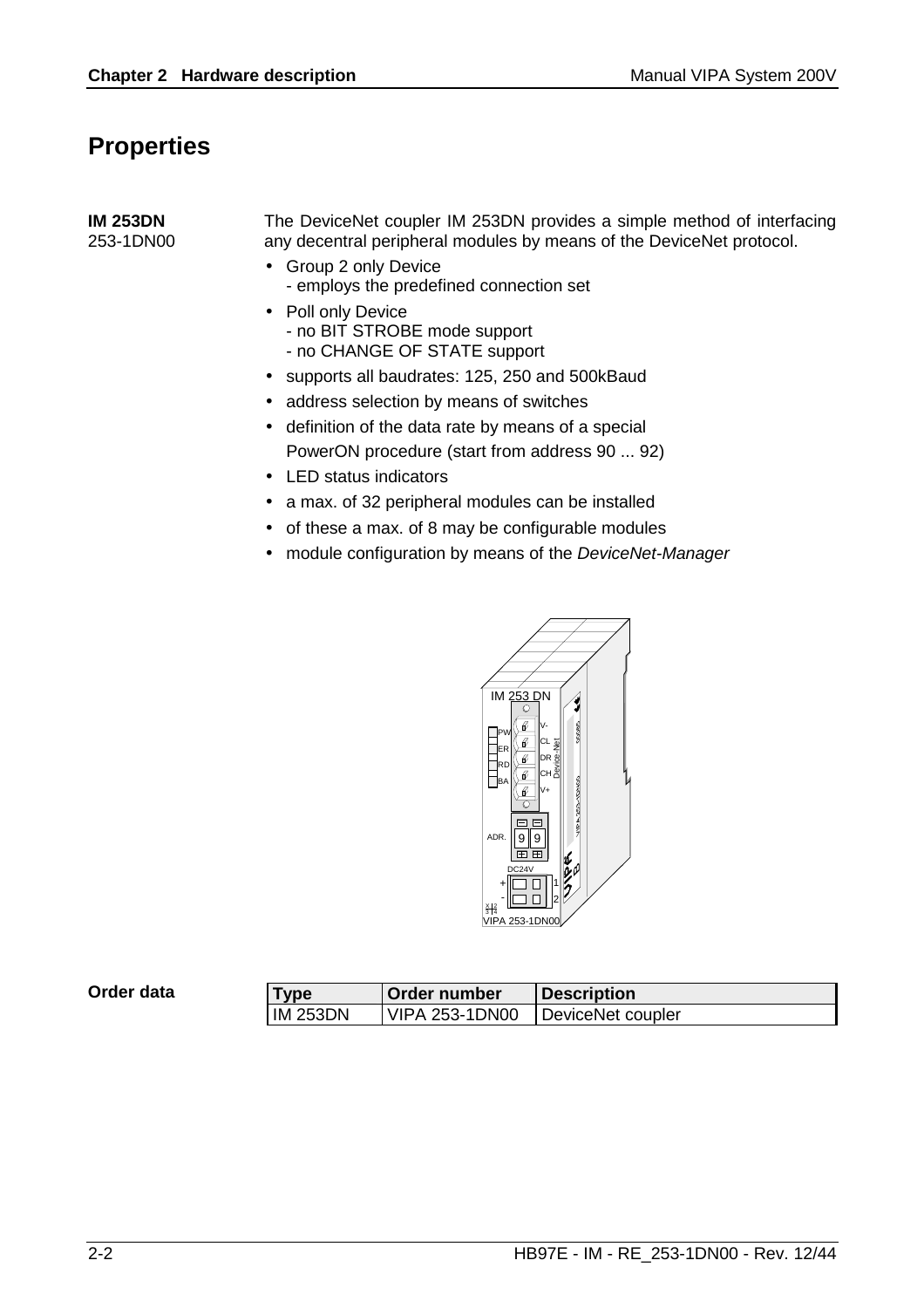### <span id="page-28-0"></span>**Structure**

**Front view**  253-1DN00



- [1] LED status indicator
- [2] DeviceNet connector
- [3] Address selector
- [4] DC 24V power supply connector

#### **Interfaces**

DeviceNet





DeviceNet interface

The DeviceNet connection is provided by a 5pin Open Style connector. The pin assignment is imprinted on the front of the module.

|    | $[V-]$ | <b>GND</b> operating voltage |
|----|--------|------------------------------|
| СL | [CL]   | CAN low                      |
| DR | [DR]   | DRAIN                        |
| CН | [CH]   | <b>CAN HIGH</b>              |
| V+ | $[V+]$ | DC 24V operating voltage     |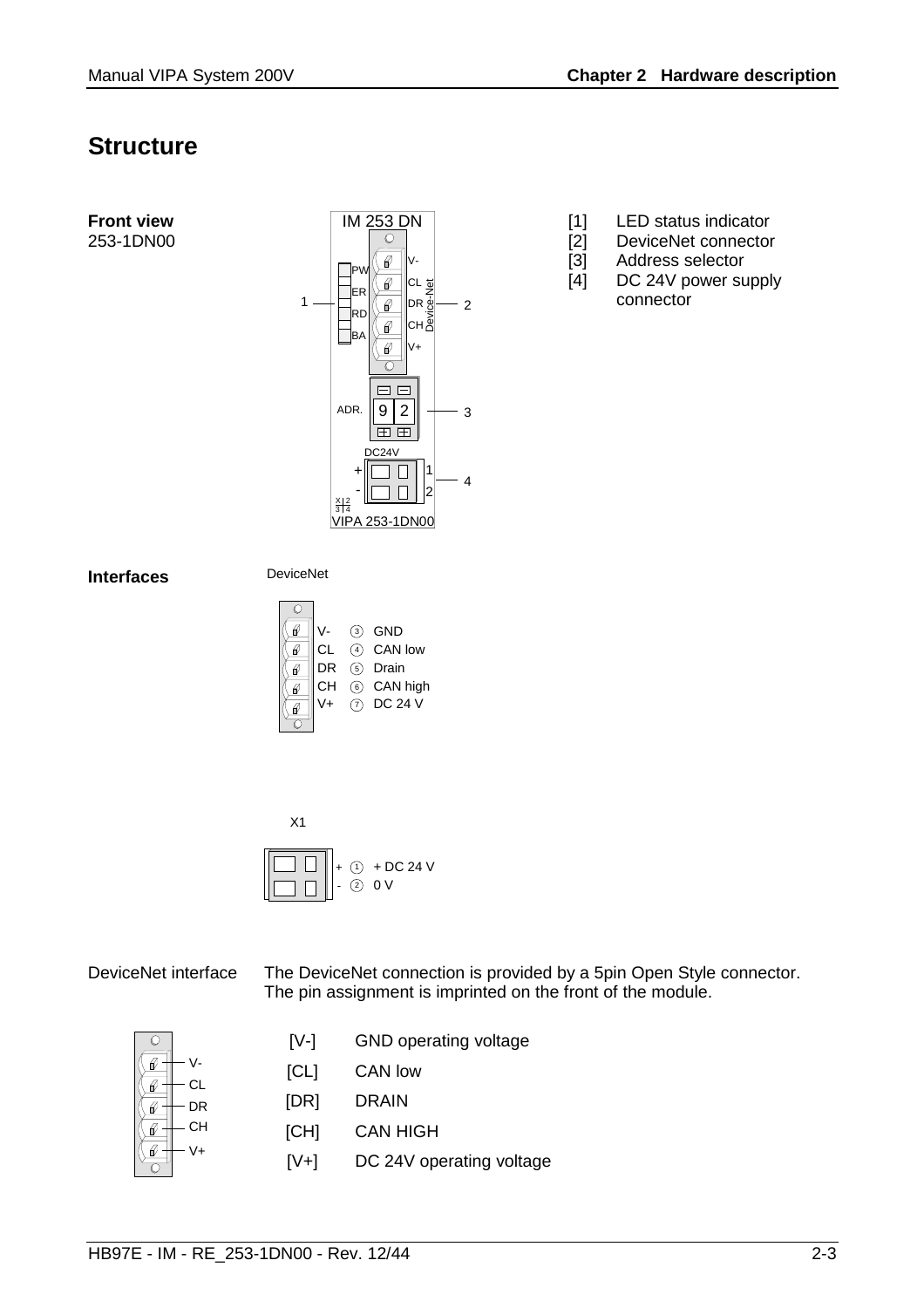Every DeviceNet slave has an internal power supply. This power supply requires DC 24V. In addition to the electronics on the bus coupler, the supply voltage is also used to power any modules connected to the backplane bus. The "max. current drain at backplane bus" can be found in the Technical Data. Power supply

The power supply is protected against reverse polarity.

DeviceNet and backplane bus are galvanically isolated from each other.



#### **Note!**

The DeviceNet coupler does not require any current from the power that is available via the DeviceNet connector.

**LEDs** 

4 LEDs on the front show the current status of the module for the quick troubleshooting. A detailed description of the troubleshooting procedure by means of the LEDs and the backplane is available in a section of the chapter "diagnostics".

| Label     | Color  | <b>Description</b>                   |
|-----------|--------|--------------------------------------|
| <b>PW</b> | green  | Power-LED: supply voltage available  |
| ER        | red    | DeviceNet or backplane bus bus error |
| <b>RD</b> | green  | Backplane bus status                 |
| <b>BA</b> | vellow | DeviceNet status                     |

#### **Address selector**

The address selector is used for:

- the definition of the unique DeviceNet address
- programming of the baudrate

#### **Addresses:**

| 063:       | DeviceNet address            |
|------------|------------------------------|
| 90 $\cdot$ | communication rate 125 kBaud |
| $91 -$     | communication rate 250 kBaud |
| Q2         | communication rate 500kBaud  |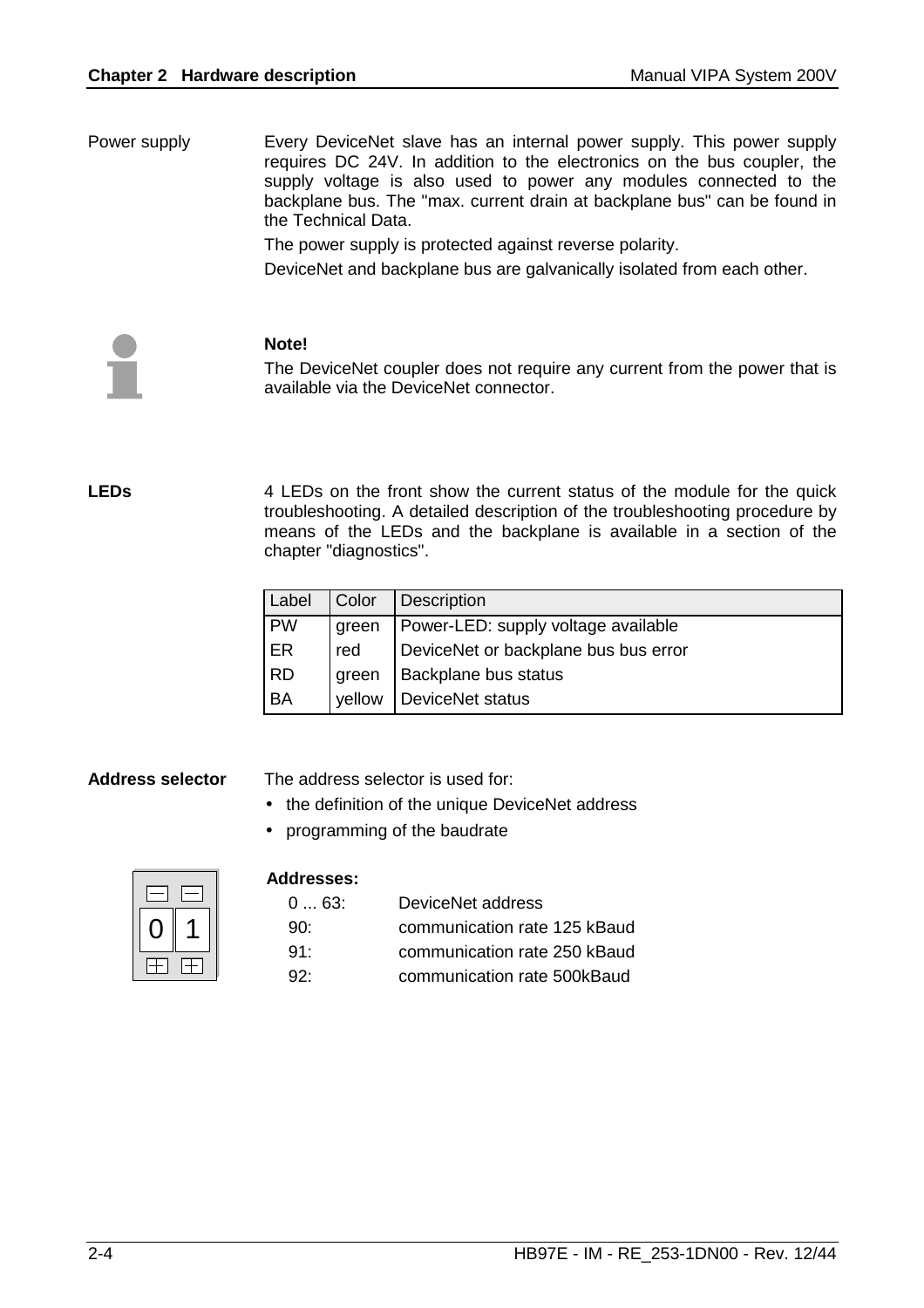## <span id="page-30-0"></span>**Technical data**

| 253-1DN00<br>Order number<br>IM 253DN, DeviceNET slave<br>Type<br><b>Technical data power supply</b><br>Power supply (rated value)<br><b>DC 24 V</b><br>DC 20.428.8 V<br>Power supply (permitted range)<br>Reverse polarity protection<br>Current consumption (no-load operation)<br>50 mA<br>Current consumption (rated value)<br>800 mA<br>65 A<br>Inrush current<br> 2t <br>0.85A <sup>2</sup> s<br>3.5A<br>Max. current drain at backplane bus<br>Max. current drain load supply<br>$\overline{a}$<br>2 W<br>Power loss<br>Status information, alarms,<br>diagnostics<br>Status display<br>yes<br>Interrupts<br>no<br>Process alarm<br>no<br>Diagnostic interrupt<br>no<br>Diagnostic functions<br>ves<br>Diagnostics information read-out<br>none<br>Supply voltage display<br>yes<br>Service Indicator<br>$\qquad \qquad \blacksquare$<br>Group error display<br>yes |
|----------------------------------------------------------------------------------------------------------------------------------------------------------------------------------------------------------------------------------------------------------------------------------------------------------------------------------------------------------------------------------------------------------------------------------------------------------------------------------------------------------------------------------------------------------------------------------------------------------------------------------------------------------------------------------------------------------------------------------------------------------------------------------------------------------------------------------------------------------------------------|
|                                                                                                                                                                                                                                                                                                                                                                                                                                                                                                                                                                                                                                                                                                                                                                                                                                                                            |
|                                                                                                                                                                                                                                                                                                                                                                                                                                                                                                                                                                                                                                                                                                                                                                                                                                                                            |
|                                                                                                                                                                                                                                                                                                                                                                                                                                                                                                                                                                                                                                                                                                                                                                                                                                                                            |
|                                                                                                                                                                                                                                                                                                                                                                                                                                                                                                                                                                                                                                                                                                                                                                                                                                                                            |
|                                                                                                                                                                                                                                                                                                                                                                                                                                                                                                                                                                                                                                                                                                                                                                                                                                                                            |
|                                                                                                                                                                                                                                                                                                                                                                                                                                                                                                                                                                                                                                                                                                                                                                                                                                                                            |
|                                                                                                                                                                                                                                                                                                                                                                                                                                                                                                                                                                                                                                                                                                                                                                                                                                                                            |
|                                                                                                                                                                                                                                                                                                                                                                                                                                                                                                                                                                                                                                                                                                                                                                                                                                                                            |
|                                                                                                                                                                                                                                                                                                                                                                                                                                                                                                                                                                                                                                                                                                                                                                                                                                                                            |
|                                                                                                                                                                                                                                                                                                                                                                                                                                                                                                                                                                                                                                                                                                                                                                                                                                                                            |
|                                                                                                                                                                                                                                                                                                                                                                                                                                                                                                                                                                                                                                                                                                                                                                                                                                                                            |
|                                                                                                                                                                                                                                                                                                                                                                                                                                                                                                                                                                                                                                                                                                                                                                                                                                                                            |
|                                                                                                                                                                                                                                                                                                                                                                                                                                                                                                                                                                                                                                                                                                                                                                                                                                                                            |
|                                                                                                                                                                                                                                                                                                                                                                                                                                                                                                                                                                                                                                                                                                                                                                                                                                                                            |
|                                                                                                                                                                                                                                                                                                                                                                                                                                                                                                                                                                                                                                                                                                                                                                                                                                                                            |
|                                                                                                                                                                                                                                                                                                                                                                                                                                                                                                                                                                                                                                                                                                                                                                                                                                                                            |
|                                                                                                                                                                                                                                                                                                                                                                                                                                                                                                                                                                                                                                                                                                                                                                                                                                                                            |
|                                                                                                                                                                                                                                                                                                                                                                                                                                                                                                                                                                                                                                                                                                                                                                                                                                                                            |
|                                                                                                                                                                                                                                                                                                                                                                                                                                                                                                                                                                                                                                                                                                                                                                                                                                                                            |
|                                                                                                                                                                                                                                                                                                                                                                                                                                                                                                                                                                                                                                                                                                                                                                                                                                                                            |
|                                                                                                                                                                                                                                                                                                                                                                                                                                                                                                                                                                                                                                                                                                                                                                                                                                                                            |
|                                                                                                                                                                                                                                                                                                                                                                                                                                                                                                                                                                                                                                                                                                                                                                                                                                                                            |
|                                                                                                                                                                                                                                                                                                                                                                                                                                                                                                                                                                                                                                                                                                                                                                                                                                                                            |
|                                                                                                                                                                                                                                                                                                                                                                                                                                                                                                                                                                                                                                                                                                                                                                                                                                                                            |
| Channel error display<br>none                                                                                                                                                                                                                                                                                                                                                                                                                                                                                                                                                                                                                                                                                                                                                                                                                                              |
| <b>Hardware configuration</b>                                                                                                                                                                                                                                                                                                                                                                                                                                                                                                                                                                                                                                                                                                                                                                                                                                              |
| $\mathbf{1}$<br>Racks, max.                                                                                                                                                                                                                                                                                                                                                                                                                                                                                                                                                                                                                                                                                                                                                                                                                                                |
| 32<br>Modules per rack, max.                                                                                                                                                                                                                                                                                                                                                                                                                                                                                                                                                                                                                                                                                                                                                                                                                                               |
| 32<br>Number of digital modules, max.                                                                                                                                                                                                                                                                                                                                                                                                                                                                                                                                                                                                                                                                                                                                                                                                                                      |
| Number of analog modules, max.<br>8                                                                                                                                                                                                                                                                                                                                                                                                                                                                                                                                                                                                                                                                                                                                                                                                                                        |
| <b>Communication</b>                                                                                                                                                                                                                                                                                                                                                                                                                                                                                                                                                                                                                                                                                                                                                                                                                                                       |
| Fieldbus<br><b>DeviceNet</b>                                                                                                                                                                                                                                                                                                                                                                                                                                                                                                                                                                                                                                                                                                                                                                                                                                               |
| Type of interface<br>CAN                                                                                                                                                                                                                                                                                                                                                                                                                                                                                                                                                                                                                                                                                                                                                                                                                                                   |
| Connector<br>5-pin Open Style Connector                                                                                                                                                                                                                                                                                                                                                                                                                                                                                                                                                                                                                                                                                                                                                                                                                                    |
| Linear bus with bus termination at both<br>Topology                                                                                                                                                                                                                                                                                                                                                                                                                                                                                                                                                                                                                                                                                                                                                                                                                        |
| ends                                                                                                                                                                                                                                                                                                                                                                                                                                                                                                                                                                                                                                                                                                                                                                                                                                                                       |
| ✓<br>Electrically isolated                                                                                                                                                                                                                                                                                                                                                                                                                                                                                                                                                                                                                                                                                                                                                                                                                                                 |
| Number of participants, max.<br>64                                                                                                                                                                                                                                                                                                                                                                                                                                                                                                                                                                                                                                                                                                                                                                                                                                         |
| Node addresses<br>$0 - 63$                                                                                                                                                                                                                                                                                                                                                                                                                                                                                                                                                                                                                                                                                                                                                                                                                                                 |
| 125 kbit/s<br>Transmission speed, min.                                                                                                                                                                                                                                                                                                                                                                                                                                                                                                                                                                                                                                                                                                                                                                                                                                     |
| Transmission speed, max.<br>500 kbit/s                                                                                                                                                                                                                                                                                                                                                                                                                                                                                                                                                                                                                                                                                                                                                                                                                                     |
| Address range inputs, max.<br>256 Byte                                                                                                                                                                                                                                                                                                                                                                                                                                                                                                                                                                                                                                                                                                                                                                                                                                     |
| 256 Byte<br>Address range outputs, max.                                                                                                                                                                                                                                                                                                                                                                                                                                                                                                                                                                                                                                                                                                                                                                                                                                    |
| Number of TxPDOs, max.<br>$\blacksquare$                                                                                                                                                                                                                                                                                                                                                                                                                                                                                                                                                                                                                                                                                                                                                                                                                                   |
| Number of RxPDOs, max.<br>$\overline{a}$                                                                                                                                                                                                                                                                                                                                                                                                                                                                                                                                                                                                                                                                                                                                                                                                                                   |
| <b>Housing</b>                                                                                                                                                                                                                                                                                                                                                                                                                                                                                                                                                                                                                                                                                                                                                                                                                                                             |
| Material<br>PPE / PA 6.6                                                                                                                                                                                                                                                                                                                                                                                                                                                                                                                                                                                                                                                                                                                                                                                                                                                   |
| Profile rail 35 mm<br>Mounting                                                                                                                                                                                                                                                                                                                                                                                                                                                                                                                                                                                                                                                                                                                                                                                                                                             |
| <b>Mechanical data</b>                                                                                                                                                                                                                                                                                                                                                                                                                                                                                                                                                                                                                                                                                                                                                                                                                                                     |
| Dimensions (WxHxD)<br>25.4 x 76 x 78 mm                                                                                                                                                                                                                                                                                                                                                                                                                                                                                                                                                                                                                                                                                                                                                                                                                                    |
| Weight<br>90 <sub>g</sub>                                                                                                                                                                                                                                                                                                                                                                                                                                                                                                                                                                                                                                                                                                                                                                                                                                                  |
| <b>Environmental conditions</b>                                                                                                                                                                                                                                                                                                                                                                                                                                                                                                                                                                                                                                                                                                                                                                                                                                            |
| Operating temperature<br>0 °C to 60 °C                                                                                                                                                                                                                                                                                                                                                                                                                                                                                                                                                                                                                                                                                                                                                                                                                                     |
| -25 °C to 70 °C<br>Storage temperature                                                                                                                                                                                                                                                                                                                                                                                                                                                                                                                                                                                                                                                                                                                                                                                                                                     |
| <b>Certifications</b>                                                                                                                                                                                                                                                                                                                                                                                                                                                                                                                                                                                                                                                                                                                                                                                                                                                      |
| UL508 certification<br>yes                                                                                                                                                                                                                                                                                                                                                                                                                                                                                                                                                                                                                                                                                                                                                                                                                                                 |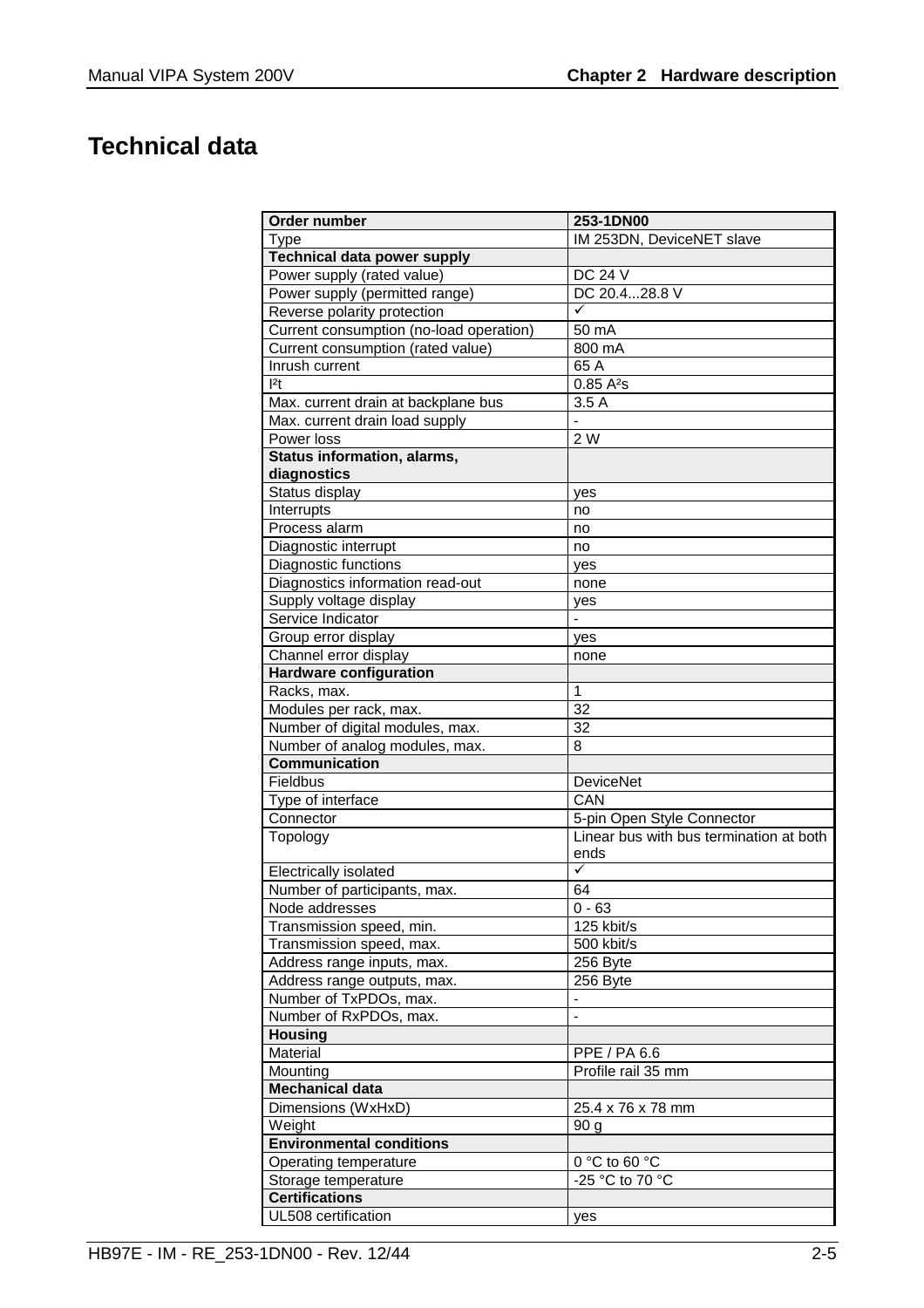#### **Additional Technical Data**

| <b>Function specific data</b>              | 253-1DN00                           |
|--------------------------------------------|-------------------------------------|
| Network topology                           | Linear bus, tap lines up to         |
|                                            | 6m length                           |
| Communication medium                       | Screened 5core cable                |
| Communication rate                         | 125, 250, 500kBaud                  |
| Overall length of the bus                  | up to 500m                          |
| <b>Combination with peripheral modules</b> |                                     |
| Number of modules                          | max. 32                             |
|                                            | (of it maximally 8 parameterizable) |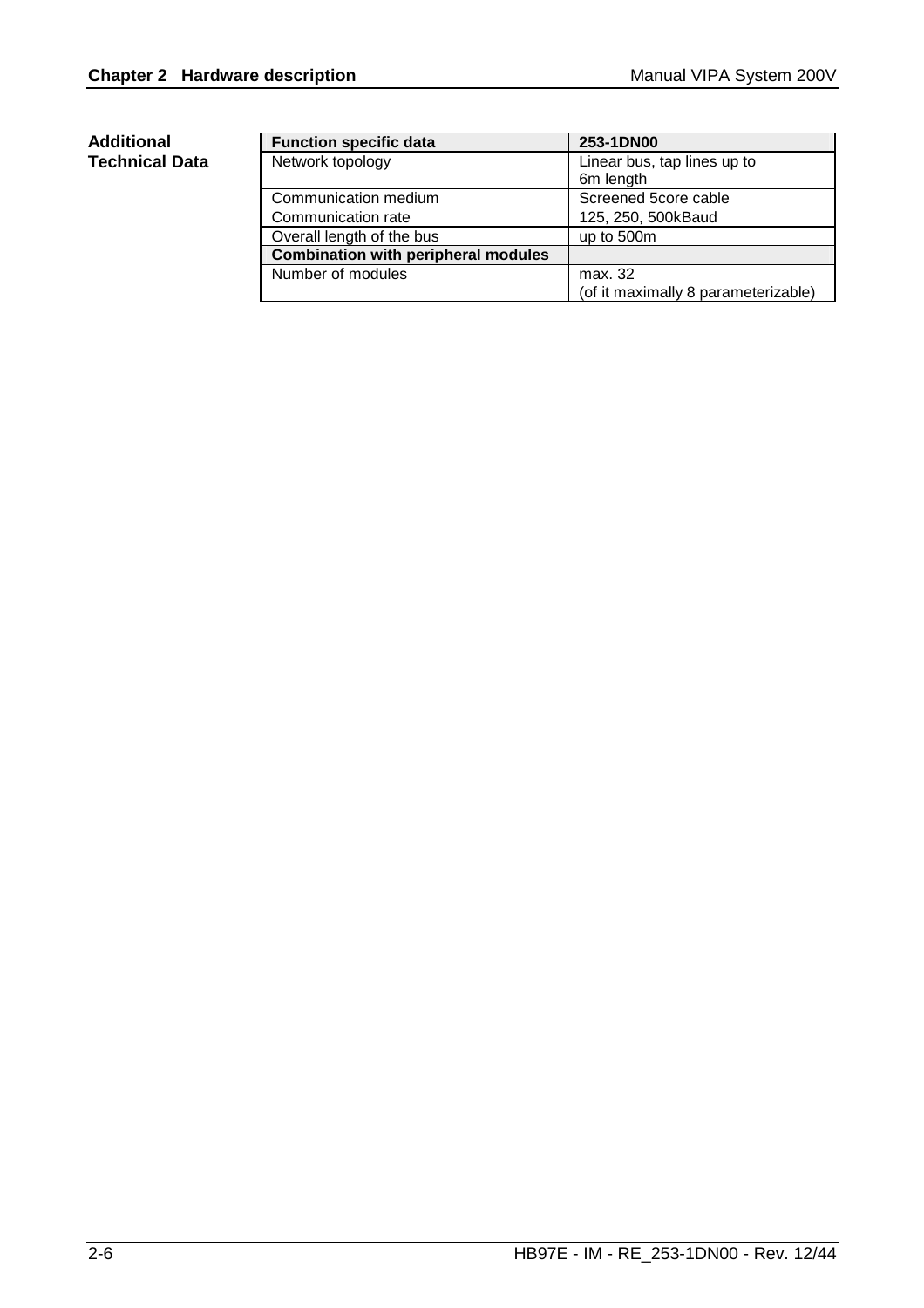## <span id="page-32-0"></span>**Chapter 3 Deployment**

**Overview** 

This chapter contains the description of the VIPA DeviceNet slave. Another section of this chapter concerns the configuration by means of the *DeviceNet-Manager* of Allen - Bradley. This section describes the configuration of the DeviceNet coupler and the System 200V modules. A summary of the diagnostic messages conclude the chapter.

### **Topic Page Chapter 3 Deployment ..................................................................... 3-1** [Basics DeviceNet ................................................................................. 3-2](#page-33-0) [Configuration by means of the DeviceNet-Manager ............................. 3-4](#page-35-0) [Specifying baudrate and DeviceNet address........................................ 3-5](#page-36-0) [Test in conjunction with the DeviceNet ................................................. 3-6](#page-37-0) [Module configuration in the DeviceNet-Manager .................................. 3-7](#page-38-0) [I/O addressing of the DeviceNet scanner ........................................... 3-12](#page-43-0) [Diagnostics......................................................................................... 3-13](#page-44-0) **Contents**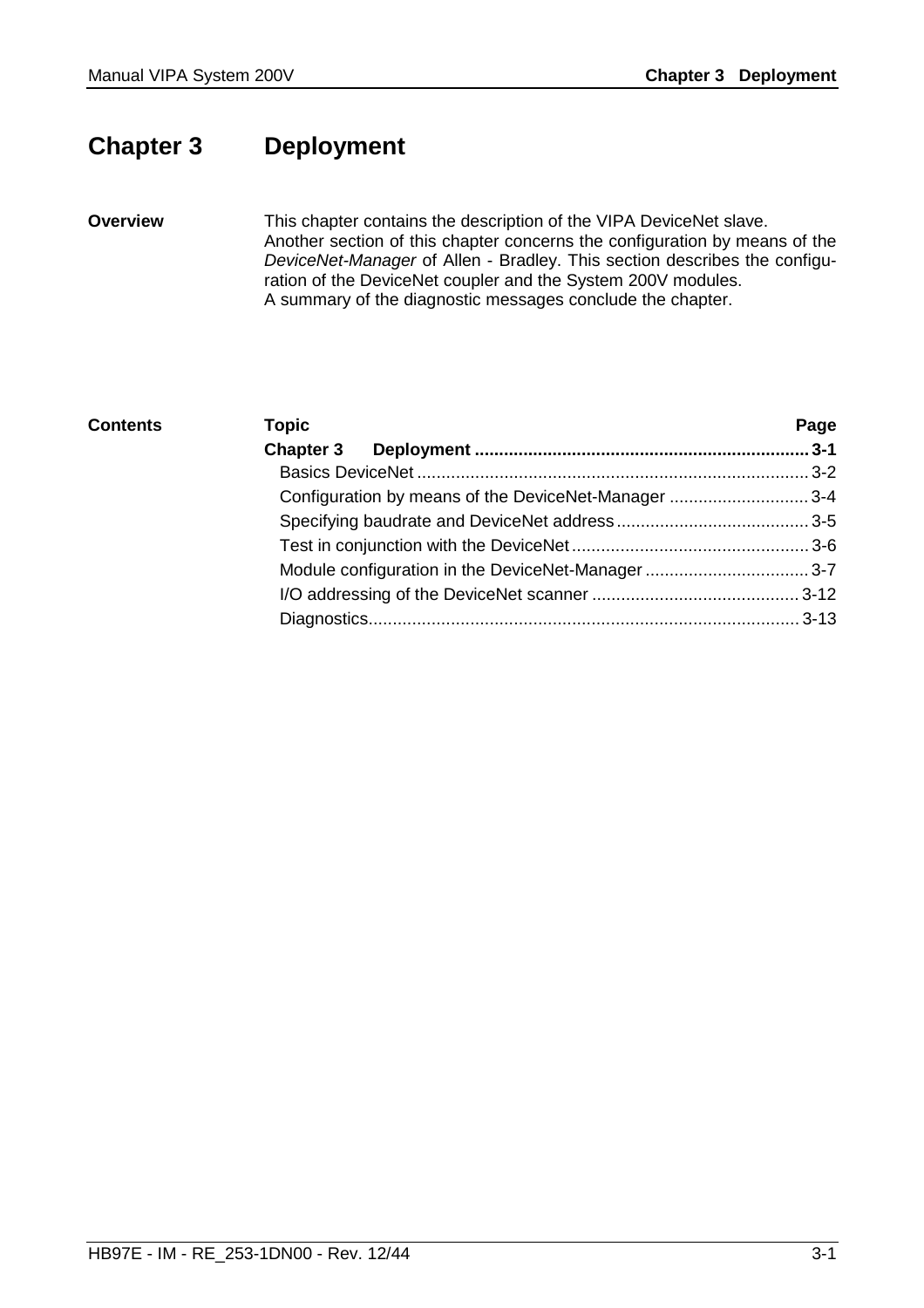### <span id="page-33-0"></span>**Basics DeviceNet**

| <b>General</b>   | DeviceNet is an open low-end network that is based upon the physical<br>properties of CAN-Bus. The bus is also used to supply the devices with the<br>required DC 24V power.<br>You can use DeviceNet to install direct connections between your control<br>system and simple industrial devices like sensors and switches as well as<br>technologically advanced devices like frequency converters and barcode<br>readers. |
|------------------|-----------------------------------------------------------------------------------------------------------------------------------------------------------------------------------------------------------------------------------------------------------------------------------------------------------------------------------------------------------------------------------------------------------------------------|
|                  | Direct interfacing improves communications between the different devices<br>and provides important diagnostic facilities at the device level.                                                                                                                                                                                                                                                                               |
| <b>DeviceNet</b> | DeviceNet is an open device net standard that satisfies the user profile for<br>industrial real-time system applications.<br>The DeviceNet protocol has an open specification that is the property of                                                                                                                                                                                                                       |
|                  | and administered by the independent vendor organization "Open DeviceNet<br>Vendor Association" ODVA.                                                                                                                                                                                                                                                                                                                        |
|                  | This is where standardized device profiles are created to provide<br>compatibility and exchangeability on logical level for simple devices of the<br>same type.                                                                                                                                                                                                                                                             |
|                  | In contrast to the classical source–destination model, DeviceNet uses a<br>modern producer/consumer model that requires data packets with identifier<br>fields for the identification of the data.                                                                                                                                                                                                                          |
|                  | This approach caters for multiple priority levels, more efficient transfers of<br>I/O data and multiple consumers for the data.                                                                                                                                                                                                                                                                                             |
|                  | A device that has data to send <i>produces</i> the data on the network together<br>with an identifier. All devices requiring data listen for messages. When a<br>device recognizes a suitable identifier, they act and consume the respective<br>data.                                                                                                                                                                      |
|                  | DeviceNet carries two types of messages:                                                                                                                                                                                                                                                                                                                                                                                    |
|                  | $\bullet$ //O messages<br>Messages that are subject to critical timing constraints and that are<br>contain data for control purposes that can be exchanged by means of a<br>single or multiple connections and that employ identifiers with a high<br>priority.                                                                                                                                                             |
|                  | explicit messages<br>These are used to establish multi-purpose point-to-point communication<br>paths between two devices which are used for the configuration of<br>network couplers and for diagnostic purposes. These functions usually<br>employ identifiers of a low priority.                                                                                                                                          |
|                  | Messages that are longer than 8Byte are subject to the fragmentation<br>service. A set of rules for master/slave, peer-to-peer- and multi-master<br>connections is also available.                                                                                                                                                                                                                                          |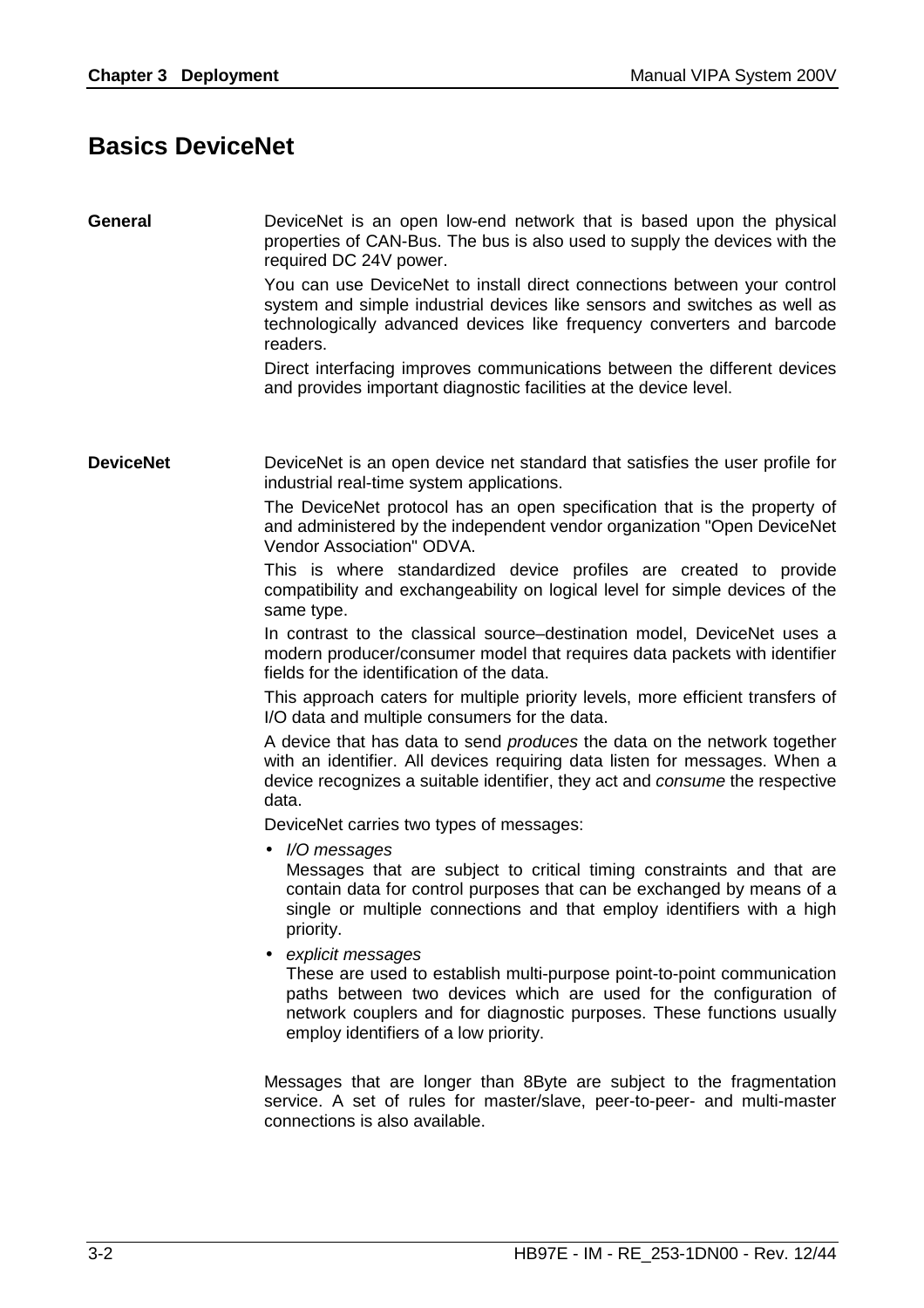| <b>Communication</b> | DeviceNet employs a master line/tap line topology with up to 64 network |
|----------------------|-------------------------------------------------------------------------|
| medium               | nodes. The maximum distance is either 500m at a rate of 125kBaud, 250m  |
|                      | at a rate of 250kBaud or 100m at a rate of 500kBaud.                    |

The length of the tap lines can be up to 6m while the total length of all spur lines depends on the baudrate.

Network nodes can be removed from or inserted into the network without interruption of the network operation. New stations and failed stations are detected automatically.

DeviceNet employs a screened five-core cable as data communication medium.

DeviceNet uses voltage differences and for this reason it exhibits less sensitivity to interference than a voltage or current based interface.

Signals and power supply conductors are included in the same network cable. It is therefore possible to connect devices that obtain the operating voltage via the network as well as devices with an integrated power supply. Furthermore it is possible to connect redundant power supplies to the network that guarantees the power supply when required.

DeviceNet operates according to the Carrier-Sense Multiple Access (CSMA) principle, i.e. every station on the network may access the bus when it is not occupied (random access). **Bus access method** 

> The exchange of messages is message orientated and not station orientated. Each message is provided with a unique and priorizing identifier. At any time only one station is able to occupy the bus with its messages.

> The DeviceNet bus access control is subject to non-destructive, bit-wise arbitration. In this case non-destructive means that the successful station participating in the arbitration doesn't need to re-send its message. The most important station is selected automatically when multiple stations access the bus simultaneously. If a station that is ready to send recognizes that the bus is occupied, its send request is delayed until the current transfer has been completed.

- All stations on the bus must be uniquely identified by means of an ID address. Every DeviceNet device has addressing facilities. **Addressing**
- The properties of the DeviceNet units are supplied in the form of an EDS file (**E**lectronic **D**ata **S**heet) to configure a slave interface by means of your configuration tool. **EDS file**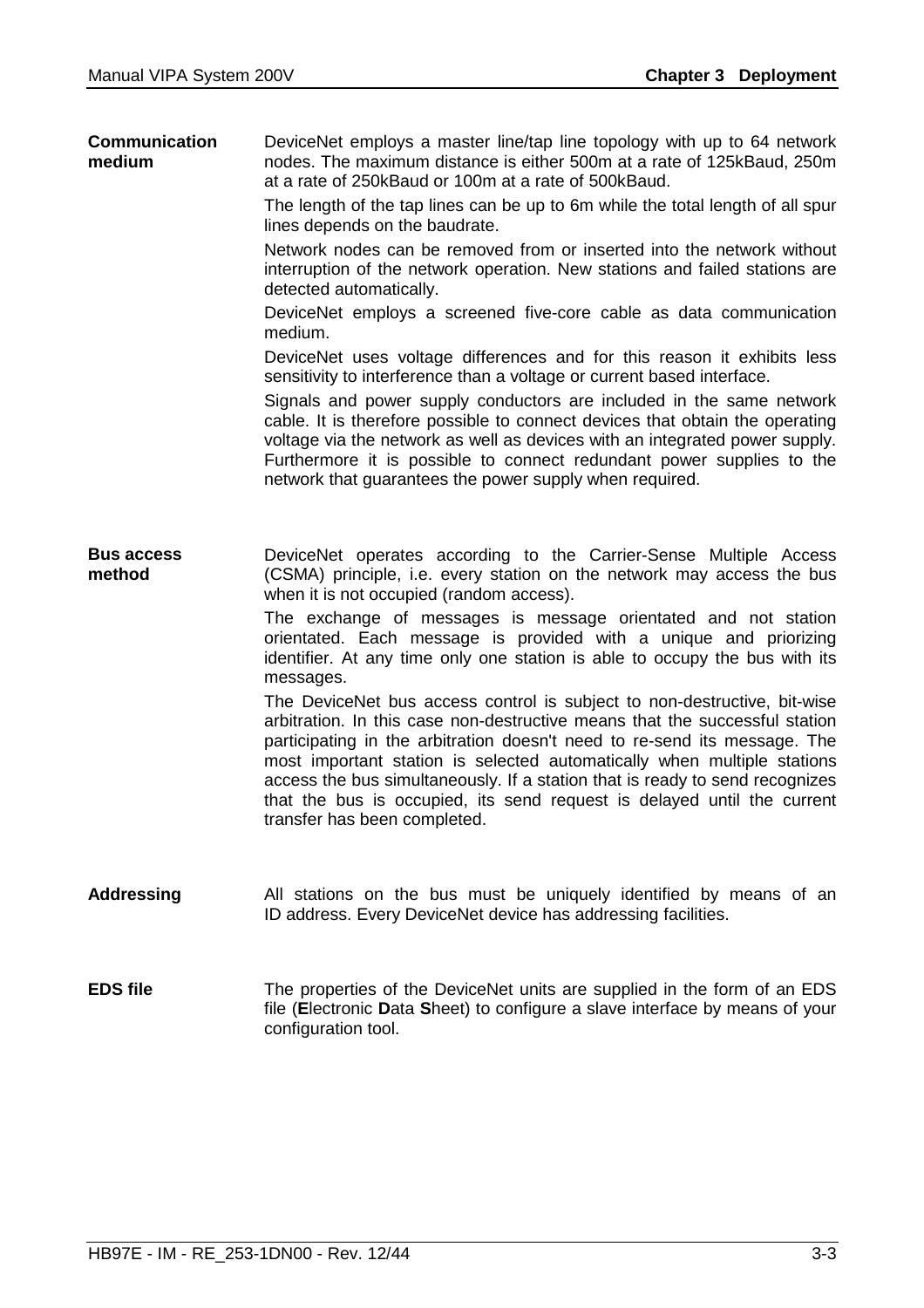### <span id="page-35-0"></span>**Configuration by means of the DeviceNet-Manager**

#### **Overview**

The DeviceNet is configured by means of the *DeviceNet-Manager* software from Allen - Bradley.

The following steps are necessary for the configuration:

- Configuration of the *DeviceNet-Manager*
- Set baudrate and DeviceNet address of the module
- Test the DeviceNet
- Module configuration
- I/O addressing of the DeviceNet scanner (master)

During the configuration the module specific data of the VIPA DeviceNet coupler are defined and supplied to the *DeviceNet-Manager*. The following steps are required: **Configuration of the DeviceNet-Manager** 

- Insert the supplied disc into your PC.
- Copy the file **IM253DN.BMP** to your PC into the directory **/DNETMGR/RES** of the *DeviceNet-Manager*
- The EDS file is located in a sub-directory of 501.VND on the disc. Copy the file **1.EDS** into the directory **/DNETMGR/EDS/501.VND/0.TYP/1.COD**

You can also copy the entire tree

$$
501.vnd
$$
 
$$
|-0.typ
$$
 
$$
|-1.cod
$$
 
$$
|-1.eds
$$
 
$$
|-e
$$
 
$$
-device.bmp
$$

into the directory DNETMGR/EDS.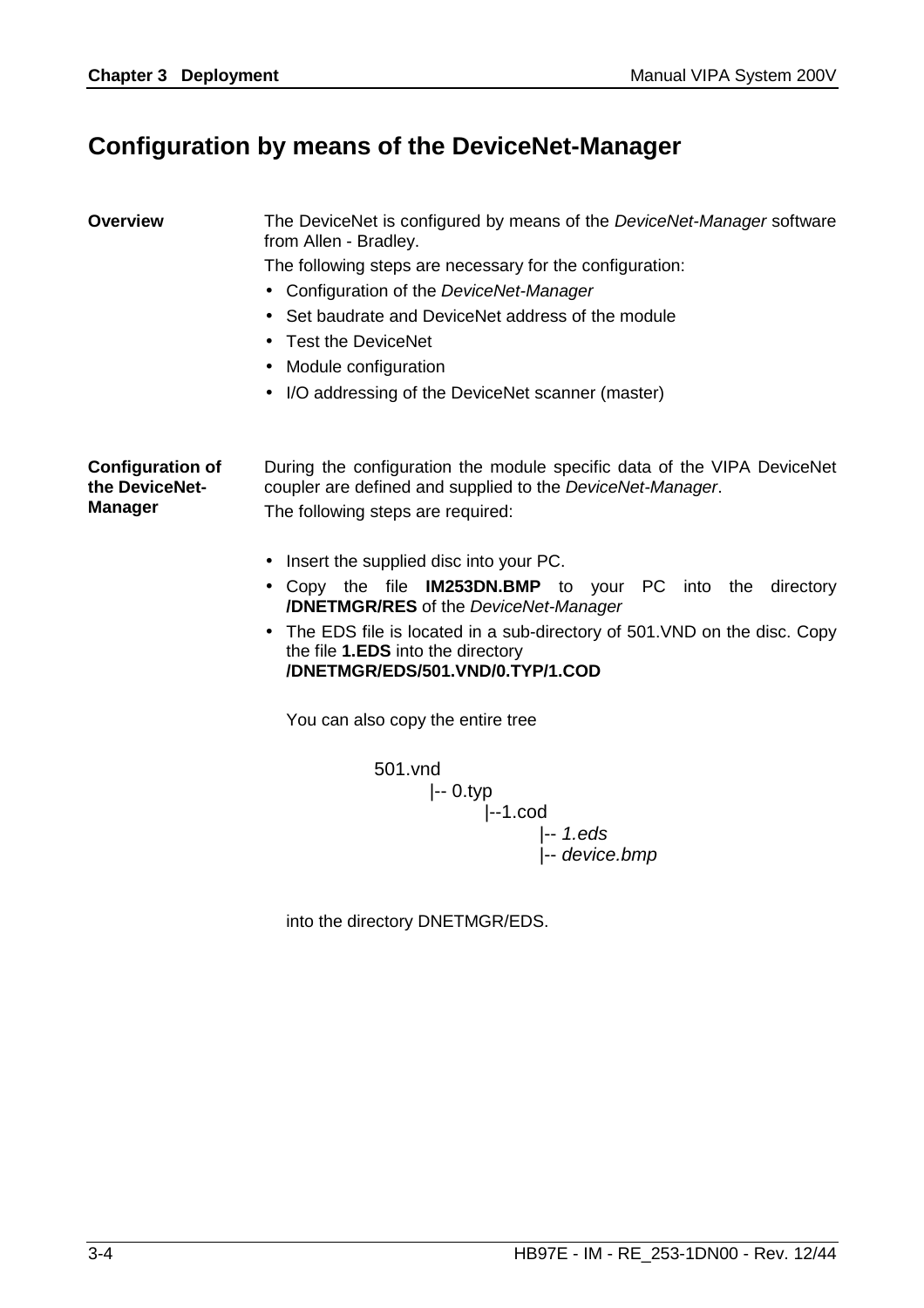### <span id="page-36-0"></span>**Specifying baudrate and DeviceNet address**

| You may set the baudrate as well as the DeviceNet address when the        |
|---------------------------------------------------------------------------|
| power has been turned off. These will be transferred into the module when |
| you turn the respective power supply on.                                  |

All stations connected to the bus communicate at the same baudrate. You may define the required rate by means of the address selector. **Setting the baudrate** 

- Turn off the power supply
- Set the address selector to the wanted baudrate

| Setting | baudrate in kBaud |
|---------|-------------------|
| 90      | 125               |
| 91      | 250               |
| 92      | 500               |

• Turn on the power supply *The selected transmission rate is saved to the EEPROM. At this point your DeviceNet coupler is set to the correct baudrate.* 

When the baudrate has been saved successfully, the RD-LED (green) will be turned on. When the baudrate was selected incorrectly, the ER-LED will be turned on. LED-indicator RD-LED ER-LED

**Setting the DeviceNet address**  All stations connected to the bus must have a unique DeviceNet address. The address can be defined by means of the address selector when the supply has been turned off.

- Turn off the power supply
- Set the address selector to the required address. **Please ensure that the address is unique in the system and that it is located between 0 and 63.**
- Turn on the power supply. *The selected address is saved to the RAM.*



#### **Note!**

Any changes to the addressing will only become effective after a PowerON or an automatic reset. Changes to settings are not recognized during normal operations.

When the address is not valid or if it already exists the ER-LED (red) will be turned on after PowerON. LED indicator ER-LED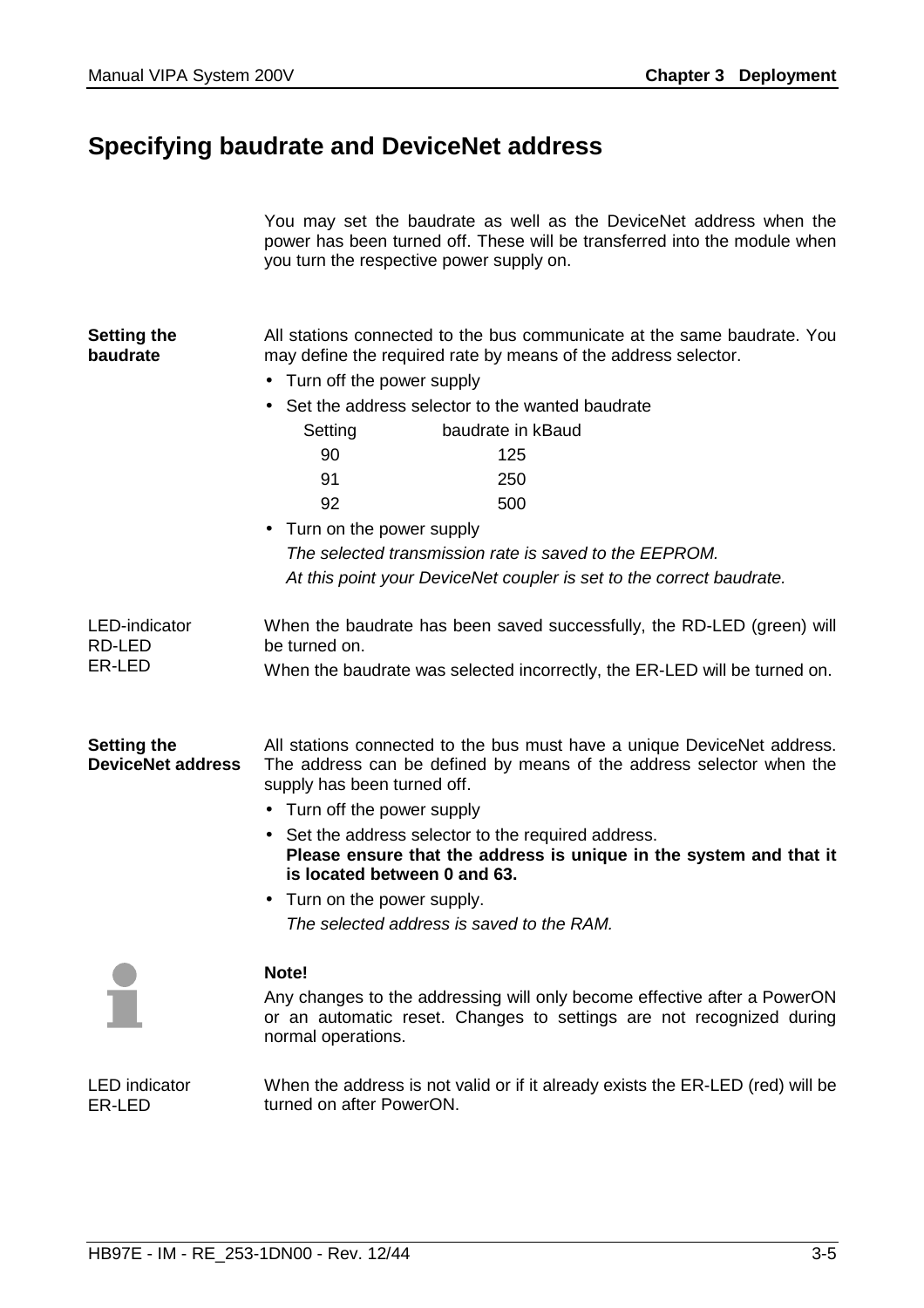### <span id="page-37-0"></span>**Test in conjunction with the DeviceNet**

#### **Approach**

- Connect the PC containing the *DeviceNet-Manager* and the VIPA DeviceNet coupler to the DeviceNet.
- Define the baudrate and the node address at the coupler.
- Turn on the power supply of the bus coupler.
- Start the *DeviceNet-Manager*.
- Enter the same data rate into the manager that was selected at the bus coupler.
- Start the function Network Who in the manager. *The following network windows is displayed:*

| Network Who Dialog  |                |               |                                                     |       |      | uo     |
|---------------------|----------------|---------------|-----------------------------------------------------|-------|------|--------|
| Devices Identified: | $\sqrt{2}$     |               |                                                     |       |      |        |
| DeviceNet           |                | 画圈            | Node 9<br>[9]<br><b>A</b> SI 190<br>Node_62<br>[62] |       |      |        |
|                     |                |               |                                                     |       |      |        |
| Help                | Device Details | Config Device | Print to File                                       | Close | Stop | Rescan |

#### **Device Details**

- Bus coupler click with the right mouse button.
- Select the function "Device Details" in the context menu. *The Device Details box is displayed on screen:*

|                 |                | Devices Found:<br>$\overline{2}$ |
|-----------------|----------------|----------------------------------|
| Node Address:   | 9              | <br>$N$ ext >><br><< Previ       |
| Vendor Code:    | 501            | VIPA GmbH                        |
| Device Type:    | 0              | Generic                          |
| Product Code:   | 1              |                                  |
| Major Revision: | 1              | Minor Revision:<br>4             |
| Serial Number   |                | CE000000 (hex)                   |
| Product Name:   | <b>IM253DN</b> |                                  |
| Status Code:    | 1              | Device Owned                     |

*Here you may display DeviceNet address (node address), the Vendor Code (in this case this is 501 for VIPA GmbH) and other internal information about every module on the bus.*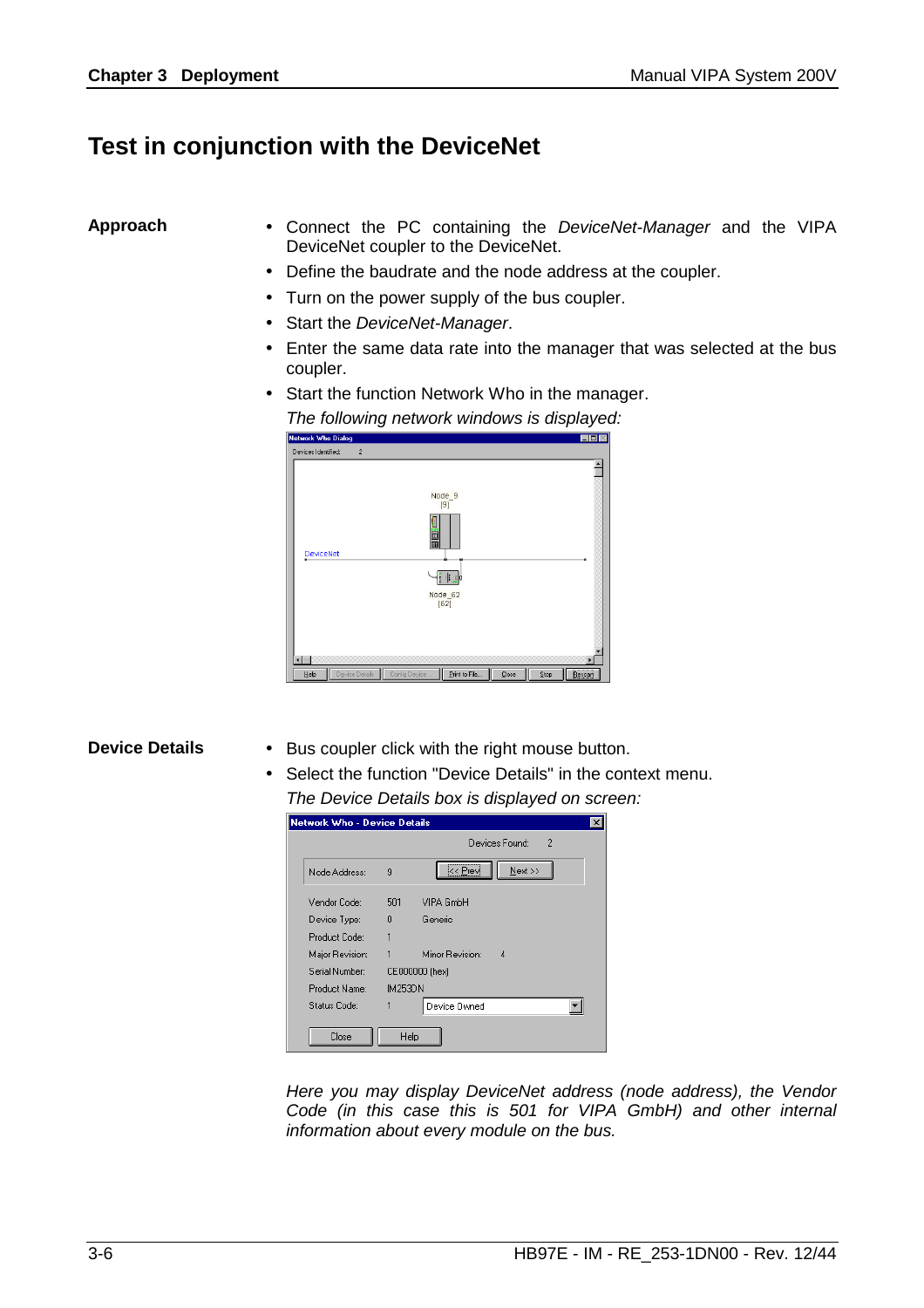## <span id="page-38-0"></span>**Module configuration in the DeviceNet-Manager**

|                                   | The System 200V includes configurable modules like analog modules.<br>When you are using these modules in conjunction with a DeviceNet coupler<br>the respective parameters have to be saved in the DeviceNet coupler.                                                                                                                                                                                                                                                                                                                                                                                                                                                                                                                                                                                                                                                                                                                                                                                                      |
|-----------------------------------|-----------------------------------------------------------------------------------------------------------------------------------------------------------------------------------------------------------------------------------------------------------------------------------------------------------------------------------------------------------------------------------------------------------------------------------------------------------------------------------------------------------------------------------------------------------------------------------------------------------------------------------------------------------------------------------------------------------------------------------------------------------------------------------------------------------------------------------------------------------------------------------------------------------------------------------------------------------------------------------------------------------------------------|
| <b>Configuration in</b><br>groups | The following conditions apply to the configuration:<br>DeviceNet manages the parameter data in groups.<br>Every DeviceNet coupler is able to process and store a maximum of<br>144Byte of parameter data.<br>These 144Byte are divided into 8 groups of 18Byte each.<br>• Every group can contain the parameter data of 1 module.<br>• Groups are identified by a prefix-No. $(1 \dots 8)$ in the parameter name.<br>The number of parameter bytes is defined in the parameter "Len" (1.<br>parameter) of a group. The number of parameter bytes is available from<br>the technical data contained in the documentation on the peripheral<br>modules.<br>• The group allocation for a module does not depend on the location or<br>the installation sequence.<br>The allocation of the plug-in location is defined by means of the "Slot"-<br>parameter of a group (2. parameter).<br>The values may be entered as bit patterns by double-clicking a<br>parameter.<br>Unused groups are identified by a "Value" 0000 0000. |
| Approach                          | Precondition: The IM 253DN coupler is active on the bus.<br>Below follows a description of how the parameter settings are defined in the<br>DeviceNet-Manager.<br>• Execute the function WHO in the DeviceNet-Manager.<br>This will open a network window that includes your coupler.                                                                                                                                                                                                                                                                                                                                                                                                                                                                                                                                                                                                                                                                                                                                       |
|                                   | Double-click the icon of the bus coupler where you want to modify the<br>parameter data.                                                                                                                                                                                                                                                                                                                                                                                                                                                                                                                                                                                                                                                                                                                                                                                                                                                                                                                                    |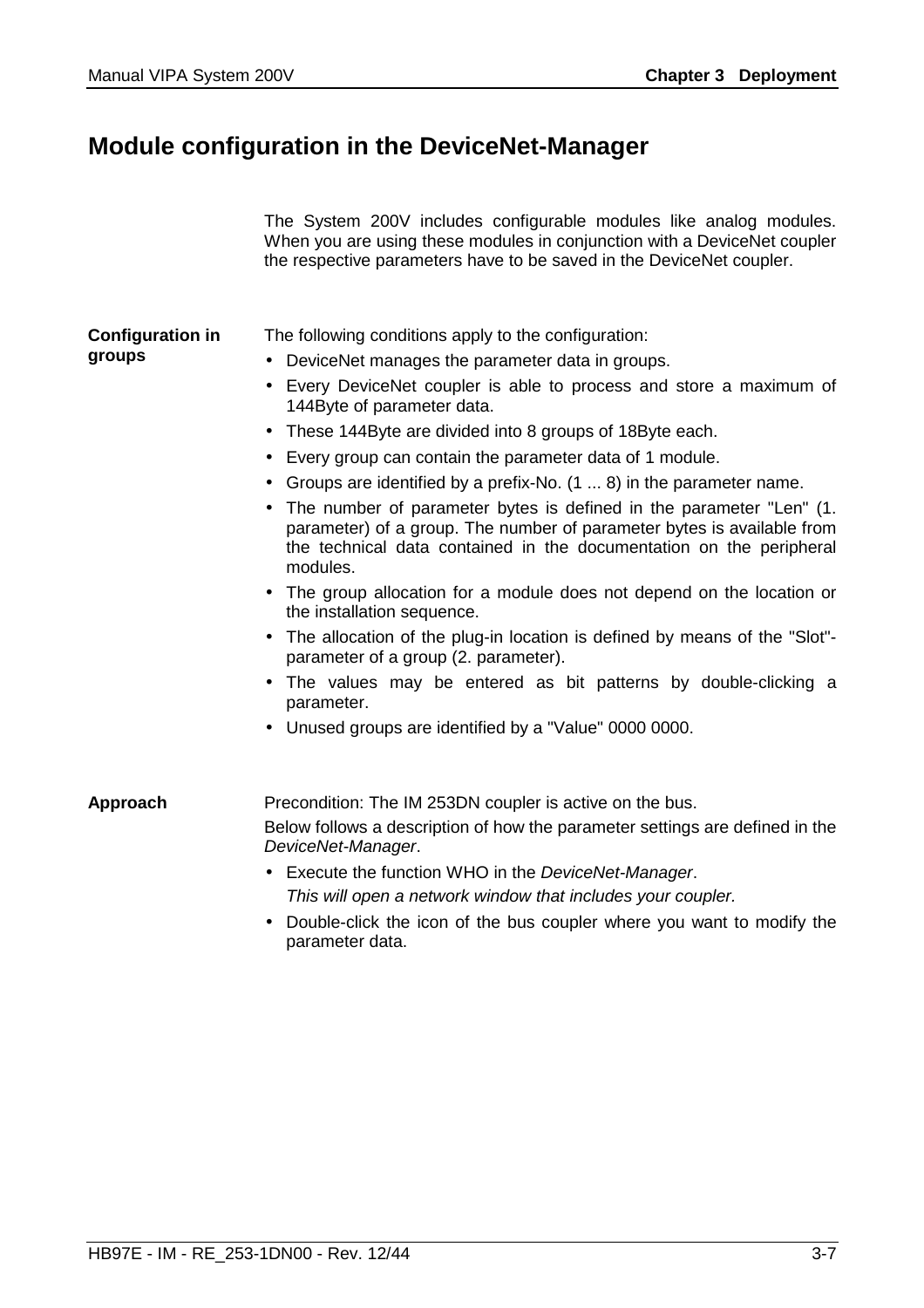#### **Parameter**

*The parameters are read from the coupler and displayed in the following window:* 

| <b>Device Configuration - Enhanced Mode</b>           |                                                                           |                        |                                     |   | $\vert x \vert$                  |
|-------------------------------------------------------|---------------------------------------------------------------------------|------------------------|-------------------------------------|---|----------------------------------|
| Node Name:<br>Vendor:<br>Product Name:<br>Device Info | Node 9<br>VIPA GmbH<br><b>IM253DN</b><br>Description: Online Build result |                        | Node Address: 9                     |   | Close<br>Help<br>Set to Defaults |
| Parameters                                            |                                                                           |                        |                                     |   | Modify Parameter                 |
| Status:                                               | Device Values                                                             |                        | Parameter Group<br>[All Parameters] | ▼ | Start Monitor                    |
| Name<br>Num.                                          | Value                                                                     |                        |                                     |   | Load from File                   |
| len,<br>1 slot                                        |                                                                           | 0000 0000<br>0000 0000 |                                     |   |                                  |
| 2<br>3<br>byte0                                       |                                                                           | 0000 0000              |                                     |   | Load from Device                 |
| 4<br>_byte1<br>5<br>byte2                             |                                                                           | 0000 0000<br>0000 0000 |                                     |   |                                  |
| 6<br>byte3                                            |                                                                           | 0000 0000              |                                     |   | Save to File                     |
| 7<br>byte4                                            |                                                                           | 0000 0000              |                                     |   | Save to Device                   |
| 8<br>byte5<br>9<br>byte6                              |                                                                           | 0000 0000<br>0000 0000 |                                     |   |                                  |
| 10<br>1_byte7                                         |                                                                           | 0000 0000              |                                     |   | Print to Text File               |

- Locate an unused group in the list of parameters (Value=0000 0000) You may display all 8 groups in the parameter list by choosing "All Parameters" in the selection field *Parameter Group*.
- Double click the "Len"-parameter

*The following dialog box is displayed:*

| Device Configuration - Modify Bit Parameter                                                                                                                                    | $\overline{\mathbf{x}}$                                                   |
|--------------------------------------------------------------------------------------------------------------------------------------------------------------------------------|---------------------------------------------------------------------------|
| Parameter #1<br>$1$ len<br>Status:<br><b>Online Configuration</b>                                                                                                              | <b>OK</b><br>Cancel                                                       |
| Settings<br>Bit<br>0<br>Bit 0<br>L<br>区<br>Bit 1<br>Bit 2<br>$\overline{2}$<br>Bit 3<br>3<br> x<br>Bit 4<br>4<br>Bit 5<br>5<br>6<br>Bit 6<br>7<br>Bit 7<br>ш<br>Hnternal Value | Load from Device<br>Save to Device<br>Start Monitor<br>Param Help<br>Help |
| Hexadecimal<br>0x0A                                                                                                                                                            |                                                                           |
| Select Default<br><< Previous                                                                                                                                                  | Next >>                                                                   |

- Enter the number of parameter bytes (bit coded) of the module that you are configuring. You can obtain the number from the documentation for the peripheral module. Set or reset the respective bits by clicking the checkbox.
- Click [OK] to close the mask. The next parameter (slot) of the same group is displayed when you click the button [Next>>].
- Now you have to enter the plug-in location number of the module you are configuring as a bit-code in the same manner.

You can retrieve the input range by means of the button [Param Help].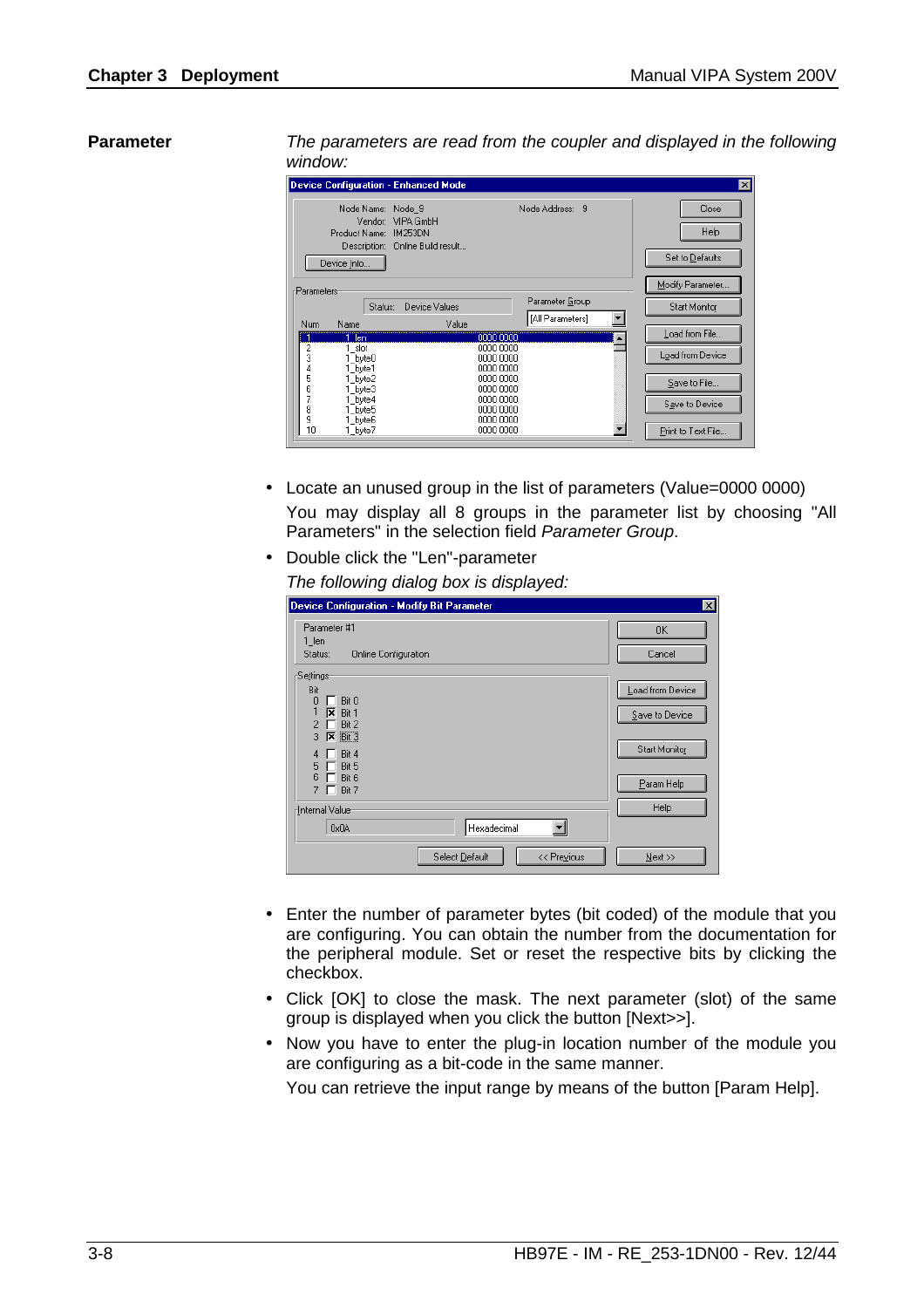- At this point you can enter the parameter bytes for your module one after the other by clicking [Next >>].
- If you wish to configure other modules you have to select another unused group and proceed in the same manner.
- When you have entered all parameters into the different groups you transfer and save the parameters in the DeviceNet coupler by clicking the [Save to Device] button.

*The following selection window is opened:* 

| <b>Parameter Download Selection</b>                    |        |
|--------------------------------------------------------|--------|
| r:Download<br>All Parameters<br>O. Modified Parameters | Cancel |

Here you may decide whether you want to transfer all the parameters or only the parameters that were modified.

- During the transfer the status text "Status: downloading" is displayed. When the transfer has completed, the status text changes to "Status: Device Values"
- If you were to request the "Device Details", you may see that the bit CONFIGURED is now also included in the status.

| <b>Network Who - Device Details</b> |                |                           |  |
|-------------------------------------|----------------|---------------------------|--|
|                                     |                | Devices Found:<br>2       |  |
| Node Address:                       | 9              | Next >><br><< Prev        |  |
| <b>Part Barris</b>                  |                |                           |  |
| Vendor Code:                        | 501            | <b>VIPA GmbH</b>          |  |
| Device Type:                        | п              | Generic                   |  |
| <b>Product Code:</b>                |                |                           |  |
| Major Revision:                     |                | Minor Revision:           |  |
| Serial Number:                      |                | E2000000 (hex)            |  |
| <b>Product Name:</b>                | <b>IM253DN</b> |                           |  |
| Status Code:                        |                | Device Owned              |  |
|                                     |                | Jevice Owned              |  |
| Close                               |                | Device Configured<br>Help |  |
|                                     |                |                           |  |

When you have entered the parameter values and downloaded them into the DeviceNet coupler, the peripheral modules connected via the backplane bus have been configured accordingly.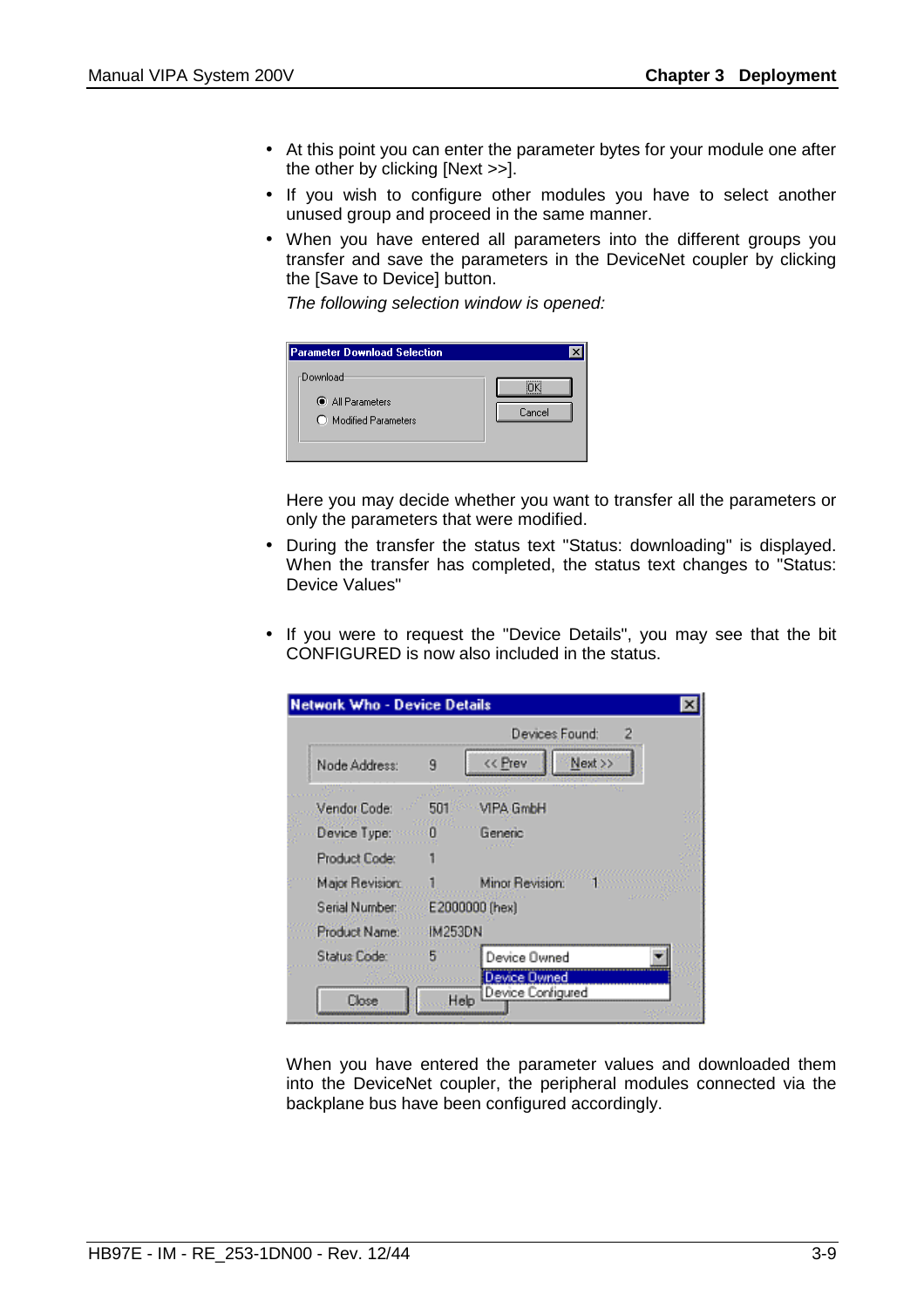The following example is intended to show the configuration of the System 200V. Let us assume that the system has the following structure: **Example** 



The example shows a DeviceNet coupler with 10 modules; however, the modules installed in plug-in locations 1 to 9 can not be configured. Below follows the description of the configuration of the analog-module in location 10:

Precondition: - the hardware was assembled and is active on the bus.  *-* the Allen - Bradley *DeviceNet-Manager* was installed.

• Execute the function WHO in the *DeviceNet-Manager* and open the parameter window by double-clicking the DeviceNet coupler.



- Locate an unused group in the parameter list (Value=0000 0000)
- Double-click the "Len"-parameter.

| Device Configuration - Modify Bit Parameter                                                                                                                                                                                                | $\overline{\mathbf{x}}$                                                          |
|--------------------------------------------------------------------------------------------------------------------------------------------------------------------------------------------------------------------------------------------|----------------------------------------------------------------------------------|
| Parameter #1<br>$1$ len<br>Status:<br><b>Online Configuration</b>                                                                                                                                                                          | <b>OK</b><br>Cancel                                                              |
| Settings<br>Bit<br>Bit 0<br>$\mathbf{0}$<br>ℼ<br>Bit 1<br>$\overline{\phantom{a}}$<br>Bit 2<br>$\triangleright$ Bit 3<br>3<br>Bit 4<br>Bit 5<br>5<br>6<br><b>Bit 6</b><br>$\overline{7}$<br>Bit 7<br>Internal Value<br>Hexadecimal<br>0x0A | Load from Device<br>Save to Device<br><b>Start Monitor</b><br>Param Help<br>Help |
| << Previous<br>Select Default                                                                                                                                                                                                              | Next >>                                                                          |

The analog module has 10Byte of parameter data. Enter this value as a bit-coded value.

- Click [Next>>] and enter the location 10 as the "slot".
- You may now enter the parameter bytes of your module by clicking [Next >>] repeatedly.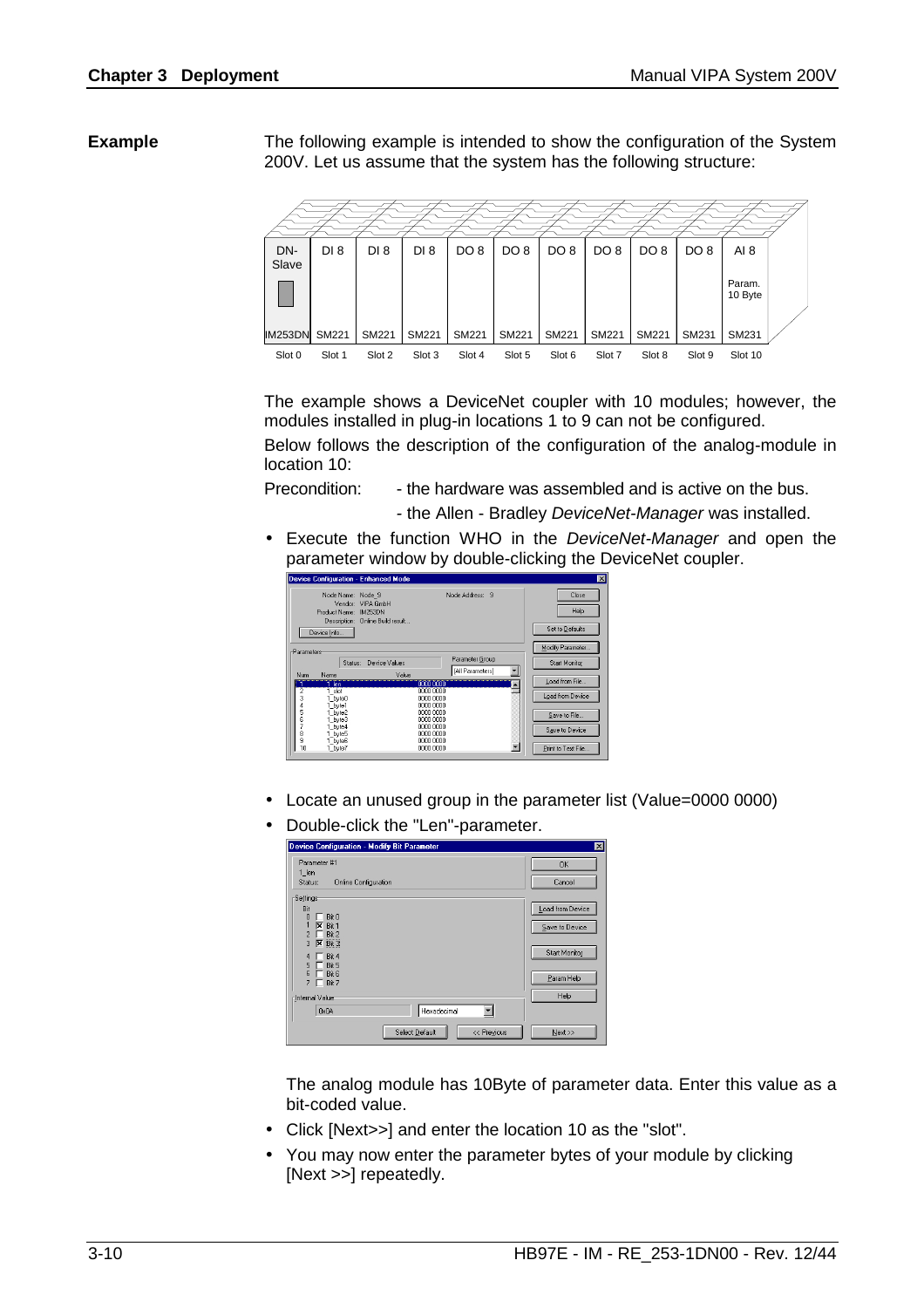#### Parameter

*The analog input module has the following parameters:* 

| <b>Byte</b>    | Bit 7  Bit 0                                    | <b>Default</b> |
|----------------|-------------------------------------------------|----------------|
| 0              | Diagnostic alarm byte:                          | 00h            |
|                | Bit 5  0: reserved                              |                |
|                | Bit 6: 0: Diagnostic alarm inhibited            |                |
|                | 1: Diagnostic alarm enabled                     |                |
|                | Bit 7: reserved                                 |                |
| 1              | reserved                                        | 00h            |
| $\overline{2}$ | Function no. channel 0 (see module description) | 2Dh            |
| 3              | Function no. channel 1 (see module description) | 2Dh            |
| 4              | Function no. channel 2 (see module description) | 2Dh            |
| 5              | Function no. channel 3 (see module description) | 2Dh            |
| 6              | Option byte channel 0                           | 00h            |
| $\overline{7}$ | Option byte channel 1                           | 00h            |
| 8              | Option byte channel 2                           | 00h            |
| 9              | Option-byte channel 3                           | 00h            |

- When all parameters have been entered into the group you transfer and save the parameters in the DeviceNet coupler by means of [Save to Device].
- During the transfer the status text is displayed as "Status: downloading". When the transfer has been completed the status text changes to "Status: Device Values".



### **Note!**

Parameters may be changed at any time. For this purpose you have to click [Load from Device], then enter the required changes and save them by means of [Save to Device].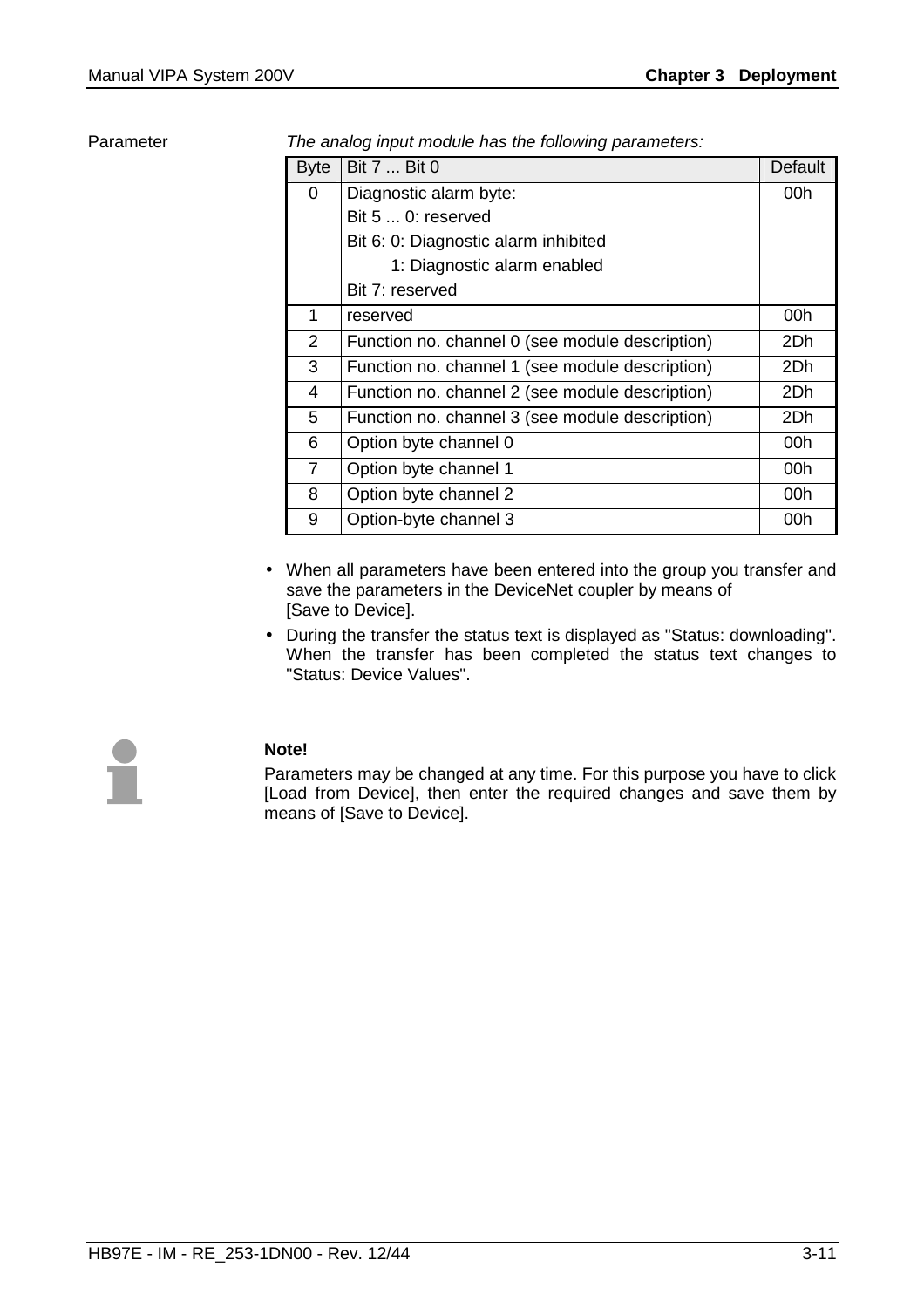### <span id="page-43-0"></span>**I/O addressing of the DeviceNet scanner**

The DeviceNet coupler determines the modules installed on the backplane bus automatically and uses the result to generate the number of input and output bytes.

You have to determine these two values when you configure the input/output modules and enter them in the DeviceNet scanner (master):

- produced connection size (number of input bytes)
- consumed connection size (number of output bytes)

The addressing results from the sequence of the modules (plug-in location 1 ... 32) and the base address that was defined in the DeviceNet scanner for the bus coupler.

• Set the DeviceNet scanner to connection type POLL IO. • Define the parameters: "Receive data size" = number of input bytes "Transmit data size" = number of output bytes **DeviceNet scanner configuration**

- Define the base address (mapping) of receive data and transmit data as required.
- Activate the DeviceNet coupler IM 253DN in the scan list.
- Start the DeviceNet scanner.

When the DeviceNet scanners have been configured, the input and output modules are accessible via the defined addresses.

#### **Example**

The following 6 modules have been installed into the backplane bus:

| Plug-in<br>location | Installed modules  | Input data      | Output data        |
|---------------------|--------------------|-----------------|--------------------|
| Slot 0              | DeviceNet coupler  |                 |                    |
| Slot 1              | Digital Out SM 222 |                 | 1Byte              |
| Slot 2              | Digital Out SM 222 |                 | 1Byte              |
| Slot 3              | Digital In SM 221  | 1Byte           |                    |
| Slot 4              | Analog In SM 231   | 4Words          |                    |
| Slot 5              | Analog Out SM 232  |                 | 4Words             |
|                     |                    |                 |                    |
| Total:              |                    | $1+4^*2=9B$ yte | $1+1+4^*2=10$ Byte |

The result is:

- produced connection size: 9Byte (sum of input bytes)
- consumed connection size: 10Byte (sum of output bytes)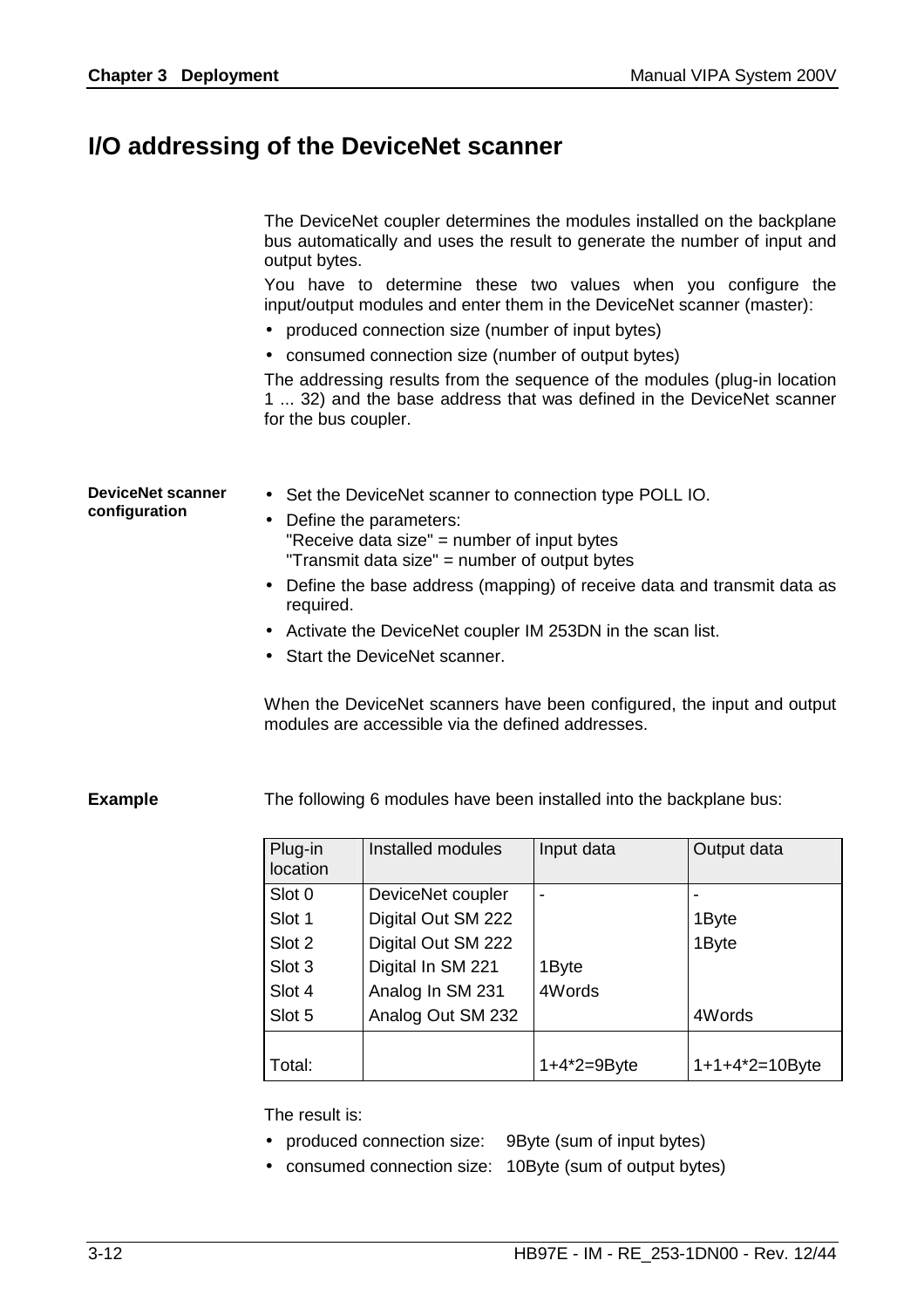## <span id="page-44-0"></span>**Diagnostics**

#### **Overview**

The LEDs installed to display the status allow extensive diagnostics during the PowerON-procedure as well as during operation. The result of the diagnosis is determined by the combination of the different LEDs and the current operating mode.

Explanation:

| <b>ILED</b> | Description                  |
|-------------|------------------------------|
| I⊓ off      | <b>LED</b> turned off        |
| on          | LED is permanently on        |
|             | <b>X</b> blinks   LED blinks |

The following operating modes are available depending on the position of the address selector:

- DeviceNet mode (address selector in position 0 ... 63)
- Configuration mode (address selector in position 90 ... 92)

### **DeviceNet mode**

#### **PowerON without DeviceNet**

| <b>LED</b>       | <b>Description</b>                                       |  |
|------------------|----------------------------------------------------------|--|
| PW on            | After PowerON the PW-LED is turned on and                |  |
| ER off           | indicates a properly operating power supply. The RD-     |  |
| <b>RD blinks</b> | LED blinks since the configuration data, stored in the   |  |
| <b>BA</b> off    | EEPROM, was transferred successfully into the            |  |
|                  | peripheral modules.                                      |  |
| <b>□</b> PW on   | After PowerON the PW-LED is turned on. The ER-           |  |
| ER on            | LED is on due to errors on the backplane bus or when     |  |
| RD off           | the configuration data could not be transferred into the |  |
| <b>BA</b> off    | peripheral modules.                                      |  |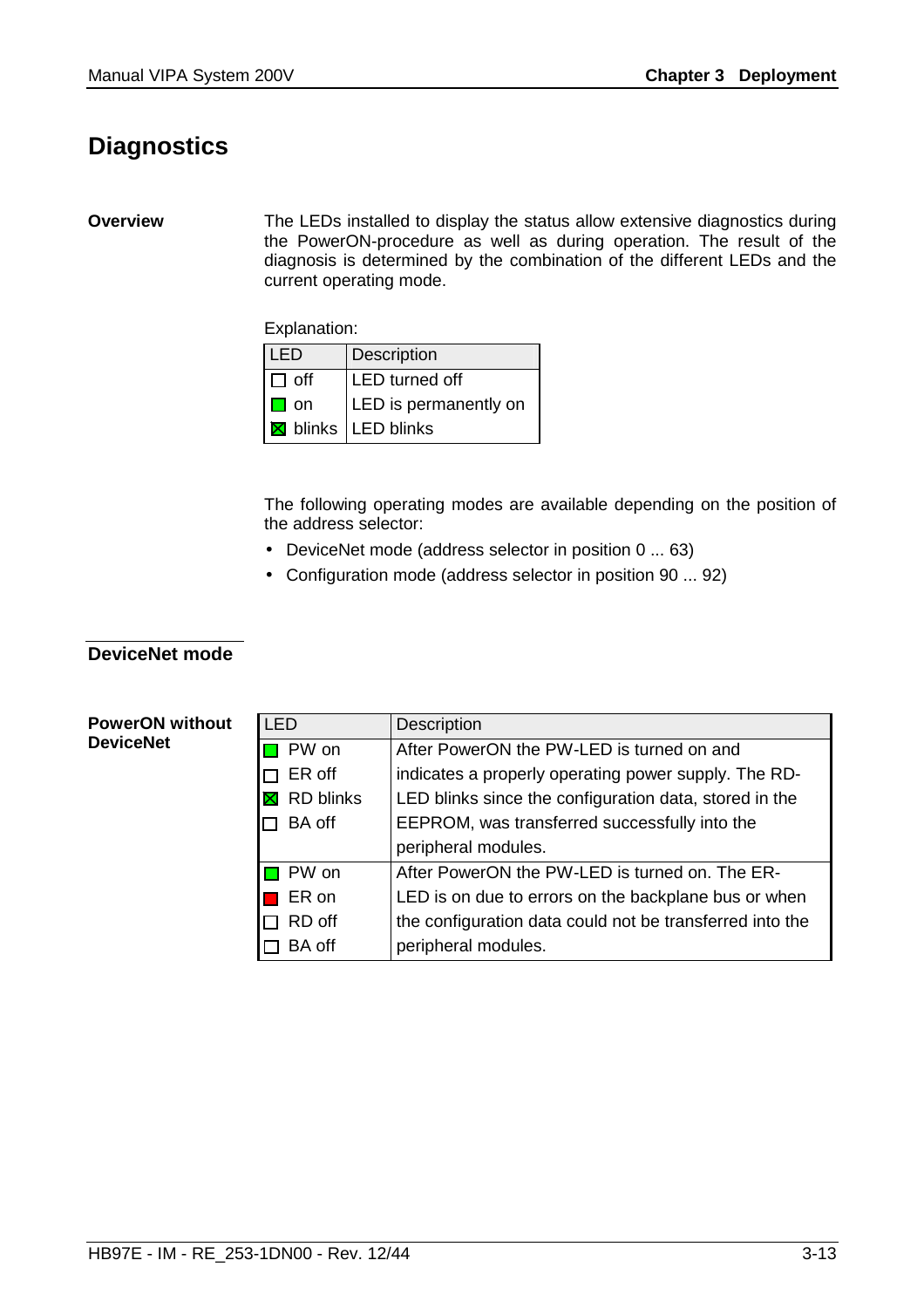| <b>PowerON with</b>      | <b>LED</b>            | Description                                                        |
|--------------------------|-----------------------|--------------------------------------------------------------------|
| <b>DeviceNet without</b> | PW on                 | After PowerON the PW-LED is turned on.                             |
| master                   | ER off                | The RD-LED blinks because:                                         |
|                          | <b>RD blinks</b><br>X | the backplane bus is operating properly<br>٠                       |
|                          | <b>X</b> BA blinks    | the configuration data was transferred successfully<br>$\bullet$   |
|                          |                       | from the EEPROM into the configurable peripheral<br>modules.       |
|                          |                       | The BA-LED blinks because:                                         |
|                          |                       | at least one additional device is active on the<br>$\bullet$       |
|                          |                       | DeviceNet,                                                         |
|                          |                       | and the address set up on the coupler is unique.                   |
|                          | PW on                 | After PowerON the PW-LED is turned on. The ER-                     |
|                          | ER on                 | LED is on due to one of the following conditions on the            |
|                          |                       | DeviceNet coupler:                                                 |
|                          | RD off                | bad address or address occupied by another device<br>$\bullet$     |
|                          | BA off                | • data transfer rate is bad.                                       |
|                          | PW on                 | After PowerON the PW-LED is on.                                    |
|                          | ER on                 | The ER-LED is turned on when the configuration data                |
|                          | <b>X</b> RD blinks    | could not be transferred into the configurable                     |
|                          | <b>X</b> BA blinks    | peripheral module.                                                 |
|                          |                       | The RD-LED blinks because                                          |
|                          |                       | the backplane bus is operating properly<br>٠                       |
|                          |                       | the configuration data was not transferred into the<br>$\bullet$   |
|                          |                       | configurable peripheral modules.                                   |
|                          |                       | The BA-LED blinks because                                          |
|                          |                       | at least one other device is active on the DeviceNet,<br>$\bullet$ |
|                          |                       | the address set up on the coupler is unique.<br>$\bullet$          |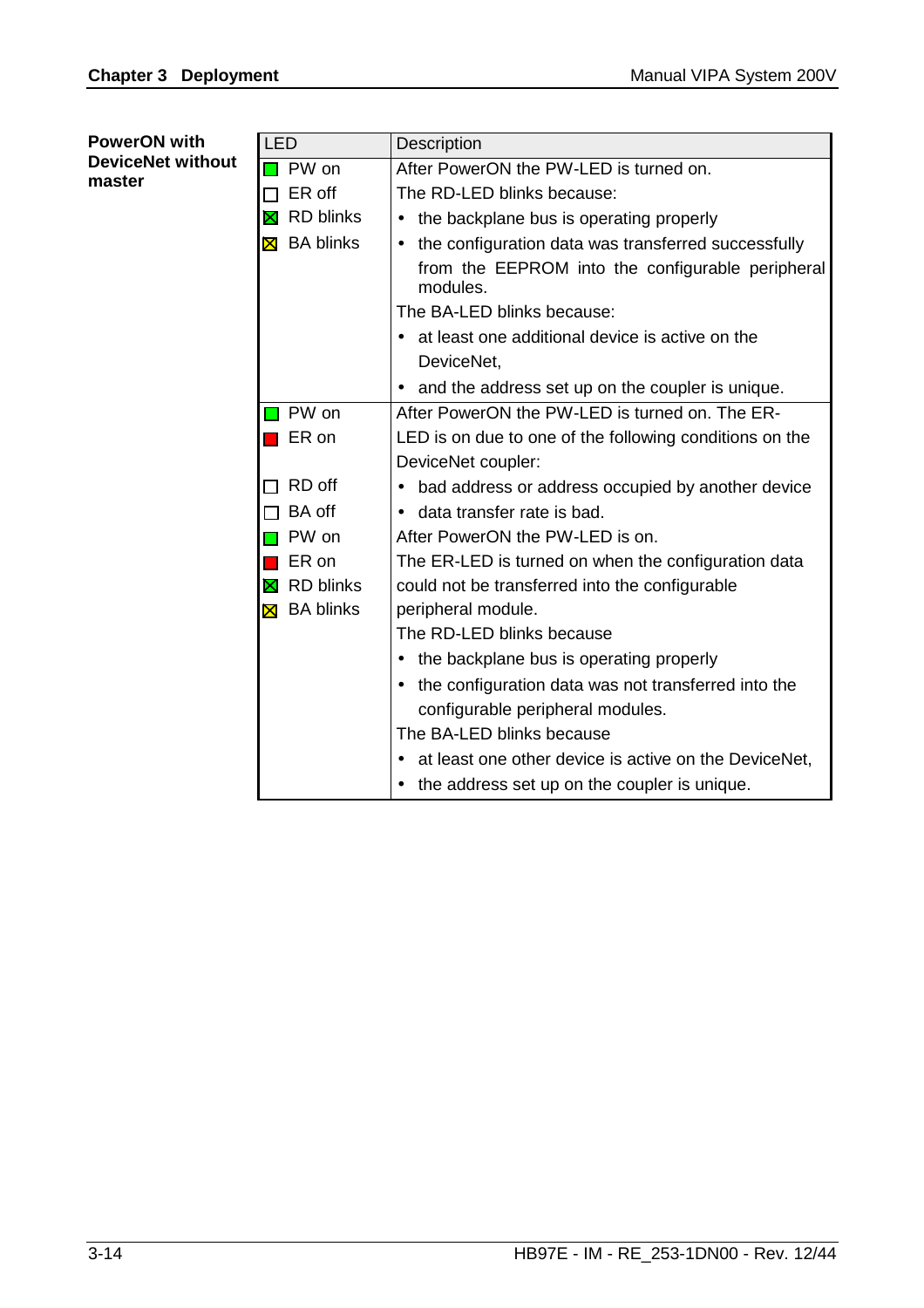### LED | Description **PW on** After PowerON the PW-LED is on.  $\blacksquare$  ER on  $\blacksquare$  The ER-LED is turned on since the configuration data  $\boxtimes$  RD blinks  $\parallel$  was not transferred into the configurable peripheral  $\Box$  BA on | modules. The RD-LED blinks because • the backplane bus operates properly • the configuration data was not transferred into the configurable peripheral modules. The BA-LED is turned on • because the coupler IM 253DN has established a DeviceNet-connection to a master. **Note!**  The IM 253DN coupler executes a reset after 30s. An error that occurs during PowerON with DeviceNet and master displays the same combination of LEDs as a hardware error. It is possible to distinguish between these cases: • by interruption of the DeviceNet connection  $\rightarrow$  ER-LED and RD are blinking! • with a network WHO in the *DeviceNet-Manager*  $\rightarrow$  in case of a hardware error the IM253DN will not appear on the network. **Note!** Please call the VIPA hotline if a hardware error occurs! **PowerON with DeviceNet and master**

#### **Proper operation with DeviceNet and master**

| I FD   | <b>Description</b>                                                                                           |  |  |
|--------|--------------------------------------------------------------------------------------------------------------|--|--|
| PW on  | After PowerON the PW-LED is on. The RD-LED                                                                   |  |  |
| ER off | is turned on because the connection to the peripheral                                                        |  |  |
| RD on  | modules could be established via the backplane bus.                                                          |  |  |
| BA on  | The BA-LED is turned on because the coupler<br>IM 253DN established a DeviceNet connection with a<br>master. |  |  |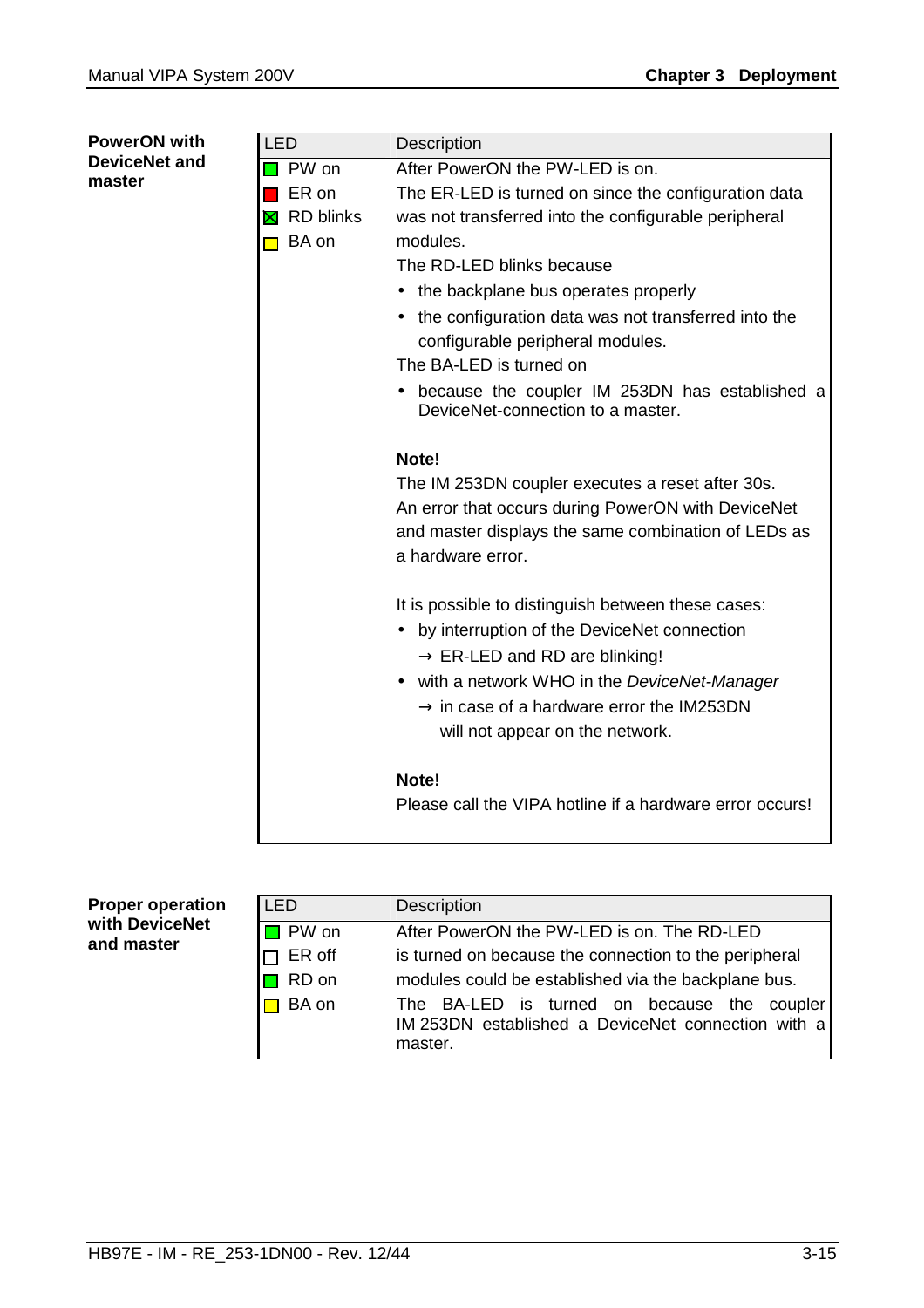| <b>Errors during the</b><br>operation with<br><b>DeviceNet and</b><br>master | <b>LED</b> | <b>Description</b>                                   |
|------------------------------------------------------------------------------|------------|------------------------------------------------------|
|                                                                              | PW on      | After PowerON the PW-LED is on.                      |
|                                                                              | ER on      | The ER-LED is turned on because an error was         |
|                                                                              | RD off     | detected on the backplane bus.                       |
|                                                                              | BA on      | The BA-LED is turned on because the IM 253DN         |
|                                                                              |            | coupler established a DeviceNet connection with      |
|                                                                              |            | a master.                                            |
|                                                                              |            |                                                      |
|                                                                              |            | Note!                                                |
|                                                                              |            | The IM 253DN coupler will execute a reset after 30s. |

| <b>Change of state</b><br>from operational<br>to module error<br>status | LED.          | <b>Description</b>                                   |
|-------------------------------------------------------------------------|---------------|------------------------------------------------------|
|                                                                         | <b>PW</b> on  | The ER-LED is turned on for 1 second because a       |
|                                                                         | ER on         | module error was detected. Subsequently the coupler  |
|                                                                         | $\Box$ RD off | IM 253DN will execute a reset. After the reset       |
|                                                                         | $\Box$ BA off | the coupler is re-started and it indicates the error |
|                                                                         |               | by means of the respective LED combination.          |

### **Indicators after a re-start and a reset**

| I FD                            | <b>Description</b>                                      |  |
|---------------------------------|---------------------------------------------------------|--|
| PW on                           | The ER-LED is turned on permanently and the RD-LED      |  |
| ER on                           | blinks because the quantity of I/O data was changed by  |  |
| <b>RD</b> blinks<br>$\boxtimes$ | the failure of the module. The configuration data could |  |
| BA on                           | not be transferred.                                     |  |
|                                 | All Allen - Bradley scanners will display message #77.  |  |
|                                 |                                                         |  |
| PW on                           | The ER-LED is not turned on and the RD-LED is           |  |
| ER off                          | permanently on because the quantity of I/O data was     |  |
| RD on                           | modified by the failure of the module. The connection   |  |
| BA on                           | with the I/O modules was established.                   |  |
|                                 | All Allen - Bradley scanners will display message #77.  |  |